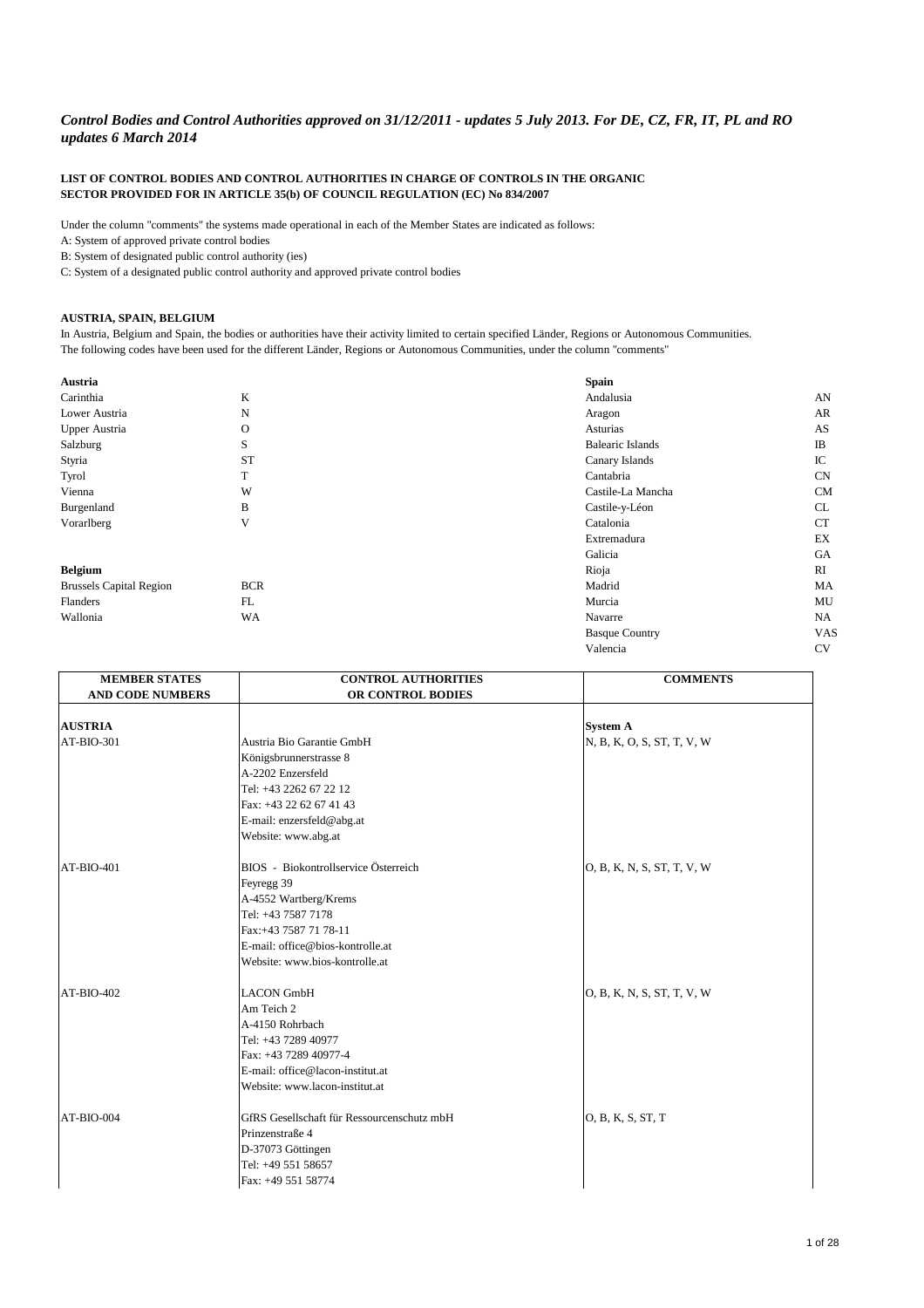| <b>MEMBER STATES</b><br><b>AND CODE NUMBERS</b> | <b>CONTROL AUTHORITIES</b><br>OR CONTROL BODIES                 | <b>COMMENTS</b>            |
|-------------------------------------------------|-----------------------------------------------------------------|----------------------------|
|                                                 | E-mail: postmaster@gfrs.de                                      |                            |
|                                                 | Website: www.gfrs.de                                            |                            |
| AT-BIO-501                                      | Salzburger Landwirtschaftliche Kontrolle GesmbH                 | S, B, K, N, O, ST, T, V, W |
|                                                 | Maria-Cebotari-Strasse 3                                        |                            |
|                                                 | A-5020 Salzburg                                                 |                            |
|                                                 | Tel: +43 (0)662 649483 14 or +43 (0)662 649483 11               |                            |
|                                                 | Fax: +43 662 649 483 19<br>E-mail: office@slk.at                |                            |
|                                                 | Website: www.slk.at                                             |                            |
|                                                 |                                                                 |                            |
| AT-BIO-701                                      | Kontrollservice BIKO Tirol                                      | T, K, N, O, S, V, W        |
|                                                 | Wilhelm - Greil - Straße 9                                      |                            |
|                                                 | A-6020 Innsbruck<br>Tel: +43 (0)59292-3100 or +43 (0)59292 3101 |                            |
|                                                 | Fax: +43 059292-3199                                            |                            |
|                                                 | E-mail: office@biko.at                                          |                            |
|                                                 | Website: www.biko.at                                            |                            |
| AT-BIO-901                                      | LVA GmbH                                                        | W, B, K, N, O, S, ST, T, V |
|                                                 | <b>Blaasstrasse 29</b>                                          |                            |
|                                                 | A-1190 Wien                                                     |                            |
|                                                 | Tel: +43 (0)1 3688555 541 or +43 (0)1 3688555 12                |                            |
|                                                 | Fax: +43 1 368 85 55-20<br>E-mail: bio@lva.co.at                |                            |
|                                                 | Website: www.lva.co.at                                          |                            |
|                                                 |                                                                 |                            |
| AT-BIO-902                                      | <b>SGS Austria Controll - Co. GesmbH</b>                        | W, B, K, N, O, S, ST, T, V |
|                                                 | Diefenbachgasse 35                                              |                            |
|                                                 | A-1150 Wien<br>Tel: +43 (0)1 5122567 154 or +43 (0)1 5122567 0  |                            |
|                                                 | Fax: +43 (0)1 5122567 9                                         |                            |
|                                                 | E-mail: sgs.austria@sgs.com                                     |                            |
|                                                 | Website: www.at.sgs.com                                         |                            |
| <b>BELGIUM</b>                                  |                                                                 | <b>System A</b>            |
| BE-BIO-01                                       | <b>CERTISYS</b>                                                 | BCR, FL, WA                |
|                                                 | Av. de l'Escrime 85 Schermlaan                                  |                            |
|                                                 | B-1150 Bruxelles - Brussel                                      |                            |
|                                                 | Bureaux:                                                        |                            |
|                                                 | Rue Joseph Bouché 57/3<br>B-5310 Bolinne                        |                            |
|                                                 | Tel: +32 (0) 81 60 03 77                                        |                            |
|                                                 | Fax: +32 (0) 81 60 03 13                                        |                            |
|                                                 | E-mail: info@certisys.eu                                        |                            |
|                                                 | Website: www.certisys.eu                                        |                            |
| BE-BIO-02                                       | TÜV NORD INTEGRA bvba                                           | BCR, FL, WA                |
|                                                 | Statiestraat 164                                                |                            |
|                                                 | B-2600 Berchem                                                  |                            |
|                                                 | Tel: +32 (0)3 287 37 60                                         |                            |
|                                                 | Fax: +32 (0)3 287 37 61<br>E-mail: info@tuv-nord-integra.com    |                            |
|                                                 | Website: www.tuv-nord-integra.com                               |                            |
|                                                 |                                                                 |                            |
| BE-BIO-03                                       | <b>QUALITY PARTNER</b>                                          | BCR, FL, WA                |
|                                                 | Rue Hayeneux 62<br>B-4040 Herstal                               |                            |
|                                                 | Tel: +32 (0)4 240 75 00                                         |                            |
|                                                 | Fax: +32 (0)4 240 75 10                                         |                            |
|                                                 | E-mail: info@quality-partner.be                                 |                            |
|                                                 | Website: www.quality-partner.be                                 |                            |
| BE-BIO-04                                       | CONTROL UNION CERTIFICATIONS B.V.                               | FL                         |
|                                                 | Meeuwenlaan 4-6                                                 |                            |
|                                                 | 8011 BZ Zwolle, Nederland                                       |                            |
|                                                 | Bureaux:                                                        |                            |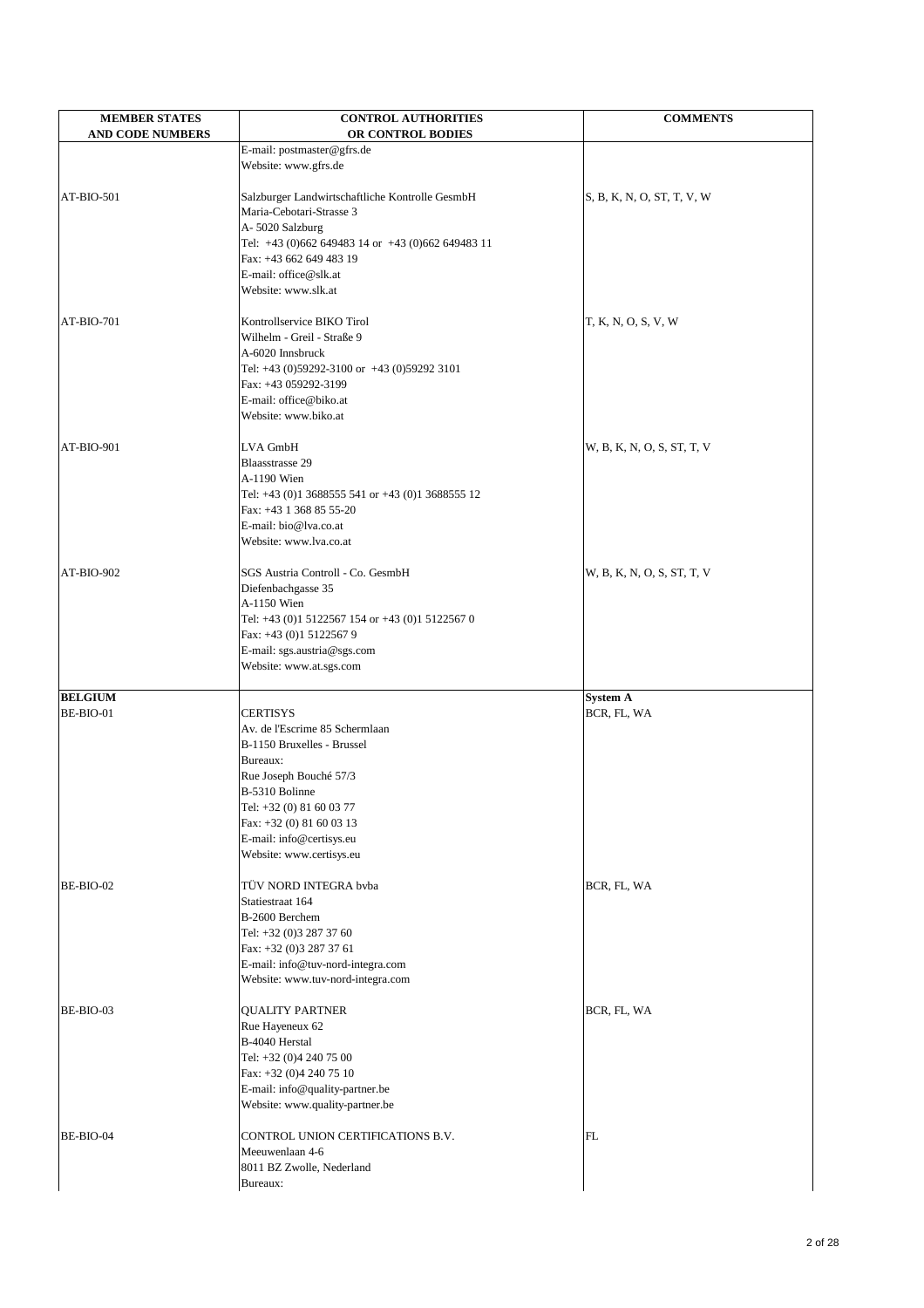| <b>MEMBER STATES</b>    | <b>CONTROL AUTHORITIES</b>                                       | <b>COMMENTS</b> |
|-------------------------|------------------------------------------------------------------|-----------------|
| <b>AND CODE NUMBERS</b> | OR CONTROL BODIES<br>Abtsdreef 10B                               |                 |
|                         | B-2940 Stabroek                                                  |                 |
|                         | Tel: +32 3 232 49 70                                             |                 |
|                         | Fax: +32 3 232 75 42                                             |                 |
|                         | E-mail: woverlaet@controlunion.com                               |                 |
|                         | Website: www.controlunion.com                                    |                 |
| <b>BULGARIA</b>         |                                                                  | <b>System A</b> |
| BG-BIO-02               | <b>BALKAN BIOCERT Ltd.</b>                                       |                 |
|                         | 47, Kniaginia Maria Luiza Blvd., Floor 2, app. A1                |                 |
|                         | 4018 Plovdiv                                                     |                 |
|                         | Tel: +359 (32) 625 888                                           |                 |
|                         | Fax: +359 (32) 625 818                                           |                 |
|                         | E-mail: office@balkanbiocert.com                                 |                 |
|                         | Website: www.balkanbiocert.com                                   |                 |
| BG-BIO-03               | Q CERTIFICATION S.P.A.                                           |                 |
|                         | 42 A, Leonardo Da Vinci Str.                                     |                 |
|                         | 4000 Plovdiv                                                     |                 |
|                         | Tel: +359 (32) 649 228                                           |                 |
|                         | Fax:+359 (32) 620 018                                            |                 |
|                         | E-mail: info@qcertification.bg<br>Website: www.qcertification.bg |                 |
|                         |                                                                  |                 |
| BG-BIO-04               | CERES - CERtification of Environmental Standards Ltd.            |                 |
|                         | 15, Acad. Ivan Evst. Gechov Blvd.- Maimex building, office 320   |                 |
|                         | 1431 Sofia                                                       |                 |
|                         | Tel/Fax: +359 (2) 9530264                                        |                 |
|                         | E-mail: bioxm_bg@yahoo.com, ceres-bulgaria@ceres-cert.com        |                 |
|                         | Website: www.ceres-cert.com                                      |                 |
| BG-BIO-05               | <b>LACON Ltd.</b>                                                |                 |
|                         | 17, Prolet Str.                                                  |                 |
|                         | 5140 Lyaskovets                                                  |                 |
|                         | Tel/Fax: +359 888 656 327                                        |                 |
|                         | E-mail: office@lacon-bg.com, laconbg@gmail.com                   |                 |
|                         | Website: www.lacon-institut.com, www.lacon-bg.com                |                 |
| BG-BIO-06               | BCS Öko-Garantie Ltd.                                            |                 |
|                         | Region Bankya                                                    |                 |
|                         | 5, Gergina Str.                                                  |                 |
|                         | 1320 Bankya                                                      |                 |
|                         | Te/Faxl: +359 (2) 9880259                                        |                 |
|                         | E-mail:bulgaria@bcs-oeko.com, mariana.miltenova.bg@bcs-oeko.com  |                 |
|                         | Website: www.bcs-oeko.com                                        |                 |
|                         |                                                                  |                 |
| BG-BIO-07               | CONTROL UNION CERTIFICATIONS Ltd.                                |                 |
|                         | 3, Sofia Str.                                                    |                 |
|                         | Region "Odessos"<br>9000 Varna                                   |                 |
|                         | Tel: +359 888 66 33 53                                           |                 |
|                         | E-mail: mnikolova@controlunion.com                               |                 |
|                         | Website: www.controlunion.com                                    |                 |
|                         |                                                                  |                 |
| BG-BIO-08               | A CERT European organisation for certification S.A.              |                 |
|                         | 36, Gen. Skobelev Blvd., floor 2, app. 6<br>1606 Sofia           |                 |
|                         | Tel/Fax: +359 (2) 951 6814                                       |                 |
|                         | E-mail: info@a-cert.org                                          |                 |
|                         | Website: www.a-cert.org                                          |                 |
|                         |                                                                  |                 |
| BG-BIO-10               | INSPECTION INSTITUTE FOR ORGANIC PRODUCTS Ltd.<br>(BIO HELLAS)   |                 |
|                         | 7B, Graf Ignatiev Str., ent. B, fl. 3, app. 10                   |                 |
|                         | 1000 Sofia                                                       |                 |
|                         | Tel/Fax: +359 (2) 980 07 55                                      |                 |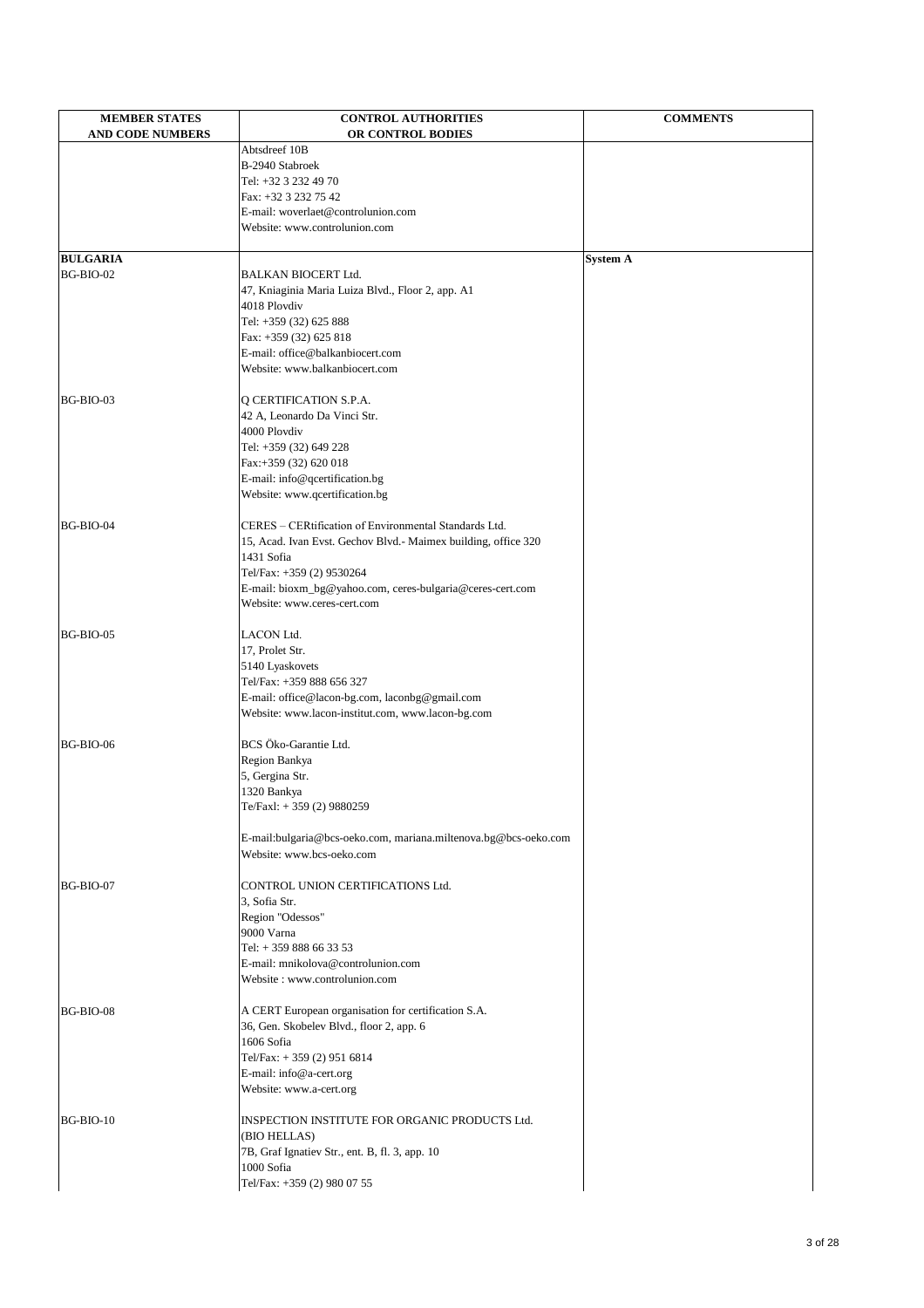| <b>MEMBER STATES</b><br><b>AND CODE NUMBERS</b> | <b>CONTROL AUTHORITIES</b><br>OR CONTROL BODIES                | <b>COMMENTS</b>                                                    |
|-------------------------------------------------|----------------------------------------------------------------|--------------------------------------------------------------------|
|                                                 | E-mail: bulgaria@bio-hellas.gr, info@bio-hellas.gr             |                                                                    |
|                                                 | Website: www.bio-hellas.gr                                     |                                                                    |
|                                                 |                                                                |                                                                    |
| BG-BIO-12                                       | ECOGRUPPO ITALIA S.R.L. with branch office in Bulgaria -       | (Approved on 15/05/2012)                                           |
|                                                 | ECOGRUPPO ITALIA-BULGARIA BRANCH UNIT                          |                                                                    |
|                                                 | 20 ""Joliot Currie", Str., floor 14, office 1410               |                                                                    |
|                                                 | 1113, Sofia, Bulgaria                                          |                                                                    |
|                                                 | Tel: +359 886 738 800                                          |                                                                    |
|                                                 | Tel: +359 878 518 863                                          |                                                                    |
|                                                 | E-mail: info@ecogruppo.bg                                      |                                                                    |
|                                                 | Website: www.ecogruppoitalia.it                                |                                                                    |
| BG-BIO-13                                       | "BIOAGRICERT ITALIA BULGARIA" LTD                              | (Approved on 05/11/2012)                                           |
|                                                 | 2, "Belgrad", Str., floor 3, office 305                        |                                                                    |
|                                                 | 4003, Plovdiv, Bulgaria                                        |                                                                    |
|                                                 | Tel: $+359(32)660739$                                          |                                                                    |
|                                                 | Fax: $+359(32)660739$                                          |                                                                    |
|                                                 | E-mail: abaneva@gmail.com, bioagricert@abv.bg                  |                                                                    |
|                                                 | Website: www.bioagricert.org                                   |                                                                    |
|                                                 | SGS BULGARIA Ltd.                                              |                                                                    |
| BG-BIO-14                                       | 115G, Tsarigradsko shosse Blvd.,                               | (Approved on 26/02/2013)                                           |
|                                                 | <b>MEGAPARK Bussiness Center</b>                               | (not accredited for aquaculture, aquaculture<br>products and wine) |
|                                                 | Office "C", Floor 6                                            |                                                                    |
|                                                 | 1784 Sofia                                                     |                                                                    |
|                                                 | Tel: +359 (2) 910 15                                           |                                                                    |
|                                                 | Fax: +359 (2) 981 81 43                                        |                                                                    |
|                                                 | E-mail: maria.aleksieva@sgs.com, sgs_bulgaria@sgs.com          |                                                                    |
|                                                 | Website: www.sgs.com, www.sgs.bg                               |                                                                    |
|                                                 |                                                                |                                                                    |
| <b>CROATIA</b>                                  |                                                                |                                                                    |
| HR-EKO-01                                       | BIOINSPEKT d.o.o.<br>Đakovština 2,                             |                                                                    |
|                                                 | 31000 Osijek                                                   |                                                                    |
|                                                 | Tel: +385 31 204620                                            |                                                                    |
|                                                 | Fax: +385 31213659                                             |                                                                    |
|                                                 | E-mail: bioinspekt@os.t-com.hr                                 |                                                                    |
|                                                 | Website: www.bioinspekt.com, www.bioinspekt.hr                 |                                                                    |
|                                                 |                                                                |                                                                    |
| HR-EKO-02                                       | PRVA EKOLOŠKA STANICA d.o.o.                                   |                                                                    |
|                                                 | Kuraltova 8,                                                   |                                                                    |
|                                                 | 10000 Zagreb                                                   |                                                                    |
|                                                 | Tel/Fax: +385 1 2348628                                        |                                                                    |
|                                                 | E-mail: prvaekoloska@prvaekoloska.hr, uprava@prvaekoloska.hr   |                                                                    |
|                                                 | Website: www.prvaekoloska.hr                                   |                                                                    |
| HR-EKO-03                                       | ZADRUGA AGRIBIOCERT                                            |                                                                    |
|                                                 | Veli dvor 11,                                                  |                                                                    |
|                                                 | 51513 Omišalj                                                  |                                                                    |
|                                                 | Tel: +385 51 842607, +385 98 1683031, +385 99 2035930          |                                                                    |
|                                                 | E-mail: zadruga.agribiocert@ri.t-com.hr, agribiocert@yahoo.com |                                                                    |
|                                                 | Website: www.agribiocert.hr                                    |                                                                    |

| $L$ - $\text{Hall.}$ zadruga.agriolocert@11.t-c |
|-------------------------------------------------|
| Website: www.agribiocert.hr                     |
| <b>BIOTECHNICON d.o.o.</b>                      |
| Hrvatskih iseljenika 30,                        |
| 21000 Split                                     |
| Tel: +385 1 481 4466                            |
| Fax:+ 385 1 481 4463                            |
| E-mail: marusic@biotechnicon.hr                 |
| Website: www.biotechnicon.hr                    |
| HRVATSKE ŠUME d.o.o.                            |
| Vukotinovićeva 2,                               |
| 10000 Zagreb                                    |
| Tel: +38514804159                               |
| Fax:+38514804101                                |
| E-mail: direkcija@hrsuma.hr, jadr               |
|                                                 |

nicon.hr E-mail: direkcija@hrsuma.hr, jadranka.rosa@hrsuma.hr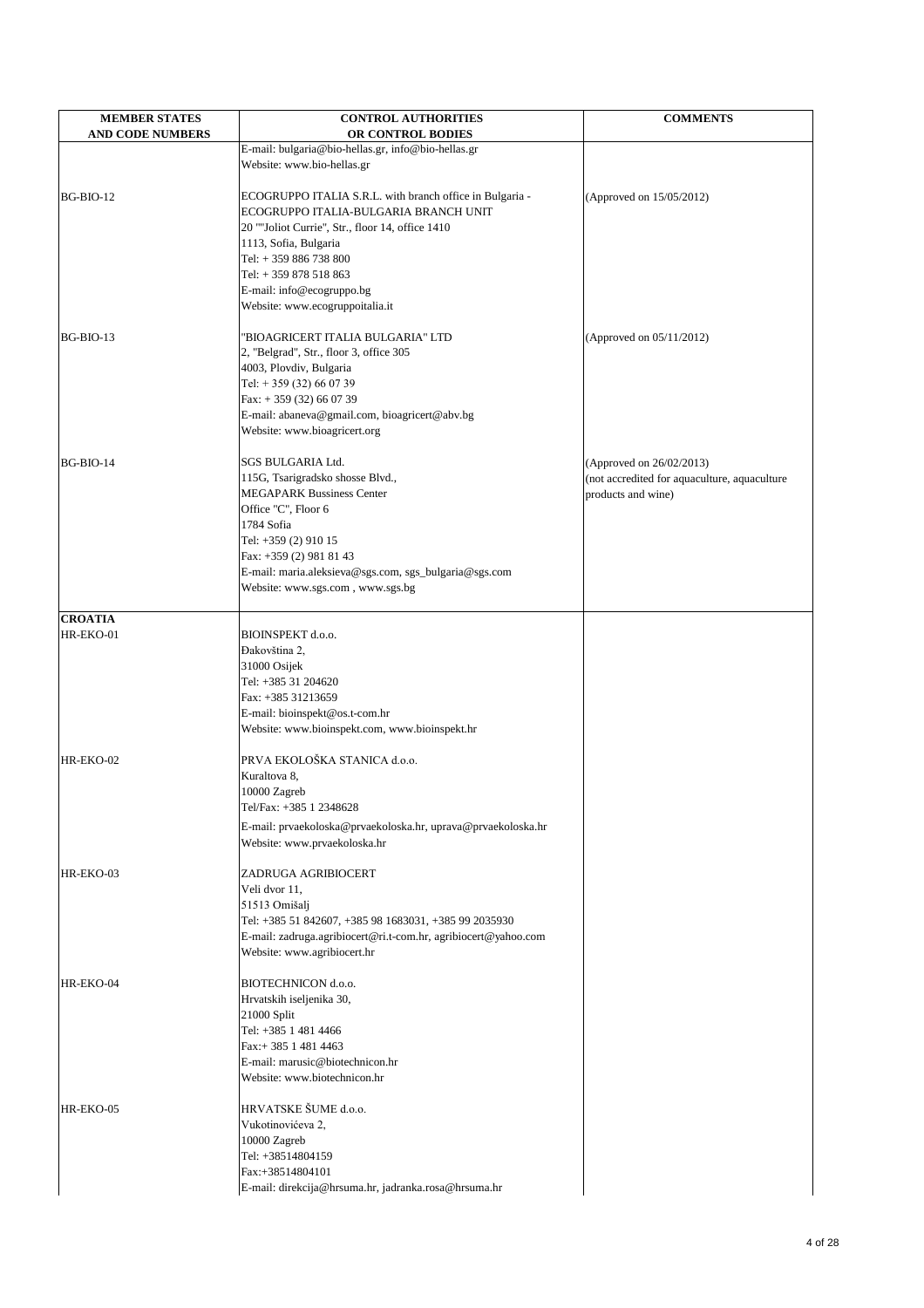| <b>MEMBER STATES</b>    | <b>CONTROL AUTHORITIES</b>                     | <b>COMMENTS</b> |
|-------------------------|------------------------------------------------|-----------------|
| <b>AND CODE NUMBERS</b> | OR CONTROL BODIES                              |                 |
|                         | Website: www.hrsume.hr                         |                 |
| HR-EKO-06               | TRGO-INVEST d.o.o.                             |                 |
|                         | Dragutina Rakovca 74,                          |                 |
|                         | 35209 Bukovlje                                 |                 |
|                         | Tel/Fax: +385 35 276 119                       |                 |
|                         | E-mail: trgoinvest@gmail.com                   |                 |
|                         | Website: www.binarnet.hr/trgo-invest           |                 |
|                         |                                                |                 |
| HR-EKO-07               | AUSTRIA BIO GARANTIE d.o.o.                    |                 |
|                         | Ruđera Boškovića 12,<br>40 000 Čakovec         |                 |
|                         | Tel/Fax: +385 40 390 163                       |                 |
|                         | Tel: +385 98 517 484, +385 98 987 2869         |                 |
|                         | E-mail: z.siladi@abg.at, v.jukic@abg.at        |                 |
|                         | Website: www.abg.at                            |                 |
|                         |                                                |                 |
| <b>CYPRUS</b>           |                                                | <b>System A</b> |
| $CY-BIO-001$            | <b>LACON LTD</b>                               |                 |
|                         | Efrosinis 7 - Pedieos Gardens Apt.301          |                 |
|                         | 2048 Strovolos                                 |                 |
|                         | Cyprus<br>Tel: +357 22499640, +357 22311428    |                 |
|                         | Fax: +357 22499643                             |                 |
|                         | E-mail: laconcy@cytanet.com.cy                 |                 |
|                         |                                                |                 |
| $CY-BIO-002$            | <b>BIOCERT (CYPRUS) LTD</b>                    |                 |
|                         | Olymbias 12                                    |                 |
|                         | 1070 Lefkosia                                  |                 |
|                         | Cyprus                                         |                 |
|                         | Postal Address: PO BOX 29653, 1722 Nicosia     |                 |
|                         | Tel: +357 22766446, +357 99046787              |                 |
|                         | Fax: +357 22375069                             |                 |
|                         | E-mail: biocert@cytanet.com.cy                 |                 |
| <b>CZECH REPUBLIC</b>   |                                                | <b>System A</b> |
| $CZ-BIO-001$            | KEZ o.p.s.                                     |                 |
|                         | Poděbradova 909                                |                 |
|                         | CZ-53701 Chrudim                               |                 |
|                         | Tel: +420 469 622 249                          |                 |
|                         | Fax: +420 469 625 027                          |                 |
|                         | E-mail: kez@kez.cz                             |                 |
|                         | Website: www.kez.cz                            |                 |
| <b>CZ-BIO-002</b>       | ABCERT AG, organizační složka                  |                 |
|                         | Komenského 1321/1                              |                 |
|                         | CZ-586 01 Jihlava                              |                 |
|                         | Tel: +420 567 217 665, 567 217 666             |                 |
|                         | Fax: +420 567 217 558                          |                 |
|                         | E-mail: info@abcert.cz                         |                 |
|                         | Website: www.abcert.cz                         |                 |
|                         |                                                |                 |
| $CZ-BIO-003$            | BIOKONT CZ, s r.o.                             |                 |
|                         | Měříčkova 34                                   |                 |
|                         | CZ-62100 Brno                                  |                 |
|                         | Tel: +420 545 225 565<br>Fax: +420 547 225 565 |                 |
|                         | E-mail: slavik@biokont.cz                      |                 |
|                         | Website: www.biokont.cz                        |                 |
|                         |                                                |                 |
| $CZ-BIO-004$            | Bureau Veritas Czech Republic spol. s r.o.     |                 |
|                         | Olbrachtova 1589/1                             |                 |
|                         | CZ-14000 Praha 4                               |                 |
|                         | Tel: +420 210 088 247                          |                 |
|                         |                                                |                 |
| <b>DENMARK</b>          |                                                | <b>System B</b> |
| <b>DK-ØKO-050</b>       | NaturErhvervstyrelsen                          |                 |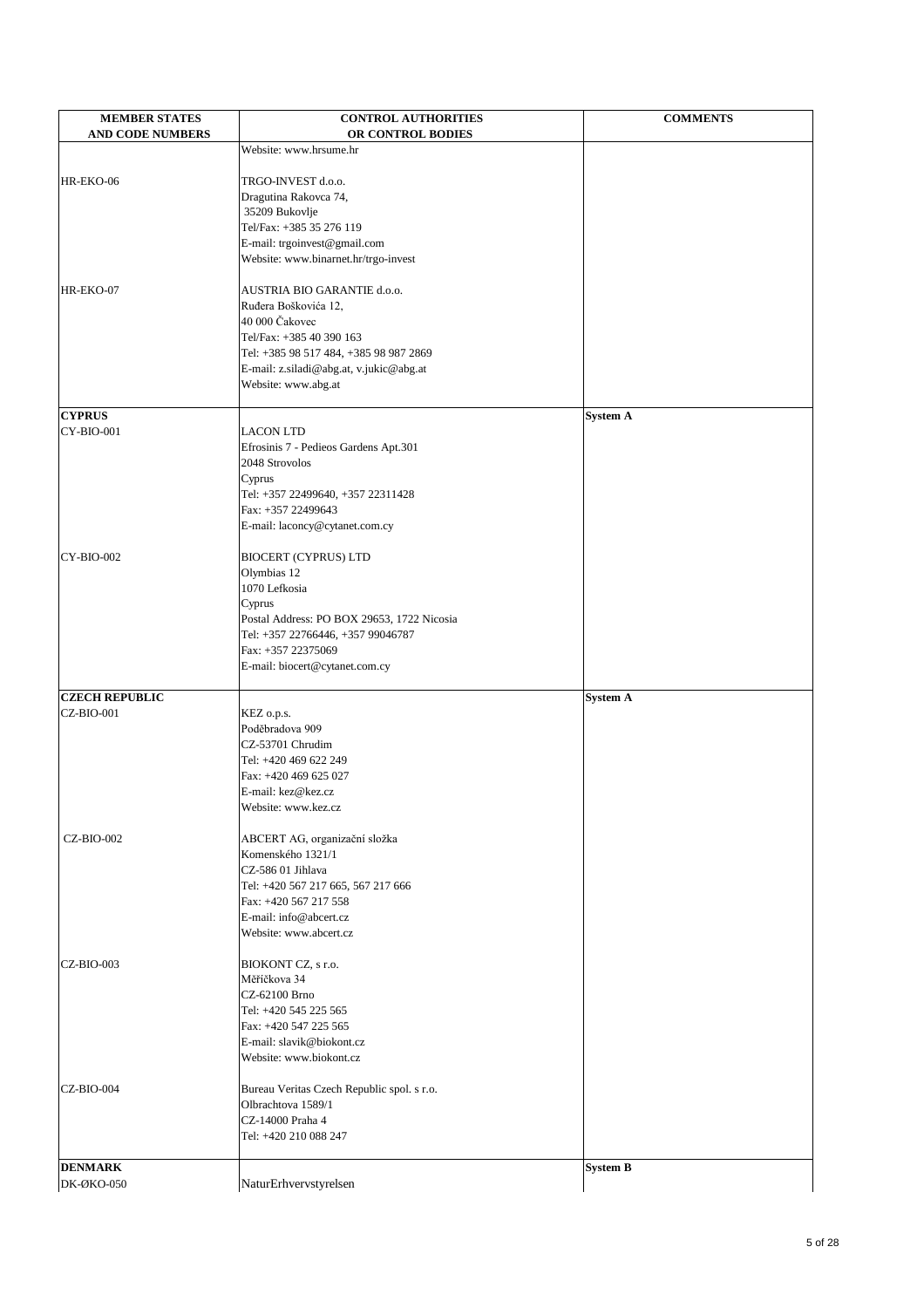| <b>MEMBER STATES</b><br><b>AND CODE NUMBERS</b> | <b>CONTROL AUTHORITIES</b><br>OR CONTROL BODIES               | <b>COMMENTS</b> |
|-------------------------------------------------|---------------------------------------------------------------|-----------------|
|                                                 | Nyropsgade 30                                                 |                 |
|                                                 | 1780 København V                                              |                 |
|                                                 | Telefon: 3395 8000                                            |                 |
|                                                 | Telefax: 3395 8080                                            |                 |
|                                                 |                                                               |                 |
|                                                 | E-mail: mail@naturerhverv.dk                                  |                 |
| $DK-ØKO-100$                                    | Fødevarestyrelsen, Vest                                       |                 |
|                                                 | Sønderskovvej 5                                               |                 |
|                                                 | 8520 Lystrup                                                  |                 |
|                                                 | Telefon: 72 27 69 00                                          |                 |
|                                                 | E-mail: fvst@fvst.dk                                          |                 |
| DK-ØKO-200                                      | Fødevarestyrelsen, Øst                                        |                 |
|                                                 | Søndervang 4                                                  |                 |
|                                                 | 4100 Ringsted                                                 |                 |
|                                                 | Telefon: 72 27 69 00                                          |                 |
|                                                 |                                                               |                 |
|                                                 | E-mail: fvst@fvst.dk                                          |                 |
| <b>DK-ØKO-300</b>                               | Fødevarestyrelsen, Kødkontrollen                              |                 |
|                                                 | Tysklandsvej 7                                                |                 |
|                                                 | 7100 Vejle                                                    |                 |
|                                                 | Telefon: 72 27 69 00                                          |                 |
|                                                 | E-mail: fvst@fvst.dk                                          |                 |
|                                                 |                                                               |                 |
| <b>ESTONIA</b>                                  |                                                               | <b>System B</b> |
| EE-ÖKO-01                                       | <b>Agricultural Board</b>                                     |                 |
|                                                 | Teaduse 2, Saku                                               |                 |
|                                                 | 75501 Harjumaa                                                |                 |
|                                                 | Estonia                                                       |                 |
|                                                 | Tel: +372 6712 602                                            |                 |
|                                                 | Fax: +372 6712 604                                            |                 |
|                                                 | E-mail: pma@pma.agri.ee                                       |                 |
|                                                 | Website: www.pma.agri.ee                                      |                 |
|                                                 |                                                               |                 |
| EE-ÖKO-02                                       |                                                               |                 |
|                                                 | Veterinary and Food Board                                     |                 |
|                                                 | Väike-Paala 3                                                 |                 |
|                                                 | 11415 Tallinn                                                 |                 |
|                                                 | Tel: +372 605 1710                                            |                 |
|                                                 | Fax: +372 621 1441                                            |                 |
|                                                 | E-mail: vet@vet.agri.ee                                       |                 |
|                                                 | Website: www.vet.agri.ee                                      |                 |
| <b>FINLAND</b>                                  |                                                               | <b>System B</b> |
| <b>FI-EKO-101</b>                               | Uudenmaan elinkeino-, liikenne- ja ympäristökeskus            |                 |
|                                                 | Elintarviketurvallisuusvirasto Evira                          |                 |
|                                                 | (The Finnish Food Safety Authority Evira)                     |                 |
|                                                 |                                                               |                 |
| <b>FI-EKO-201</b>                               | Elintarviketurvallisuusvirasto Evira (The Finnish Food Safety |                 |
|                                                 | Authority Evira) yhteystiedot yllä                            |                 |
|                                                 | Mustialankatu 3                                               |                 |

|                   | riviustialalikatu 5                                       |
|-------------------|-----------------------------------------------------------|
|                   | FIN-00790 Helsinki                                        |
|                   | Finland                                                   |
|                   | Tel. +358-29 5300 400                                     |
|                   | Fax. +358 29 5304 350                                     |
|                   |                                                           |
| <b>FI-EKO-102</b> | Varsinais-Suomen elinkeino-, liikenne- ja ympäristökeskus |
|                   | As FI-EKO-201                                             |
|                   |                                                           |
| <b>FI-EKO-103</b> | Satakunnan elinkeino-, liikenne- ja ympäristökeskus       |
|                   | As FI-EKO-201                                             |
|                   |                                                           |
| <b>FI-EKO-104</b> | Hämeen elinkeino-, liikenne- ja ympäristökeskus           |
|                   | As FI-EKO-201                                             |
|                   |                                                           |
| <b>FI-EKO-105</b> | Pirkanmaan elinkeino-, liikenne- ja ympäristökeskus       |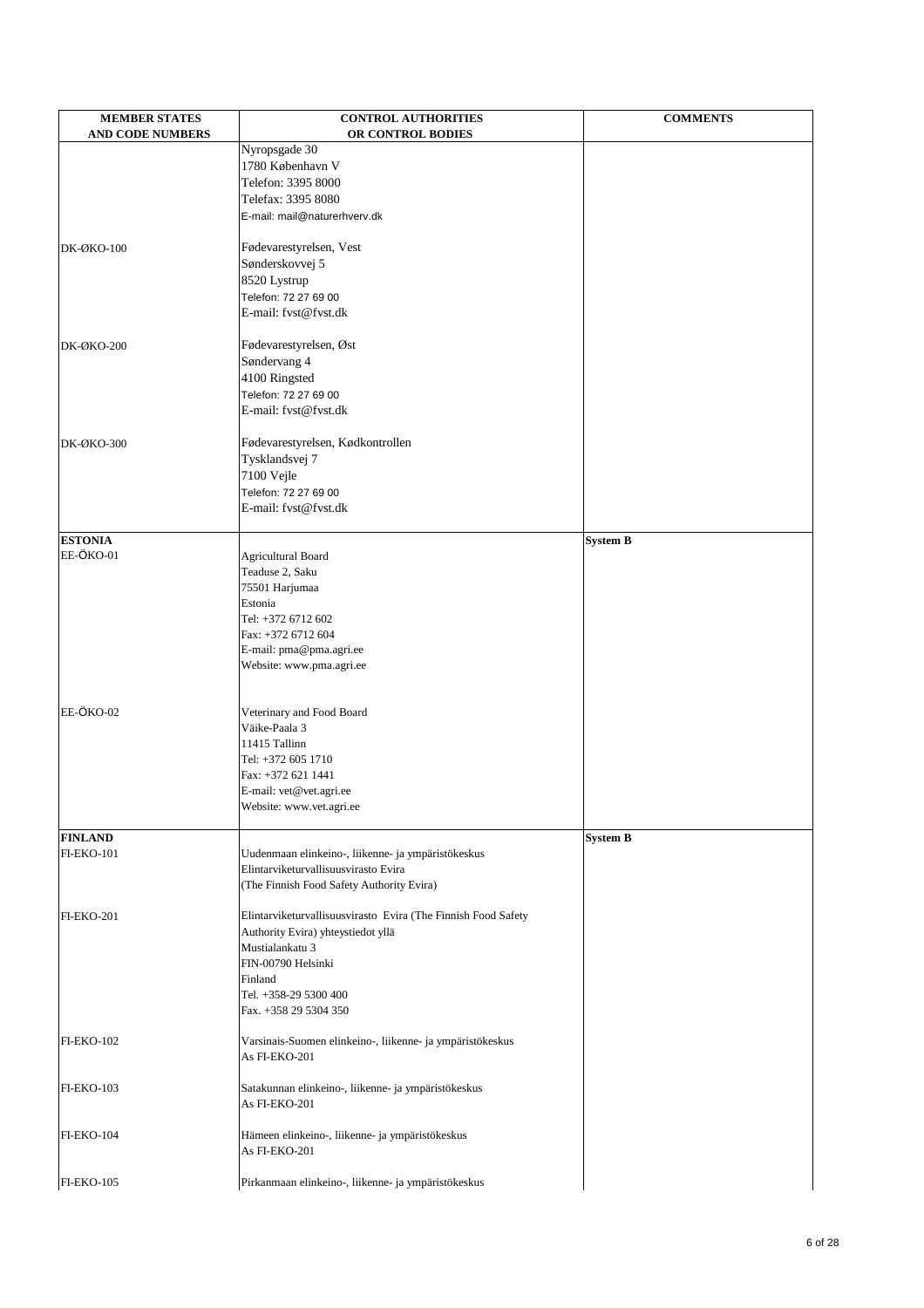| <b>MEMBER STATES</b><br><b>AND CODE NUMBERS</b> | <b>CONTROL AUTHORITIES</b><br>OR CONTROL BODIES                                                                                                                                                                                                                        | <b>COMMENTS</b>   |
|-------------------------------------------------|------------------------------------------------------------------------------------------------------------------------------------------------------------------------------------------------------------------------------------------------------------------------|-------------------|
|                                                 | As FI-EKO-201                                                                                                                                                                                                                                                          |                   |
| <b>FI-EKO-106</b>                               | Kaakkois-Suomen elinkeino-, liikenne- ja ympäristökeskus<br>As FI-EKO-201                                                                                                                                                                                              |                   |
| <b>FI-EKO-107</b>                               | Etelä-Savon elinkeino-, liikenne- ja ympäristökeskus<br>As FI-EKO-201                                                                                                                                                                                                  |                   |
| <b>FI-EKO-108</b>                               | Pohjois-Savon elinkeino-, liikenne- ja ympäristökeskus<br>As FI-EKO-201                                                                                                                                                                                                |                   |
| <b>FI-EKO-109</b>                               | Pohjois-Karjalan elinkeino-, liikenne- ja ympäristökeskus<br>As FI-EKO-201                                                                                                                                                                                             |                   |
| <b>FI-EKO-110</b>                               | Keski-Suomen elinkeino-, liikenne- ja ympäristökeskus<br>As FI-EKO-201                                                                                                                                                                                                 |                   |
| <b>FI-EKO-111</b>                               | Etelä-Pohjanmaan elinkeino-, liikenne- ja ympäristökeskus<br>As FI-EKO-201                                                                                                                                                                                             |                   |
| <b>FI-EKO-112</b>                               | Pohjanmaan elinkeino-, liikenne- ja ympäristökeskus<br>As FI-EKO-201                                                                                                                                                                                                   |                   |
| <b>FI-EKO-113</b>                               | Pohjois- ja Keski-Pohjanmaan elinkeino-, liikenne- ja<br>ympäristökeskus<br>As FI-EKO-201                                                                                                                                                                              |                   |
| <b>FI-EKO-114</b>                               | Kainuun elinkeino-, liikenne- ja ympäristökeskus<br>As FI-EKO-201                                                                                                                                                                                                      |                   |
| <b>FI-EKO-115</b>                               | Lapin elinkeino-, liikenne- ja ympäristökeskus<br>As FI-EKO-201                                                                                                                                                                                                        |                   |
| <b>FI-EKO-301</b>                               | Sosiaali- ja terveysalan lupa- ja valvontavirasto Valvira<br>(National Supervisory Authority for Welfare and Health)<br>P.O. Box 210<br>FIN-00531 Helsinki<br>Tel: +358-295-209 111<br>Fax: +358-295-209 700<br>E-mail: kirjaamo@valvira.fi<br>Website: www.valvira.fi |                   |
| <b>FI-EKO-401</b>                               | Ålands landskapsregering<br>PB 1060<br>AX-22111 Mariehamn, Åland<br>Tel: +358 18 250 00<br>Fax: +358-18-192 40<br>E-mail: registrator@regeringen.ax<br>Website: www.regeringen.ax                                                                                      | Operates on Åland |
| <b>FRANCE</b>                                   |                                                                                                                                                                                                                                                                        | <b>System A</b>   |
| FR-BIO-01                                       | <b>ECOCERT FRANCE</b><br><b>B.P. 47</b><br>F-32600 L'Isle Jourdain<br>Tel: +33 (0)5 62 07 34 24<br>Fax: +33 (0)5 62 07 11 67<br>E-mail: info@ecocert.fr<br>Website: www.ecocert.fr                                                                                     |                   |
| FR-BIO-07                                       | <b>AGROCERT</b><br>6 rue Georges Bizet<br>F-47200 Marmande<br>Tel: +33 (0)5 53 20 93 04<br>Fax: +33 (0)5 53 20 92 41<br>E-mail: agrocert@agrocert.fr<br>Website: www.agrocert.fr                                                                                       |                   |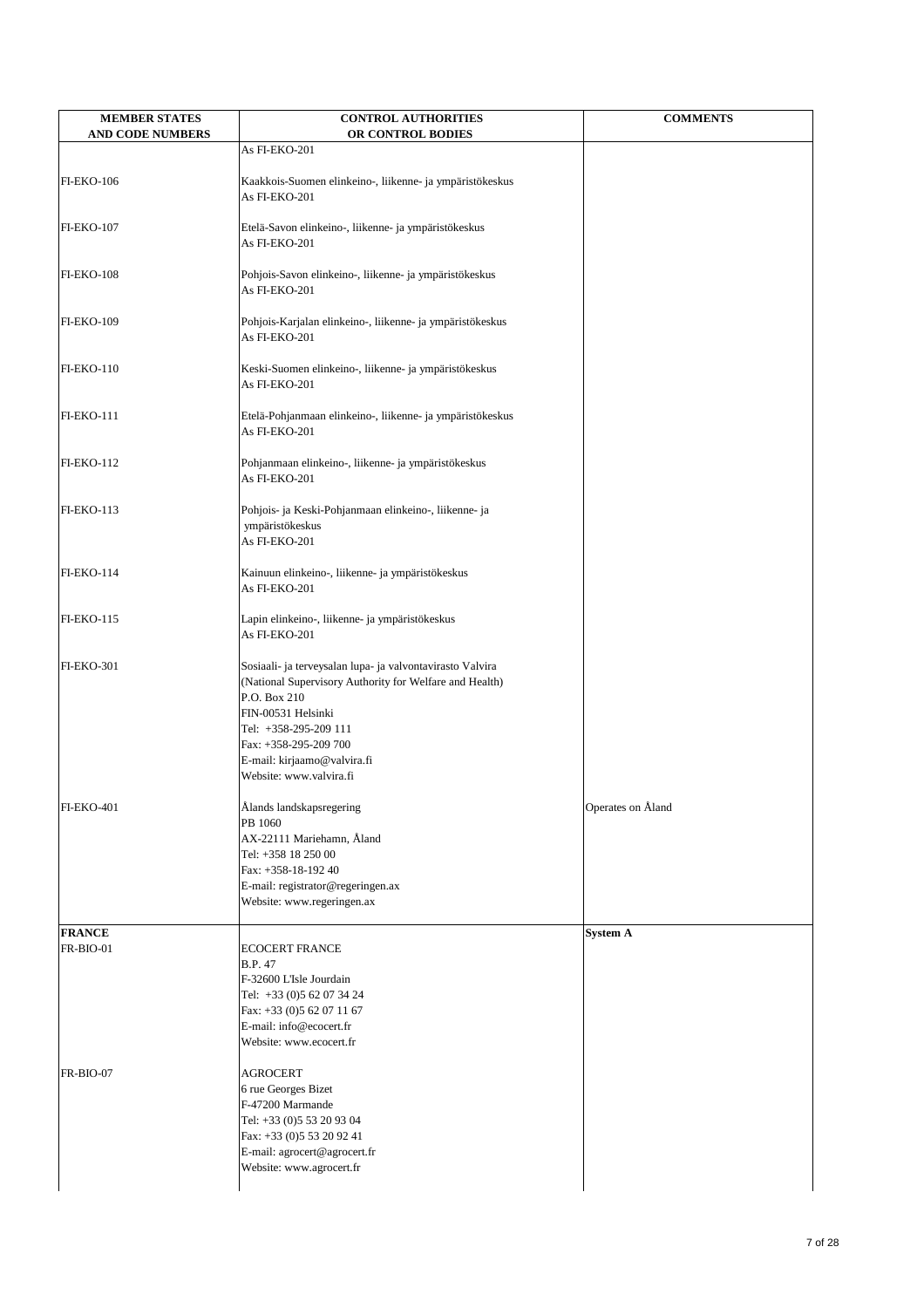| <b>MEMBER STATES</b>    | <b>CONTROL AUTHORITIES</b>                       | <b>COMMENTS</b>         |
|-------------------------|--------------------------------------------------|-------------------------|
| <b>AND CODE NUMBERS</b> | OR CONTROL BODIES                                |                         |
| FR-BIO-09               | <b>CERTIPAQ</b>                                  |                         |
|                         | 11, Villa Thoreton                               |                         |
|                         | <b>F-75015 PARIS</b>                             |                         |
|                         | Tel: +33(0)1 45 30 92 92                         |                         |
|                         | Fax: +33(0)1 45 30 93 00                         |                         |
|                         | E-mail: certipaq@certipaq.com                    |                         |
|                         | Website: www.certipaq.com                        |                         |
| FR-BIO-10               | <b>Bureau Véritas Certification France</b>       |                         |
|                         | Immeuble le Guillaumet                           |                         |
|                         | 60, av. du Général De Gaulle                     |                         |
|                         | F-92046 LA DEFENSE Cedex                         |                         |
|                         | Tel: +33 (0)1 41 97 00 74                        |                         |
|                         | Fax: +33 (0)1 41 97 08 32                        |                         |
|                         | E-mail: jean-michel.lefevre@fr.bureauveritas.com |                         |
|                         | Website: www.qualite-france.com                  |                         |
| $FR-BIO-12$             | Certisud                                         |                         |
|                         | 70, avenue Louis Sallenave                       |                         |
|                         | F-64000 PAU                                      |                         |
|                         | Tel: +33 (0)5 59 02 35 52                        |                         |
|                         | Fax: +33 (0)5 59 84 23 06                        |                         |
|                         | E-mail: certisud@wanadoo.fr                      |                         |
| FR-BIO-13               | <b>CERTIS</b>                                    |                         |
|                         | Immeuble le Millepertuis, Les Landes d'Apigné    |                         |
|                         | 3 rue des Orchidées                              |                         |
|                         | <b>F-35650 LE RHEU</b>                           |                         |
|                         | Tel.: +33(0)2 9960 82 82                         |                         |
|                         | fax: $+33(0)299608383$                           |                         |
|                         | E-mail: certis@certis.com.fr                     |                         |
|                         | Website: www.certis.com.fr                       |                         |
| FR-BIO-15               | <b>BUREAU ALPES CONTROLES</b>                    |                         |
|                         | 3, impasse des Prairies                          |                         |
|                         | F-74940 ANNECY-LE-VIEUX                          |                         |
|                         | Tel.: $+33(0)450640675$                          |                         |
|                         | Fax: $+33(0)4$ 5064 0602                         |                         |
|                         | E-mail: contact@alpes-controles.fr               |                         |
|                         | Website: www.alpes-controles.fr                  |                         |
| $FR-BIO-16$             | <b>QUALISUD</b>                                  | (Approved on 9/02/2012) |
|                         | 15, avenue de l'Océan                            |                         |
|                         | F-40500 SAINT SEVER                              |                         |
|                         | Tel.: $+33(0)558061521$                          |                         |
|                         | Fax: $+33(0)558751336$                           |                         |
|                         | E-mail: sophie.cazajous@qualisud.fr              |                         |
|                         | Webstie: www.qualisud.fr                         |                         |
| <b>GERMANY</b>          |                                                  | <b>System A</b>         |
| DE-ÖKO-001              | BCS Öko-Garantie GmbH                            |                         |
|                         | Cimbernstraße 21                                 |                         |

 $\tan 49$  (0)911 492239 E-mail: info@bcs-oeko.de Website: www.bcs-oeko.de DE-ÖKO-003 Lacon GmbH Privatinstitut für Qualitätssicherung und Zertifizierung ökologisch erzeugter Lebensmittel Postanschrift: Postfach 1909 D-77609 Offenburg Lieferanschrift: Brünnlesweg 19 D-77654 Offenburg

D-90402 Nürnberg Tel: +49 (0)911 424390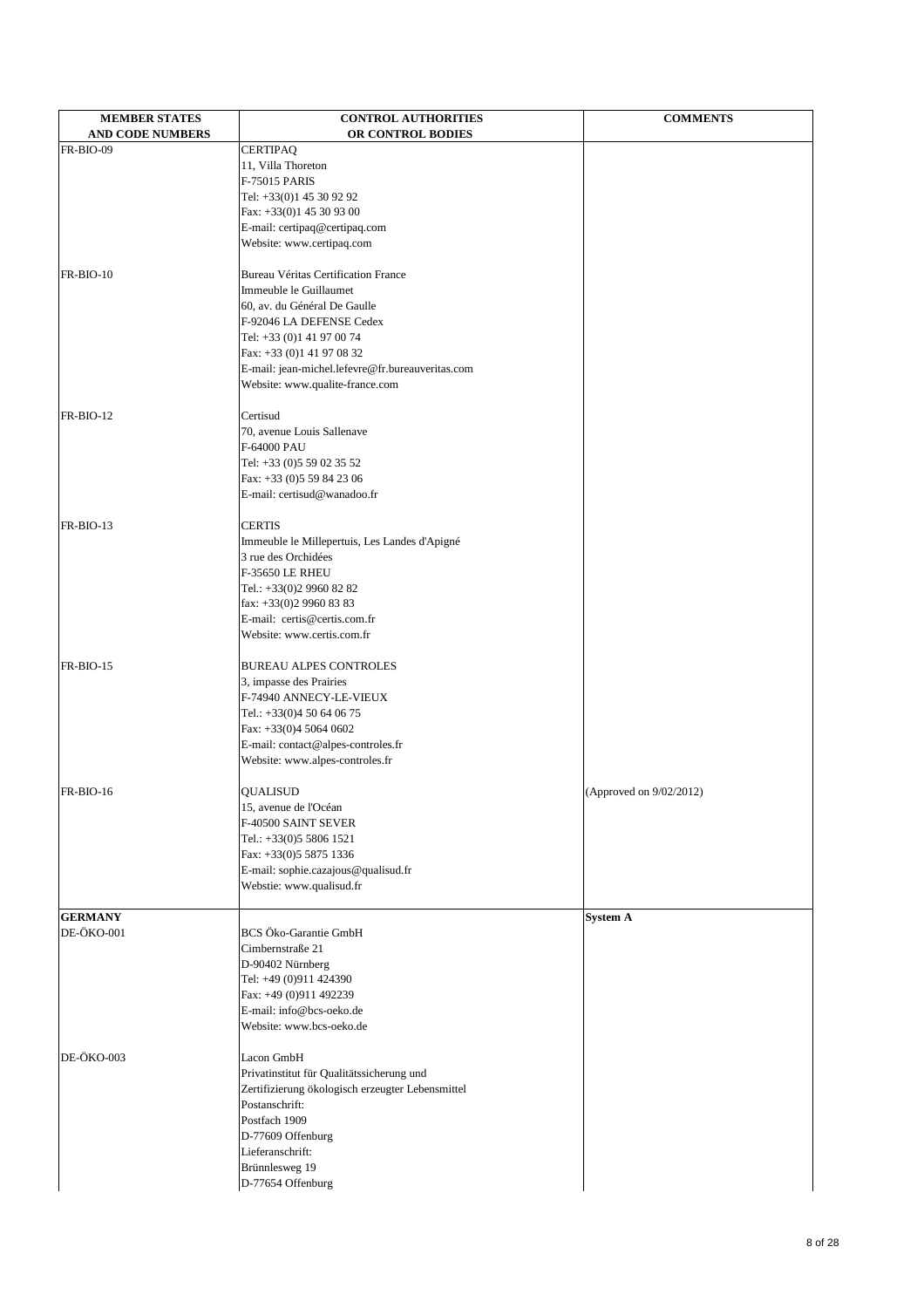| <b>MEMBER STATES</b><br><b>AND CODE NUMBERS</b> | <b>CONTROL AUTHORITIES</b><br>OR CONTROL BODIES                              | <b>COMMENTS</b> |
|-------------------------------------------------|------------------------------------------------------------------------------|-----------------|
|                                                 | Tel: +49 (0)781 91937 30                                                     |                 |
|                                                 | Fax: +49 (0)781 91937 50                                                     |                 |
|                                                 | E-mail: lacon@lacon-institut.com                                             |                 |
|                                                 | Website: www.lacon-institut.com                                              |                 |
| DE-ÖKO-005                                      | <b>IMO</b>                                                                   |                 |
|                                                 | Institut für Marktökologie GmbH                                              |                 |
|                                                 | Postanschrift:                                                               |                 |
|                                                 | Postfach 100 934                                                             |                 |
|                                                 | D-78409 Konstanz                                                             |                 |
|                                                 | Lieferanschrift:                                                             |                 |
|                                                 | Obere Laube 51-53                                                            |                 |
|                                                 | D-78462 Konstanz                                                             |                 |
|                                                 | Tel: +49 (0)7531/81301-0                                                     |                 |
|                                                 | Fax: +49 (0)7531/81301-29                                                    |                 |
|                                                 | E-mail: imod@imo.ch<br>Website: www.imo.ch                                   |                 |
|                                                 |                                                                              |                 |
| DE-ÖKO-006                                      | <b>ABCERT AG</b>                                                             |                 |
|                                                 | Kontrollstelle für ökologisch erzeugte Lebensmittel                          |                 |
|                                                 | Martinstraße 42-44                                                           |                 |
|                                                 | D-73728 Esslingen                                                            |                 |
|                                                 | Tel: +49 (0)711 351792-0<br>Fax: +49 (0)711 351792-200                       |                 |
|                                                 | E-mail: info@abcert.de                                                       |                 |
|                                                 | Website: www.abcert.de                                                       |                 |
|                                                 |                                                                              |                 |
| DE-ÖKO-007                                      | Prüfverein Verarbeitung Ökologische Landbauprodukte e.V.<br>Bahnhofstrasse 9 |                 |
|                                                 | D-76137 Karlsruhe                                                            |                 |
|                                                 | Tel: +49(0)721 626840-0                                                      |                 |
|                                                 | Fax: +49(0)721 626840-22                                                     |                 |
|                                                 | E-mail: kontakt@pruefverein.de                                               |                 |
|                                                 | Website: www.pruefverein.de                                                  |                 |
| DE-ÖKO-009                                      | LC Landwirtschafts-Consulting GmbH                                           |                 |
|                                                 | Am Kamp 15-17                                                                |                 |
|                                                 | D-24768 Rendsburg                                                            |                 |
|                                                 | Tel: +49 (0)4331 33630-0                                                     |                 |
|                                                 | Fax: +49 (0)4331 33630-12                                                    |                 |
|                                                 | E-mail: info@lc-sh.de                                                        |                 |
|                                                 | Website: www.lc-sh.de                                                        |                 |
| DE-ÖKO-012                                      | AGRECO R.F. Göderz GmbH                                                      |                 |
|                                                 | Mündener Straße 19                                                           |                 |
|                                                 | D-37218 Witzenhausen                                                         |                 |
|                                                 | Tel: +49 (0)5542 4044                                                        |                 |
|                                                 | Fax: +49 (0)5542 6540                                                        |                 |
|                                                 | E-mail: info@agrecogmbh.de<br>Website: www.agrecogmbh.de                     |                 |
|                                                 |                                                                              |                 |
| DE-ÖKO-013                                      | QC & I Gesellschaft für Kontrolle u. Zertifizierung                          |                 |
|                                                 | von Qualitätssicherungssystemen mbH                                          |                 |
|                                                 | Sitz der Gesellschaft:                                                       |                 |
|                                                 | Gleuelerstraße 286<br>D-50935 Köln                                           |                 |
|                                                 | Geschäftsstelle:                                                             |                 |
|                                                 | Tiergartenstraße 32                                                          |                 |
|                                                 | D-54595 Prüm/Eifel                                                           |                 |
|                                                 | Tel: +49 (0)6551 147641                                                      |                 |
|                                                 | Fax: +49 (0)6551 147645                                                      |                 |
|                                                 | E-mail: qci.koeln@qci.de                                                     |                 |
|                                                 | Website: www.qci.de                                                          |                 |
| DE-ÖKO-021                                      | Grünstempel Ökoprüfstelle e.V.                                               |                 |
|                                                 | EU Kontrollstelle für ökologische Erzeugung                                  |                 |
|                                                 |                                                                              |                 |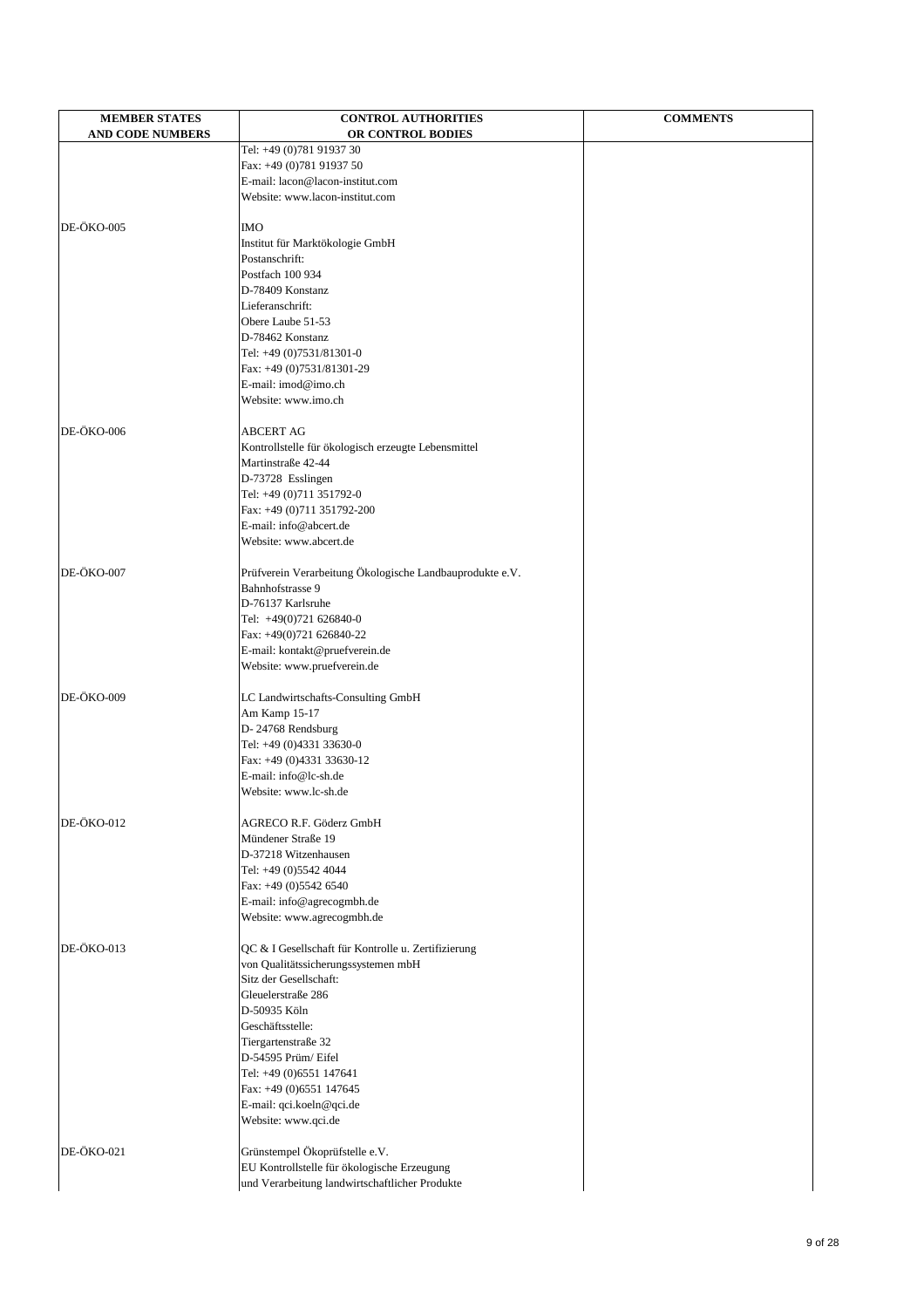| <b>MEMBER STATES</b>    | <b>CONTROL AUTHORITIES</b>                                          | <b>COMMENTS</b> |
|-------------------------|---------------------------------------------------------------------|-----------------|
| <b>AND CODE NUMBERS</b> | OR CONTROL BODIES<br>Windmühlenbreite 25d                           |                 |
|                         | D-39164 Wanzleben                                                   |                 |
|                         | Tel: +49 (0)39209 46696                                             |                 |
|                         | Fax: +49 (0)39209 60596                                             |                 |
|                         | E-mail: info@gruenstempel.de                                        |                 |
|                         | Website: www.gruenstempel.de                                        |                 |
| DE-ÖKO-022              | Kontrollverein ökologischer Landbau e.V.                            |                 |
|                         | Vorholzstraße 36                                                    |                 |
|                         | D-76137 Karlsruhe                                                   |                 |
|                         | Tel: +49 (0)721 35239-10                                            |                 |
|                         | Fax: +49 (0)721 35239-09                                            |                 |
|                         | E-mail: kontakt@kontrollverein.de<br>Website: www.kontrollverein.de |                 |
|                         |                                                                     |                 |
| DE-ÖKO-024              | <b>Ecocert Deutschland GmbH</b>                                     |                 |
|                         | Güterbahnhofstraße 10                                               |                 |
|                         | D-37154 Northeim                                                    |                 |
|                         | Tel: +49 (0)5551 90 84 310                                          |                 |
|                         | Fax: +49 (0)5551 90 84 380<br>E-mail: info-deutschland@ecocert.com  |                 |
|                         |                                                                     |                 |
| DE-ÖKO-034              | Fachverein für Öko-Kontrolle e.V.                                   |                 |
|                         | Plauerhäger Straße16                                                |                 |
|                         | D-19395 Karow                                                       |                 |
|                         | Tel: +49 (0)38738 70755                                             |                 |
|                         | Fax: +49 (0)38738 70756<br>E-mail: info@fachverein.de               |                 |
|                         | Website: www.fachverein.de                                          |                 |
|                         |                                                                     |                 |
| DE-ÖKO-037              | ÖKOP ZertifizierungsGmbH                                            |                 |
|                         | Schlesische Straße 17d                                              |                 |
|                         | D-94315 Straubing<br>Tel: +49 (0)9421 703075                        |                 |
|                         | Fax: +49 (0)9421 703074                                             |                 |
|                         | E-mail: oekop@t-online.de, biokontrollstelle@oekop.de               |                 |
|                         | Website: www.oekop.de                                               |                 |
|                         |                                                                     |                 |
| DE-ÖKO-039              | GfRS - Gesellschaft für Ressourcenschutz mbH<br>Prinzenstraße 4     |                 |
|                         | D-37073 Göttingen                                                   |                 |
|                         | Tel: +49 (0)551 37075347 o. 4887731                                 |                 |
|                         | Fax: +49 (0)551 58774                                               |                 |
|                         | E-mail: postmaster@gfrs.de                                          |                 |
|                         | Website: www.gfrs.de                                                |                 |
| DE-ÖKO-044              | Ars Probata GmbH                                                    |                 |
|                         | Möllendorffstraße 49                                                |                 |
|                         | D-10367 Berlin                                                      |                 |
|                         | Tel: +49 (0)30/47004632                                             |                 |
|                         | Fax: +49 (0)30/47004633                                             |                 |
|                         | E-mail: ars-probata@ars-probata.de                                  |                 |
|                         | Website: www.ars-probata.de                                         |                 |
| DE-ÖKO-060              | QAL Gesellschaft für Qualitätssicherung                             |                 |
|                         | in der Agrar- und Lebensmittelwirtschaft mbH                        |                 |
|                         | Am Branden 6b                                                       |                 |
|                         | D-85256 Vierkirchen                                                 |                 |
|                         | Tel: +49 (0)8139 8027-0                                             |                 |
|                         | Fax: +49 (0)8139 8027-50<br>E-mail: info@qal-gmbh.de                |                 |
|                         | Website: www.qal-gmbh.de                                            |                 |
|                         |                                                                     |                 |
| DE-ÖKO-063              | TÜV NORD CERT GmbH Ökokontrollstelle                                |                 |
|                         | Langemarckstraße 20<br>D-45141 Essen                                |                 |
|                         | Tel: +49(0)201/825 3411                                             |                 |
|                         |                                                                     |                 |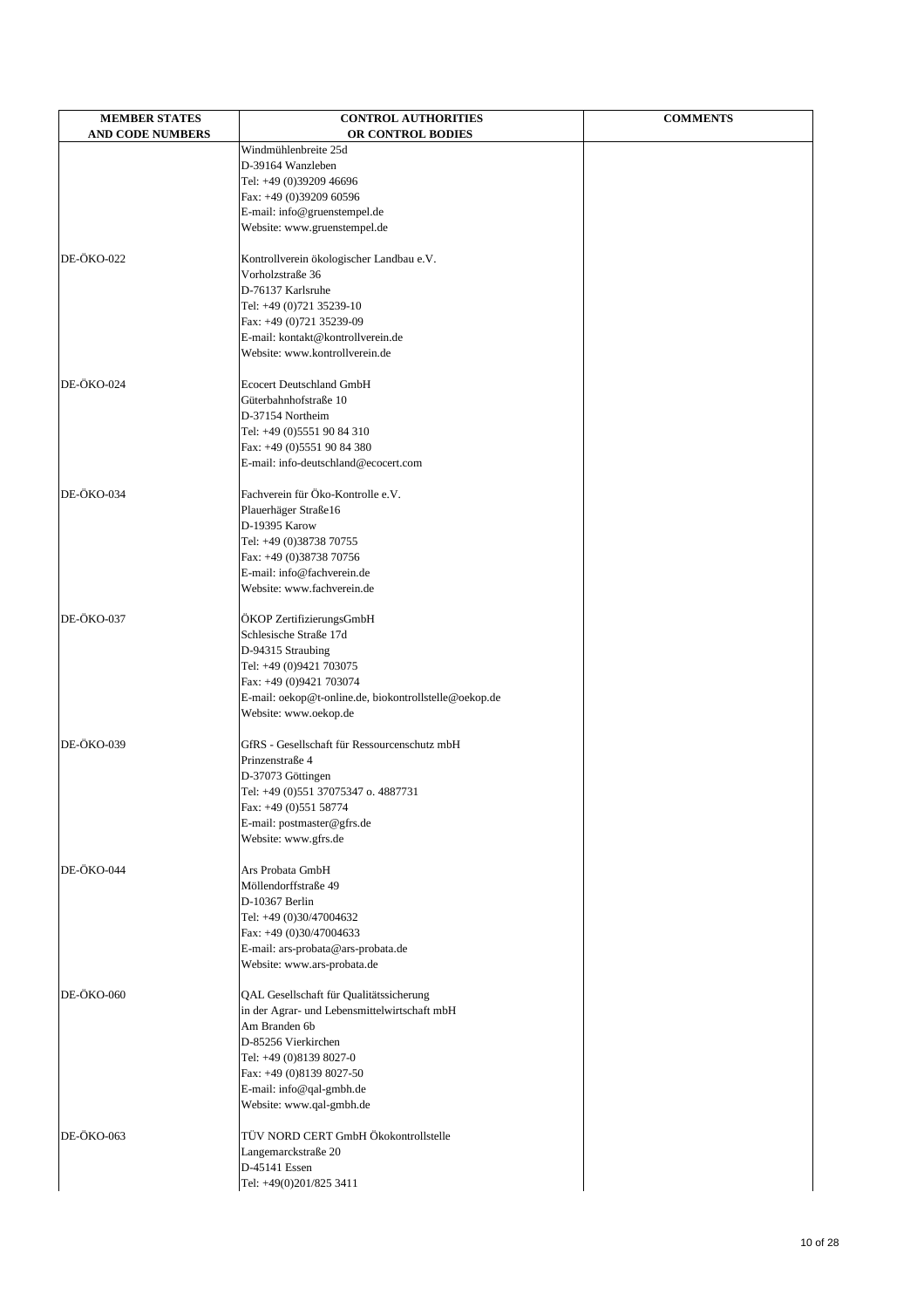| <b>MEMBER STATES</b>       | <b>CONTROL AUTHORITIES</b>                                                                 | <b>COMMENTS</b> |
|----------------------------|--------------------------------------------------------------------------------------------|-----------------|
| <b>AND CODE NUMBERS</b>    | OR CONTROL BODIES                                                                          |                 |
|                            | Fax: +49(0)201/825 3290                                                                    |                 |
|                            | E-mail: oeko-kontrollstelle@tuev-nord.de                                                   |                 |
|                            | Website: www.tuev-nord.de                                                                  |                 |
|                            |                                                                                            |                 |
| DE-ÖKO-064                 | <b>ABC GmbH</b>                                                                            |                 |
|                            | Agrar- Beratungs- und Controll GmbH                                                        |                 |
|                            | An der Hessenhalle 4<br>D-36304 Alsfeld                                                    |                 |
|                            | Tel: +49 (0)6631/78490                                                                     |                 |
|                            | Fax: +49 (0)6631/78495                                                                     |                 |
|                            | E-mail: zwick@abcg-alsfeld.de                                                              |                 |
|                            |                                                                                            |                 |
| DE-ÖKO-070                 | Peterson Control Union Deutschland GmbH                                                    |                 |
|                            | Dorotheastraße 30                                                                          |                 |
|                            | D-10318 Berlin                                                                             |                 |
|                            | Tel: +49 (0)30 54782353                                                                    |                 |
|                            | Fax: +49 (0)30 54782309                                                                    |                 |
|                            | E-mail: berlin@controlunion.com                                                            |                 |
|                            | Website: www.pcu-deutschland.de                                                            |                 |
|                            |                                                                                            |                 |
| <b>GREECE</b><br>GR-BIO-01 | "DIO"                                                                                      | <b>System A</b> |
|                            | DIO, INSPECTION & CERTIFICATION ORGANISATION                                               |                 |
|                            | OF ORGANIC PRODUCTS, NON PROFIT ORGANISATION                                               |                 |
|                            | 38, Aristotelous str.                                                                      |                 |
|                            | GR-10433 Athens, Greece                                                                    |                 |
|                            | Tel: +30 210 8224384                                                                       |                 |
|                            | Fax: +30 210 8218117                                                                       |                 |
|                            | E-mail: info@dionet.gr                                                                     |                 |
|                            | Website: www.dionet.gr                                                                     |                 |
|                            |                                                                                            |                 |
| GR-BIO-02                  | "PHYSIOLOGIKE" Ltd                                                                         |                 |
|                            | PHYSIOLOGIKE Ltd INSPECTION - CERTIFICATION OF<br>PRODUCTS OF ORGANIC FARMING-PROMOTION OF |                 |
|                            | <b>SUSTAINABLE DEVELOPMENT</b>                                                             |                 |
|                            | 66, Ethnikis Antistaseos                                                                   |                 |
|                            | GR-59300 Alexandria Imathias, Greece                                                       |                 |
|                            | Tel: +30 23330 24440                                                                       |                 |
|                            | Fax: +30 23330 24440                                                                       |                 |
|                            | E-mail: info@physiologike.gr                                                               |                 |
|                            | Website: http://www.physiologike.gr, http://physiologike.org                               |                 |
|                            |                                                                                            |                 |
| GR-BIO-03                  | 'BIO HELLAS"                                                                               |                 |
|                            | INSPECTION INSTITUTE FOR ORGANIC PRODUCTS S.A.                                             |                 |
|                            | 27, Omorfokklisias str.<br>GR-15122 Marousi, Athens, Greece                                |                 |
|                            | Tel: +30 210 8211940, 8211707                                                              |                 |
|                            | Fax: +30 210 8211015                                                                       |                 |
|                            | E-mail: info@bio-hellas.gr                                                                 |                 |
|                            | Website: www.bio-hellas.gr                                                                 |                 |
|                            |                                                                                            |                 |
| GR-BIO-04                  | 'QWAYS S.A."                                                                               |                 |
|                            | QUALITY WAYS S.A INSPECTION & CERTIFICATION                                                |                 |
|                            | BODY FOR PRODUCTS & SYSTEMS OF THE AGRO-                                                   |                 |
|                            | <b>ENVIRONMENTAL SECTOR</b>                                                                |                 |
|                            | 8, Demokratias str.                                                                        |                 |
|                            | GR-15127 Melissia Greece                                                                   |                 |
|                            | Tel: +30 210 6130070, 6136326<br>Fax: +30 210 6136071                                      |                 |
|                            | E-mail: info@qways.gr                                                                      |                 |
|                            | Website: www.qways.gr                                                                      |                 |
|                            |                                                                                            |                 |
| GR-BIO-05                  | "A CERT S.A."                                                                              |                 |
|                            | -A CERT EUROPEAN ORGANIZATION FOR                                                          |                 |
|                            | <b>CERTIFICATION S.A.</b>                                                                  |                 |
|                            | 2, Tilou str.                                                                              |                 |
|                            | GR-54638 Thessaloniki, Greece                                                              |                 |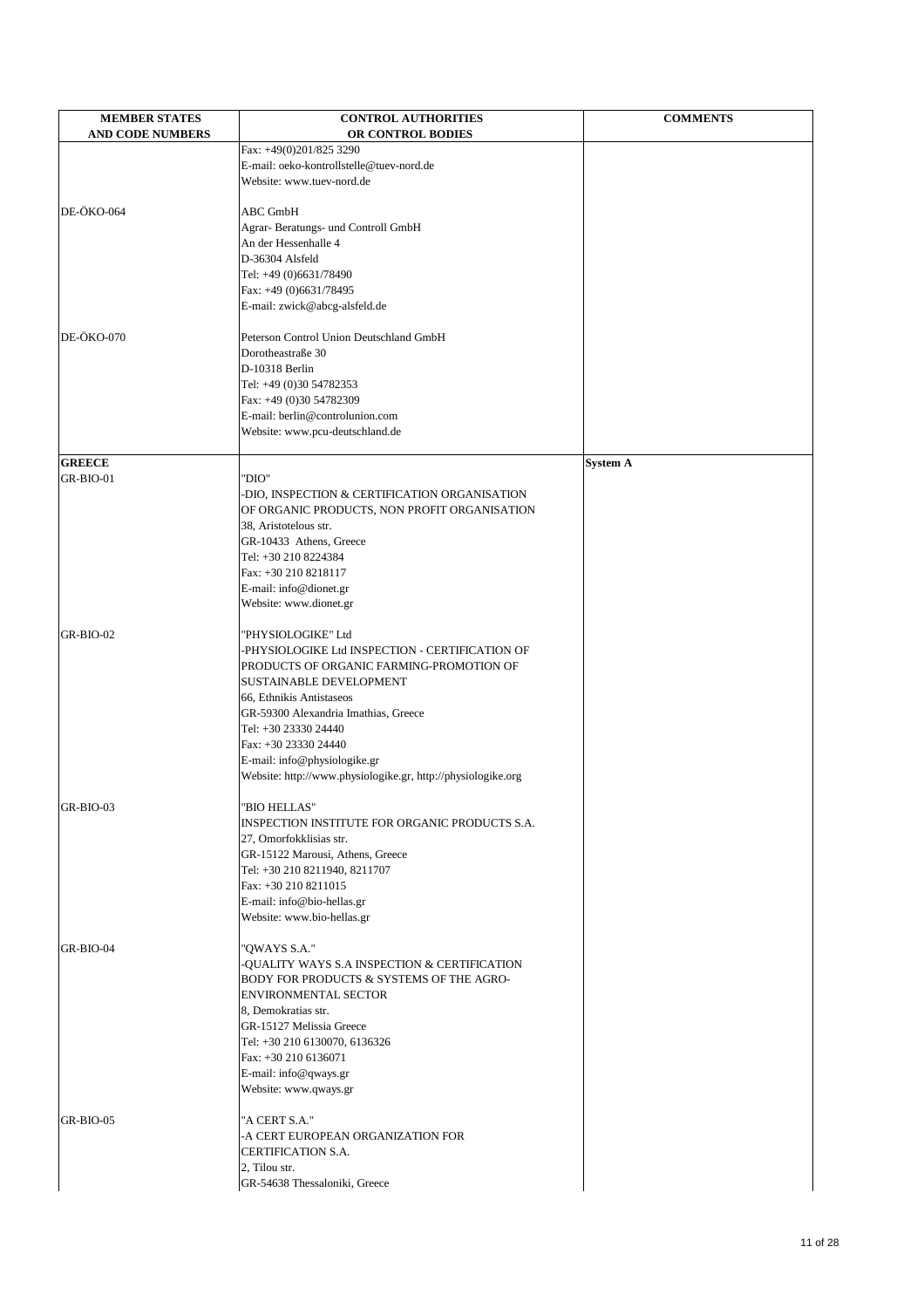| <b>AND CODE NUMBERS</b><br>OR CONTROL BODIES<br>Tel: +30 2310 210777, 210417<br>Fax: +30 2310 219824, 210417<br>E-mail: info@a-cert.org<br>Website: www.a-cert.org<br>"IRIS"<br>GR-BIO-06<br>ORGANIC PRODUCTS INSPECTION AND<br><b>CERTIFICATION ORGANIZATION</b><br>1, Aegeou str.<br>GR-71307 Heraklion, Crete, Greece<br>Tel: +30 2810 360715-7<br>Fax: +30 2810 360718<br>E-mail: info@irisbio.gr<br>Website: http://irisbio.gr<br>GR-BIO-07<br>'GREEN CONTROL"<br>-THOMAS MISAILIDIS INSPECTION AND<br>CERTIFICATION BODY FOR ORGANIC PRODUCTS<br>10th km on the Veria-Skidra<br>GR-59035 Kopanos, P.O. Box 50, Greece<br>Tel: +30 233204 3508<br>Fax: +30 233204 3509<br>E-mail: greencontrol@hol.gr<br>Website: www.greencontrol.gr<br>"GEOTECHNICAL LABORATORY S.A."<br>Municipal Apartment of Palaiochori, Municipality of<br>Alexandria, Imathia<br>GR-59300, Alexandria, P.O. BOX 51, Greece<br>Tel: +30 23320 64387<br>Fax: +30 23320 53807<br>E-mail: info@bio-geolab.gr<br>Website: www.bio-geolab.gr<br>GR-BIO-10<br>'GMCERT"<br>-PARIANOS POLYDOROS -<br>SOUGIOULTZIS CHARILAOS G.P.<br>GR-54249, 105, 25 Martiou str., Thessaloniki, Greece<br>Tel.: +30 2310699850<br>Fax: +30 2310699850<br>E-mail: info@gmcert.gr<br>Website: http://www.gmcert.gr<br>'Q-CERT LTD"<br>-QMSCERT AUDITS, INSPECTIONS, CERTIFICATIONS LTD<br>90, 26th Oktovriou str.,<br>GR-54628 Thessaloniki, Greece<br>Tel.: +30 2310535765, +30 2310443041<br>Fax: +30 2310535008, +30 2310443094<br>E-mail: qmsltd@otenet.gr<br>Website: http://www.qmscert.com<br>"TÜV HELLAS S.A."<br>GR-BIO-13<br>-TÜV HELLAS (TÜV NORD), INSPECTIONS,<br>CERTIFICATIONS AND QUALITY ASSURANCE<br><b>SOCIETE ANONYME</b><br>Leoforos Mesogeion 282<br>GR-15562, Cholargos, Greece<br>Tel.: $+30$ 2106540195<br>Fax: +30 2106528025<br>E-mail: info@tuvhellas.gr<br>Website: http://www.tuvhellas.gr | <b>MEMBER STATES</b> | <b>CONTROL AUTHORITIES</b>          | <b>COMMENTS</b> |
|------------------------------------------------------------------------------------------------------------------------------------------------------------------------------------------------------------------------------------------------------------------------------------------------------------------------------------------------------------------------------------------------------------------------------------------------------------------------------------------------------------------------------------------------------------------------------------------------------------------------------------------------------------------------------------------------------------------------------------------------------------------------------------------------------------------------------------------------------------------------------------------------------------------------------------------------------------------------------------------------------------------------------------------------------------------------------------------------------------------------------------------------------------------------------------------------------------------------------------------------------------------------------------------------------------------------------------------------------------------------------------------------------------------------------------------------------------------------------------------------------------------------------------------------------------------------------------------------------------------------------------------------------------------------------------------------------------------------------------------------------------------------------------------------------------------------------------------------------------------------------|----------------------|-------------------------------------|-----------------|
|                                                                                                                                                                                                                                                                                                                                                                                                                                                                                                                                                                                                                                                                                                                                                                                                                                                                                                                                                                                                                                                                                                                                                                                                                                                                                                                                                                                                                                                                                                                                                                                                                                                                                                                                                                                                                                                                              |                      |                                     |                 |
|                                                                                                                                                                                                                                                                                                                                                                                                                                                                                                                                                                                                                                                                                                                                                                                                                                                                                                                                                                                                                                                                                                                                                                                                                                                                                                                                                                                                                                                                                                                                                                                                                                                                                                                                                                                                                                                                              |                      |                                     |                 |
|                                                                                                                                                                                                                                                                                                                                                                                                                                                                                                                                                                                                                                                                                                                                                                                                                                                                                                                                                                                                                                                                                                                                                                                                                                                                                                                                                                                                                                                                                                                                                                                                                                                                                                                                                                                                                                                                              |                      |                                     |                 |
|                                                                                                                                                                                                                                                                                                                                                                                                                                                                                                                                                                                                                                                                                                                                                                                                                                                                                                                                                                                                                                                                                                                                                                                                                                                                                                                                                                                                                                                                                                                                                                                                                                                                                                                                                                                                                                                                              |                      |                                     |                 |
|                                                                                                                                                                                                                                                                                                                                                                                                                                                                                                                                                                                                                                                                                                                                                                                                                                                                                                                                                                                                                                                                                                                                                                                                                                                                                                                                                                                                                                                                                                                                                                                                                                                                                                                                                                                                                                                                              |                      |                                     |                 |
|                                                                                                                                                                                                                                                                                                                                                                                                                                                                                                                                                                                                                                                                                                                                                                                                                                                                                                                                                                                                                                                                                                                                                                                                                                                                                                                                                                                                                                                                                                                                                                                                                                                                                                                                                                                                                                                                              |                      |                                     |                 |
|                                                                                                                                                                                                                                                                                                                                                                                                                                                                                                                                                                                                                                                                                                                                                                                                                                                                                                                                                                                                                                                                                                                                                                                                                                                                                                                                                                                                                                                                                                                                                                                                                                                                                                                                                                                                                                                                              |                      |                                     |                 |
|                                                                                                                                                                                                                                                                                                                                                                                                                                                                                                                                                                                                                                                                                                                                                                                                                                                                                                                                                                                                                                                                                                                                                                                                                                                                                                                                                                                                                                                                                                                                                                                                                                                                                                                                                                                                                                                                              |                      |                                     |                 |
|                                                                                                                                                                                                                                                                                                                                                                                                                                                                                                                                                                                                                                                                                                                                                                                                                                                                                                                                                                                                                                                                                                                                                                                                                                                                                                                                                                                                                                                                                                                                                                                                                                                                                                                                                                                                                                                                              |                      |                                     |                 |
|                                                                                                                                                                                                                                                                                                                                                                                                                                                                                                                                                                                                                                                                                                                                                                                                                                                                                                                                                                                                                                                                                                                                                                                                                                                                                                                                                                                                                                                                                                                                                                                                                                                                                                                                                                                                                                                                              |                      |                                     |                 |
|                                                                                                                                                                                                                                                                                                                                                                                                                                                                                                                                                                                                                                                                                                                                                                                                                                                                                                                                                                                                                                                                                                                                                                                                                                                                                                                                                                                                                                                                                                                                                                                                                                                                                                                                                                                                                                                                              |                      |                                     |                 |
|                                                                                                                                                                                                                                                                                                                                                                                                                                                                                                                                                                                                                                                                                                                                                                                                                                                                                                                                                                                                                                                                                                                                                                                                                                                                                                                                                                                                                                                                                                                                                                                                                                                                                                                                                                                                                                                                              |                      |                                     |                 |
|                                                                                                                                                                                                                                                                                                                                                                                                                                                                                                                                                                                                                                                                                                                                                                                                                                                                                                                                                                                                                                                                                                                                                                                                                                                                                                                                                                                                                                                                                                                                                                                                                                                                                                                                                                                                                                                                              |                      |                                     |                 |
|                                                                                                                                                                                                                                                                                                                                                                                                                                                                                                                                                                                                                                                                                                                                                                                                                                                                                                                                                                                                                                                                                                                                                                                                                                                                                                                                                                                                                                                                                                                                                                                                                                                                                                                                                                                                                                                                              |                      |                                     |                 |
|                                                                                                                                                                                                                                                                                                                                                                                                                                                                                                                                                                                                                                                                                                                                                                                                                                                                                                                                                                                                                                                                                                                                                                                                                                                                                                                                                                                                                                                                                                                                                                                                                                                                                                                                                                                                                                                                              |                      |                                     |                 |
|                                                                                                                                                                                                                                                                                                                                                                                                                                                                                                                                                                                                                                                                                                                                                                                                                                                                                                                                                                                                                                                                                                                                                                                                                                                                                                                                                                                                                                                                                                                                                                                                                                                                                                                                                                                                                                                                              |                      |                                     |                 |
|                                                                                                                                                                                                                                                                                                                                                                                                                                                                                                                                                                                                                                                                                                                                                                                                                                                                                                                                                                                                                                                                                                                                                                                                                                                                                                                                                                                                                                                                                                                                                                                                                                                                                                                                                                                                                                                                              |                      |                                     |                 |
|                                                                                                                                                                                                                                                                                                                                                                                                                                                                                                                                                                                                                                                                                                                                                                                                                                                                                                                                                                                                                                                                                                                                                                                                                                                                                                                                                                                                                                                                                                                                                                                                                                                                                                                                                                                                                                                                              |                      |                                     |                 |
|                                                                                                                                                                                                                                                                                                                                                                                                                                                                                                                                                                                                                                                                                                                                                                                                                                                                                                                                                                                                                                                                                                                                                                                                                                                                                                                                                                                                                                                                                                                                                                                                                                                                                                                                                                                                                                                                              |                      |                                     |                 |
|                                                                                                                                                                                                                                                                                                                                                                                                                                                                                                                                                                                                                                                                                                                                                                                                                                                                                                                                                                                                                                                                                                                                                                                                                                                                                                                                                                                                                                                                                                                                                                                                                                                                                                                                                                                                                                                                              |                      |                                     |                 |
|                                                                                                                                                                                                                                                                                                                                                                                                                                                                                                                                                                                                                                                                                                                                                                                                                                                                                                                                                                                                                                                                                                                                                                                                                                                                                                                                                                                                                                                                                                                                                                                                                                                                                                                                                                                                                                                                              |                      |                                     |                 |
|                                                                                                                                                                                                                                                                                                                                                                                                                                                                                                                                                                                                                                                                                                                                                                                                                                                                                                                                                                                                                                                                                                                                                                                                                                                                                                                                                                                                                                                                                                                                                                                                                                                                                                                                                                                                                                                                              |                      |                                     |                 |
|                                                                                                                                                                                                                                                                                                                                                                                                                                                                                                                                                                                                                                                                                                                                                                                                                                                                                                                                                                                                                                                                                                                                                                                                                                                                                                                                                                                                                                                                                                                                                                                                                                                                                                                                                                                                                                                                              |                      |                                     |                 |
|                                                                                                                                                                                                                                                                                                                                                                                                                                                                                                                                                                                                                                                                                                                                                                                                                                                                                                                                                                                                                                                                                                                                                                                                                                                                                                                                                                                                                                                                                                                                                                                                                                                                                                                                                                                                                                                                              |                      |                                     |                 |
|                                                                                                                                                                                                                                                                                                                                                                                                                                                                                                                                                                                                                                                                                                                                                                                                                                                                                                                                                                                                                                                                                                                                                                                                                                                                                                                                                                                                                                                                                                                                                                                                                                                                                                                                                                                                                                                                              |                      |                                     |                 |
|                                                                                                                                                                                                                                                                                                                                                                                                                                                                                                                                                                                                                                                                                                                                                                                                                                                                                                                                                                                                                                                                                                                                                                                                                                                                                                                                                                                                                                                                                                                                                                                                                                                                                                                                                                                                                                                                              | GR-BIO-08            |                                     |                 |
|                                                                                                                                                                                                                                                                                                                                                                                                                                                                                                                                                                                                                                                                                                                                                                                                                                                                                                                                                                                                                                                                                                                                                                                                                                                                                                                                                                                                                                                                                                                                                                                                                                                                                                                                                                                                                                                                              |                      |                                     |                 |
|                                                                                                                                                                                                                                                                                                                                                                                                                                                                                                                                                                                                                                                                                                                                                                                                                                                                                                                                                                                                                                                                                                                                                                                                                                                                                                                                                                                                                                                                                                                                                                                                                                                                                                                                                                                                                                                                              |                      |                                     |                 |
|                                                                                                                                                                                                                                                                                                                                                                                                                                                                                                                                                                                                                                                                                                                                                                                                                                                                                                                                                                                                                                                                                                                                                                                                                                                                                                                                                                                                                                                                                                                                                                                                                                                                                                                                                                                                                                                                              |                      |                                     |                 |
|                                                                                                                                                                                                                                                                                                                                                                                                                                                                                                                                                                                                                                                                                                                                                                                                                                                                                                                                                                                                                                                                                                                                                                                                                                                                                                                                                                                                                                                                                                                                                                                                                                                                                                                                                                                                                                                                              |                      |                                     |                 |
|                                                                                                                                                                                                                                                                                                                                                                                                                                                                                                                                                                                                                                                                                                                                                                                                                                                                                                                                                                                                                                                                                                                                                                                                                                                                                                                                                                                                                                                                                                                                                                                                                                                                                                                                                                                                                                                                              |                      |                                     |                 |
|                                                                                                                                                                                                                                                                                                                                                                                                                                                                                                                                                                                                                                                                                                                                                                                                                                                                                                                                                                                                                                                                                                                                                                                                                                                                                                                                                                                                                                                                                                                                                                                                                                                                                                                                                                                                                                                                              |                      |                                     |                 |
|                                                                                                                                                                                                                                                                                                                                                                                                                                                                                                                                                                                                                                                                                                                                                                                                                                                                                                                                                                                                                                                                                                                                                                                                                                                                                                                                                                                                                                                                                                                                                                                                                                                                                                                                                                                                                                                                              |                      |                                     |                 |
|                                                                                                                                                                                                                                                                                                                                                                                                                                                                                                                                                                                                                                                                                                                                                                                                                                                                                                                                                                                                                                                                                                                                                                                                                                                                                                                                                                                                                                                                                                                                                                                                                                                                                                                                                                                                                                                                              |                      |                                     |                 |
|                                                                                                                                                                                                                                                                                                                                                                                                                                                                                                                                                                                                                                                                                                                                                                                                                                                                                                                                                                                                                                                                                                                                                                                                                                                                                                                                                                                                                                                                                                                                                                                                                                                                                                                                                                                                                                                                              |                      |                                     |                 |
|                                                                                                                                                                                                                                                                                                                                                                                                                                                                                                                                                                                                                                                                                                                                                                                                                                                                                                                                                                                                                                                                                                                                                                                                                                                                                                                                                                                                                                                                                                                                                                                                                                                                                                                                                                                                                                                                              |                      |                                     |                 |
|                                                                                                                                                                                                                                                                                                                                                                                                                                                                                                                                                                                                                                                                                                                                                                                                                                                                                                                                                                                                                                                                                                                                                                                                                                                                                                                                                                                                                                                                                                                                                                                                                                                                                                                                                                                                                                                                              |                      |                                     |                 |
|                                                                                                                                                                                                                                                                                                                                                                                                                                                                                                                                                                                                                                                                                                                                                                                                                                                                                                                                                                                                                                                                                                                                                                                                                                                                                                                                                                                                                                                                                                                                                                                                                                                                                                                                                                                                                                                                              |                      |                                     |                 |
|                                                                                                                                                                                                                                                                                                                                                                                                                                                                                                                                                                                                                                                                                                                                                                                                                                                                                                                                                                                                                                                                                                                                                                                                                                                                                                                                                                                                                                                                                                                                                                                                                                                                                                                                                                                                                                                                              |                      |                                     |                 |
|                                                                                                                                                                                                                                                                                                                                                                                                                                                                                                                                                                                                                                                                                                                                                                                                                                                                                                                                                                                                                                                                                                                                                                                                                                                                                                                                                                                                                                                                                                                                                                                                                                                                                                                                                                                                                                                                              |                      |                                     |                 |
|                                                                                                                                                                                                                                                                                                                                                                                                                                                                                                                                                                                                                                                                                                                                                                                                                                                                                                                                                                                                                                                                                                                                                                                                                                                                                                                                                                                                                                                                                                                                                                                                                                                                                                                                                                                                                                                                              |                      |                                     |                 |
|                                                                                                                                                                                                                                                                                                                                                                                                                                                                                                                                                                                                                                                                                                                                                                                                                                                                                                                                                                                                                                                                                                                                                                                                                                                                                                                                                                                                                                                                                                                                                                                                                                                                                                                                                                                                                                                                              |                      |                                     |                 |
|                                                                                                                                                                                                                                                                                                                                                                                                                                                                                                                                                                                                                                                                                                                                                                                                                                                                                                                                                                                                                                                                                                                                                                                                                                                                                                                                                                                                                                                                                                                                                                                                                                                                                                                                                                                                                                                                              | GR-BIO-12            |                                     |                 |
|                                                                                                                                                                                                                                                                                                                                                                                                                                                                                                                                                                                                                                                                                                                                                                                                                                                                                                                                                                                                                                                                                                                                                                                                                                                                                                                                                                                                                                                                                                                                                                                                                                                                                                                                                                                                                                                                              |                      |                                     |                 |
|                                                                                                                                                                                                                                                                                                                                                                                                                                                                                                                                                                                                                                                                                                                                                                                                                                                                                                                                                                                                                                                                                                                                                                                                                                                                                                                                                                                                                                                                                                                                                                                                                                                                                                                                                                                                                                                                              |                      |                                     |                 |
|                                                                                                                                                                                                                                                                                                                                                                                                                                                                                                                                                                                                                                                                                                                                                                                                                                                                                                                                                                                                                                                                                                                                                                                                                                                                                                                                                                                                                                                                                                                                                                                                                                                                                                                                                                                                                                                                              |                      |                                     |                 |
|                                                                                                                                                                                                                                                                                                                                                                                                                                                                                                                                                                                                                                                                                                                                                                                                                                                                                                                                                                                                                                                                                                                                                                                                                                                                                                                                                                                                                                                                                                                                                                                                                                                                                                                                                                                                                                                                              |                      |                                     |                 |
|                                                                                                                                                                                                                                                                                                                                                                                                                                                                                                                                                                                                                                                                                                                                                                                                                                                                                                                                                                                                                                                                                                                                                                                                                                                                                                                                                                                                                                                                                                                                                                                                                                                                                                                                                                                                                                                                              |                      |                                     |                 |
|                                                                                                                                                                                                                                                                                                                                                                                                                                                                                                                                                                                                                                                                                                                                                                                                                                                                                                                                                                                                                                                                                                                                                                                                                                                                                                                                                                                                                                                                                                                                                                                                                                                                                                                                                                                                                                                                              |                      |                                     |                 |
|                                                                                                                                                                                                                                                                                                                                                                                                                                                                                                                                                                                                                                                                                                                                                                                                                                                                                                                                                                                                                                                                                                                                                                                                                                                                                                                                                                                                                                                                                                                                                                                                                                                                                                                                                                                                                                                                              |                      |                                     |                 |
|                                                                                                                                                                                                                                                                                                                                                                                                                                                                                                                                                                                                                                                                                                                                                                                                                                                                                                                                                                                                                                                                                                                                                                                                                                                                                                                                                                                                                                                                                                                                                                                                                                                                                                                                                                                                                                                                              |                      |                                     |                 |
|                                                                                                                                                                                                                                                                                                                                                                                                                                                                                                                                                                                                                                                                                                                                                                                                                                                                                                                                                                                                                                                                                                                                                                                                                                                                                                                                                                                                                                                                                                                                                                                                                                                                                                                                                                                                                                                                              |                      |                                     |                 |
|                                                                                                                                                                                                                                                                                                                                                                                                                                                                                                                                                                                                                                                                                                                                                                                                                                                                                                                                                                                                                                                                                                                                                                                                                                                                                                                                                                                                                                                                                                                                                                                                                                                                                                                                                                                                                                                                              |                      |                                     |                 |
|                                                                                                                                                                                                                                                                                                                                                                                                                                                                                                                                                                                                                                                                                                                                                                                                                                                                                                                                                                                                                                                                                                                                                                                                                                                                                                                                                                                                                                                                                                                                                                                                                                                                                                                                                                                                                                                                              |                      |                                     |                 |
|                                                                                                                                                                                                                                                                                                                                                                                                                                                                                                                                                                                                                                                                                                                                                                                                                                                                                                                                                                                                                                                                                                                                                                                                                                                                                                                                                                                                                                                                                                                                                                                                                                                                                                                                                                                                                                                                              |                      |                                     |                 |
|                                                                                                                                                                                                                                                                                                                                                                                                                                                                                                                                                                                                                                                                                                                                                                                                                                                                                                                                                                                                                                                                                                                                                                                                                                                                                                                                                                                                                                                                                                                                                                                                                                                                                                                                                                                                                                                                              |                      |                                     |                 |
|                                                                                                                                                                                                                                                                                                                                                                                                                                                                                                                                                                                                                                                                                                                                                                                                                                                                                                                                                                                                                                                                                                                                                                                                                                                                                                                                                                                                                                                                                                                                                                                                                                                                                                                                                                                                                                                                              |                      |                                     |                 |
|                                                                                                                                                                                                                                                                                                                                                                                                                                                                                                                                                                                                                                                                                                                                                                                                                                                                                                                                                                                                                                                                                                                                                                                                                                                                                                                                                                                                                                                                                                                                                                                                                                                                                                                                                                                                                                                                              |                      |                                     |                 |
|                                                                                                                                                                                                                                                                                                                                                                                                                                                                                                                                                                                                                                                                                                                                                                                                                                                                                                                                                                                                                                                                                                                                                                                                                                                                                                                                                                                                                                                                                                                                                                                                                                                                                                                                                                                                                                                                              |                      |                                     |                 |
|                                                                                                                                                                                                                                                                                                                                                                                                                                                                                                                                                                                                                                                                                                                                                                                                                                                                                                                                                                                                                                                                                                                                                                                                                                                                                                                                                                                                                                                                                                                                                                                                                                                                                                                                                                                                                                                                              |                      |                                     |                 |
|                                                                                                                                                                                                                                                                                                                                                                                                                                                                                                                                                                                                                                                                                                                                                                                                                                                                                                                                                                                                                                                                                                                                                                                                                                                                                                                                                                                                                                                                                                                                                                                                                                                                                                                                                                                                                                                                              |                      |                                     |                 |
|                                                                                                                                                                                                                                                                                                                                                                                                                                                                                                                                                                                                                                                                                                                                                                                                                                                                                                                                                                                                                                                                                                                                                                                                                                                                                                                                                                                                                                                                                                                                                                                                                                                                                                                                                                                                                                                                              | GR-BIO-14            | OXYGONO-HELLENIC CERTIFICATION BODY |                 |
| TSIASIOTI STEFANIA & Co GP                                                                                                                                                                                                                                                                                                                                                                                                                                                                                                                                                                                                                                                                                                                                                                                                                                                                                                                                                                                                                                                                                                                                                                                                                                                                                                                                                                                                                                                                                                                                                                                                                                                                                                                                                                                                                                                   |                      |                                     |                 |
| GR-42100, 1, KANOUTA STREET, TRIKALA                                                                                                                                                                                                                                                                                                                                                                                                                                                                                                                                                                                                                                                                                                                                                                                                                                                                                                                                                                                                                                                                                                                                                                                                                                                                                                                                                                                                                                                                                                                                                                                                                                                                                                                                                                                                                                         |                      |                                     |                 |
| Tel. +30 2431029343                                                                                                                                                                                                                                                                                                                                                                                                                                                                                                                                                                                                                                                                                                                                                                                                                                                                                                                                                                                                                                                                                                                                                                                                                                                                                                                                                                                                                                                                                                                                                                                                                                                                                                                                                                                                                                                          |                      |                                     |                 |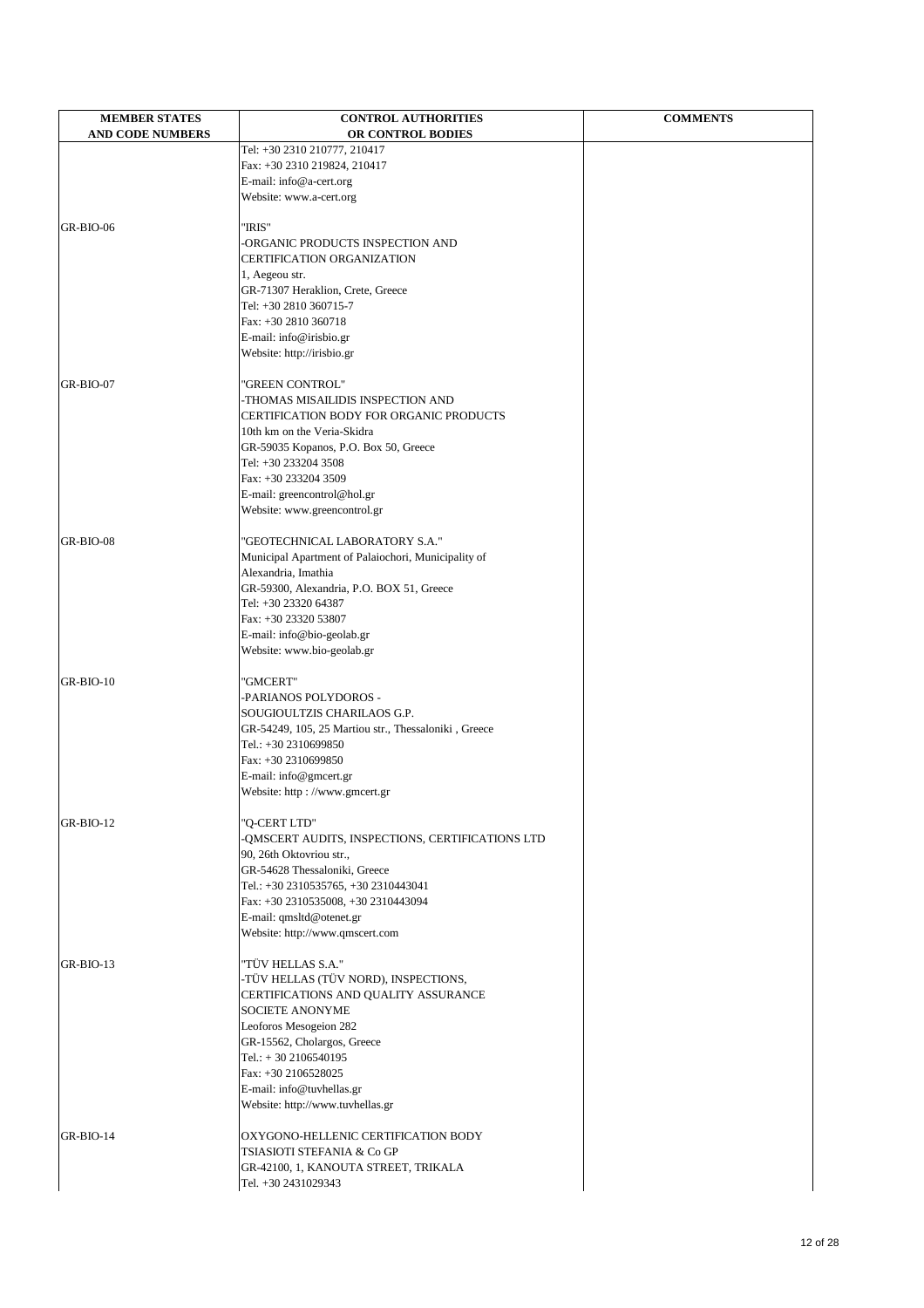| <b>AND CODE NUMBERS</b><br>OR CONTROL BODIES<br>Fax +30 2431029141<br>E-mail: info@oxygencert.gr<br>Website: www.oxygencert.gr<br>GR-BIO-15<br>"TUV AUSTRIA-HELLAS-LTD"<br>429 Mesogeion Avenue,<br>GR-15343 Agia Paraskevi<br>Tel.: +30 2105220920<br>Fax: +30 2105203990<br>E-mail: info@tuvaustriahellas.gr<br>Website: www.tuvaustriahellas.gr<br><b>HUNGARY</b><br><b>System A</b><br>HU-ÖKO-01<br>Biokontroll Hungária Nonprofit Kft.<br>Oroszvég lejtő 16.<br>H-1112 Budapest<br>Postal address: H-1535 Budapest, P.O. Box 800.<br>Tel: +36 1 336 11 22<br>Fax: +36 1 315 11 23<br>E-mail: info@biokontroll.hu, biokontroll@biokontroll.hu<br>Website: www.biokontroll.hu<br>HU-ÖKO-02<br>Hungária Öko Garancia Kft.<br>Miklós tér 1.<br>H-1033 Budapest<br>Tel: +36 1 336 0533<br>Fax: +36 1 336 0534<br>E-mail: info@okogarancia.hu<br>Website: www.okogarancia.hu<br><b>IRELAND</b><br><b>System A</b><br>IE-ORG-01<br>Institute of Marketology<br><b>Heatherview Farm</b><br>Coole, Mullingar<br>Co. Westmeath<br>Ireland<br>Tel: +353 44 9661633<br>Fax: +353 44 9661032<br>E-mail: angelika.brady@gmx.net<br>Website: www.imo.ch<br>IE-ORG-02<br>Irish Organic Farmers and Growers Association Ltd<br>16A, Inish Carraig, Golden Island<br>Athlone, Co Westmeath<br>Ireland<br>Tel: +353 090 6433680<br>Fax: +353 090 6449005<br>E-mail: inof@iofga.org<br>Website: www.iofga.org | <b>MEMBER STATES</b> | <b>CONTROL AUTHORITIES</b> | <b>COMMENTS</b> |
|------------------------------------------------------------------------------------------------------------------------------------------------------------------------------------------------------------------------------------------------------------------------------------------------------------------------------------------------------------------------------------------------------------------------------------------------------------------------------------------------------------------------------------------------------------------------------------------------------------------------------------------------------------------------------------------------------------------------------------------------------------------------------------------------------------------------------------------------------------------------------------------------------------------------------------------------------------------------------------------------------------------------------------------------------------------------------------------------------------------------------------------------------------------------------------------------------------------------------------------------------------------------------------------------------------------------------------------------------------------------------------------------|----------------------|----------------------------|-----------------|
|                                                                                                                                                                                                                                                                                                                                                                                                                                                                                                                                                                                                                                                                                                                                                                                                                                                                                                                                                                                                                                                                                                                                                                                                                                                                                                                                                                                                |                      |                            |                 |
|                                                                                                                                                                                                                                                                                                                                                                                                                                                                                                                                                                                                                                                                                                                                                                                                                                                                                                                                                                                                                                                                                                                                                                                                                                                                                                                                                                                                |                      |                            |                 |
|                                                                                                                                                                                                                                                                                                                                                                                                                                                                                                                                                                                                                                                                                                                                                                                                                                                                                                                                                                                                                                                                                                                                                                                                                                                                                                                                                                                                |                      |                            |                 |
|                                                                                                                                                                                                                                                                                                                                                                                                                                                                                                                                                                                                                                                                                                                                                                                                                                                                                                                                                                                                                                                                                                                                                                                                                                                                                                                                                                                                |                      |                            |                 |
|                                                                                                                                                                                                                                                                                                                                                                                                                                                                                                                                                                                                                                                                                                                                                                                                                                                                                                                                                                                                                                                                                                                                                                                                                                                                                                                                                                                                |                      |                            |                 |
|                                                                                                                                                                                                                                                                                                                                                                                                                                                                                                                                                                                                                                                                                                                                                                                                                                                                                                                                                                                                                                                                                                                                                                                                                                                                                                                                                                                                |                      |                            |                 |
|                                                                                                                                                                                                                                                                                                                                                                                                                                                                                                                                                                                                                                                                                                                                                                                                                                                                                                                                                                                                                                                                                                                                                                                                                                                                                                                                                                                                |                      |                            |                 |
|                                                                                                                                                                                                                                                                                                                                                                                                                                                                                                                                                                                                                                                                                                                                                                                                                                                                                                                                                                                                                                                                                                                                                                                                                                                                                                                                                                                                |                      |                            |                 |
|                                                                                                                                                                                                                                                                                                                                                                                                                                                                                                                                                                                                                                                                                                                                                                                                                                                                                                                                                                                                                                                                                                                                                                                                                                                                                                                                                                                                |                      |                            |                 |
|                                                                                                                                                                                                                                                                                                                                                                                                                                                                                                                                                                                                                                                                                                                                                                                                                                                                                                                                                                                                                                                                                                                                                                                                                                                                                                                                                                                                |                      |                            |                 |
|                                                                                                                                                                                                                                                                                                                                                                                                                                                                                                                                                                                                                                                                                                                                                                                                                                                                                                                                                                                                                                                                                                                                                                                                                                                                                                                                                                                                |                      |                            |                 |
|                                                                                                                                                                                                                                                                                                                                                                                                                                                                                                                                                                                                                                                                                                                                                                                                                                                                                                                                                                                                                                                                                                                                                                                                                                                                                                                                                                                                |                      |                            |                 |
|                                                                                                                                                                                                                                                                                                                                                                                                                                                                                                                                                                                                                                                                                                                                                                                                                                                                                                                                                                                                                                                                                                                                                                                                                                                                                                                                                                                                |                      |                            |                 |
|                                                                                                                                                                                                                                                                                                                                                                                                                                                                                                                                                                                                                                                                                                                                                                                                                                                                                                                                                                                                                                                                                                                                                                                                                                                                                                                                                                                                |                      |                            |                 |
|                                                                                                                                                                                                                                                                                                                                                                                                                                                                                                                                                                                                                                                                                                                                                                                                                                                                                                                                                                                                                                                                                                                                                                                                                                                                                                                                                                                                |                      |                            |                 |
|                                                                                                                                                                                                                                                                                                                                                                                                                                                                                                                                                                                                                                                                                                                                                                                                                                                                                                                                                                                                                                                                                                                                                                                                                                                                                                                                                                                                |                      |                            |                 |
|                                                                                                                                                                                                                                                                                                                                                                                                                                                                                                                                                                                                                                                                                                                                                                                                                                                                                                                                                                                                                                                                                                                                                                                                                                                                                                                                                                                                |                      |                            |                 |
|                                                                                                                                                                                                                                                                                                                                                                                                                                                                                                                                                                                                                                                                                                                                                                                                                                                                                                                                                                                                                                                                                                                                                                                                                                                                                                                                                                                                |                      |                            |                 |
|                                                                                                                                                                                                                                                                                                                                                                                                                                                                                                                                                                                                                                                                                                                                                                                                                                                                                                                                                                                                                                                                                                                                                                                                                                                                                                                                                                                                |                      |                            |                 |
|                                                                                                                                                                                                                                                                                                                                                                                                                                                                                                                                                                                                                                                                                                                                                                                                                                                                                                                                                                                                                                                                                                                                                                                                                                                                                                                                                                                                |                      |                            |                 |
|                                                                                                                                                                                                                                                                                                                                                                                                                                                                                                                                                                                                                                                                                                                                                                                                                                                                                                                                                                                                                                                                                                                                                                                                                                                                                                                                                                                                |                      |                            |                 |
|                                                                                                                                                                                                                                                                                                                                                                                                                                                                                                                                                                                                                                                                                                                                                                                                                                                                                                                                                                                                                                                                                                                                                                                                                                                                                                                                                                                                |                      |                            |                 |
|                                                                                                                                                                                                                                                                                                                                                                                                                                                                                                                                                                                                                                                                                                                                                                                                                                                                                                                                                                                                                                                                                                                                                                                                                                                                                                                                                                                                |                      |                            |                 |
|                                                                                                                                                                                                                                                                                                                                                                                                                                                                                                                                                                                                                                                                                                                                                                                                                                                                                                                                                                                                                                                                                                                                                                                                                                                                                                                                                                                                |                      |                            |                 |
|                                                                                                                                                                                                                                                                                                                                                                                                                                                                                                                                                                                                                                                                                                                                                                                                                                                                                                                                                                                                                                                                                                                                                                                                                                                                                                                                                                                                |                      |                            |                 |
|                                                                                                                                                                                                                                                                                                                                                                                                                                                                                                                                                                                                                                                                                                                                                                                                                                                                                                                                                                                                                                                                                                                                                                                                                                                                                                                                                                                                |                      |                            |                 |
|                                                                                                                                                                                                                                                                                                                                                                                                                                                                                                                                                                                                                                                                                                                                                                                                                                                                                                                                                                                                                                                                                                                                                                                                                                                                                                                                                                                                |                      |                            |                 |
|                                                                                                                                                                                                                                                                                                                                                                                                                                                                                                                                                                                                                                                                                                                                                                                                                                                                                                                                                                                                                                                                                                                                                                                                                                                                                                                                                                                                |                      |                            |                 |
|                                                                                                                                                                                                                                                                                                                                                                                                                                                                                                                                                                                                                                                                                                                                                                                                                                                                                                                                                                                                                                                                                                                                                                                                                                                                                                                                                                                                |                      |                            |                 |
|                                                                                                                                                                                                                                                                                                                                                                                                                                                                                                                                                                                                                                                                                                                                                                                                                                                                                                                                                                                                                                                                                                                                                                                                                                                                                                                                                                                                |                      |                            |                 |
|                                                                                                                                                                                                                                                                                                                                                                                                                                                                                                                                                                                                                                                                                                                                                                                                                                                                                                                                                                                                                                                                                                                                                                                                                                                                                                                                                                                                |                      |                            |                 |
|                                                                                                                                                                                                                                                                                                                                                                                                                                                                                                                                                                                                                                                                                                                                                                                                                                                                                                                                                                                                                                                                                                                                                                                                                                                                                                                                                                                                |                      |                            |                 |
|                                                                                                                                                                                                                                                                                                                                                                                                                                                                                                                                                                                                                                                                                                                                                                                                                                                                                                                                                                                                                                                                                                                                                                                                                                                                                                                                                                                                |                      |                            |                 |
|                                                                                                                                                                                                                                                                                                                                                                                                                                                                                                                                                                                                                                                                                                                                                                                                                                                                                                                                                                                                                                                                                                                                                                                                                                                                                                                                                                                                |                      |                            |                 |
|                                                                                                                                                                                                                                                                                                                                                                                                                                                                                                                                                                                                                                                                                                                                                                                                                                                                                                                                                                                                                                                                                                                                                                                                                                                                                                                                                                                                |                      |                            |                 |
|                                                                                                                                                                                                                                                                                                                                                                                                                                                                                                                                                                                                                                                                                                                                                                                                                                                                                                                                                                                                                                                                                                                                                                                                                                                                                                                                                                                                |                      |                            |                 |
|                                                                                                                                                                                                                                                                                                                                                                                                                                                                                                                                                                                                                                                                                                                                                                                                                                                                                                                                                                                                                                                                                                                                                                                                                                                                                                                                                                                                |                      |                            |                 |
|                                                                                                                                                                                                                                                                                                                                                                                                                                                                                                                                                                                                                                                                                                                                                                                                                                                                                                                                                                                                                                                                                                                                                                                                                                                                                                                                                                                                |                      |                            |                 |
|                                                                                                                                                                                                                                                                                                                                                                                                                                                                                                                                                                                                                                                                                                                                                                                                                                                                                                                                                                                                                                                                                                                                                                                                                                                                                                                                                                                                |                      |                            |                 |
|                                                                                                                                                                                                                                                                                                                                                                                                                                                                                                                                                                                                                                                                                                                                                                                                                                                                                                                                                                                                                                                                                                                                                                                                                                                                                                                                                                                                |                      |                            |                 |
|                                                                                                                                                                                                                                                                                                                                                                                                                                                                                                                                                                                                                                                                                                                                                                                                                                                                                                                                                                                                                                                                                                                                                                                                                                                                                                                                                                                                |                      |                            |                 |
|                                                                                                                                                                                                                                                                                                                                                                                                                                                                                                                                                                                                                                                                                                                                                                                                                                                                                                                                                                                                                                                                                                                                                                                                                                                                                                                                                                                                |                      |                            |                 |
|                                                                                                                                                                                                                                                                                                                                                                                                                                                                                                                                                                                                                                                                                                                                                                                                                                                                                                                                                                                                                                                                                                                                                                                                                                                                                                                                                                                                |                      |                            |                 |
|                                                                                                                                                                                                                                                                                                                                                                                                                                                                                                                                                                                                                                                                                                                                                                                                                                                                                                                                                                                                                                                                                                                                                                                                                                                                                                                                                                                                |                      |                            |                 |
|                                                                                                                                                                                                                                                                                                                                                                                                                                                                                                                                                                                                                                                                                                                                                                                                                                                                                                                                                                                                                                                                                                                                                                                                                                                                                                                                                                                                |                      |                            |                 |
|                                                                                                                                                                                                                                                                                                                                                                                                                                                                                                                                                                                                                                                                                                                                                                                                                                                                                                                                                                                                                                                                                                                                                                                                                                                                                                                                                                                                |                      |                            |                 |
|                                                                                                                                                                                                                                                                                                                                                                                                                                                                                                                                                                                                                                                                                                                                                                                                                                                                                                                                                                                                                                                                                                                                                                                                                                                                                                                                                                                                |                      |                            |                 |
|                                                                                                                                                                                                                                                                                                                                                                                                                                                                                                                                                                                                                                                                                                                                                                                                                                                                                                                                                                                                                                                                                                                                                                                                                                                                                                                                                                                                |                      |                            |                 |
|                                                                                                                                                                                                                                                                                                                                                                                                                                                                                                                                                                                                                                                                                                                                                                                                                                                                                                                                                                                                                                                                                                                                                                                                                                                                                                                                                                                                |                      |                            |                 |
| Organic Trust Ltd                                                                                                                                                                                                                                                                                                                                                                                                                                                                                                                                                                                                                                                                                                                                                                                                                                                                                                                                                                                                                                                                                                                                                                                                                                                                                                                                                                              | IE-ORG-03            |                            |                 |

 2 Vernon Avenue Clontarf Dublin 3 Ireland Tel: +353 1 8530271 Fax: +353 1 8530271 E-mail: organic@iol.ie Website: www.organic-trust.org IE-ORG-04 Global Trust Certification Ltd Rivercourt Business Centre Riverlane Dundalk Co Louth Ireland Tel: +353 42 9320912 Fax: +353 42 9386864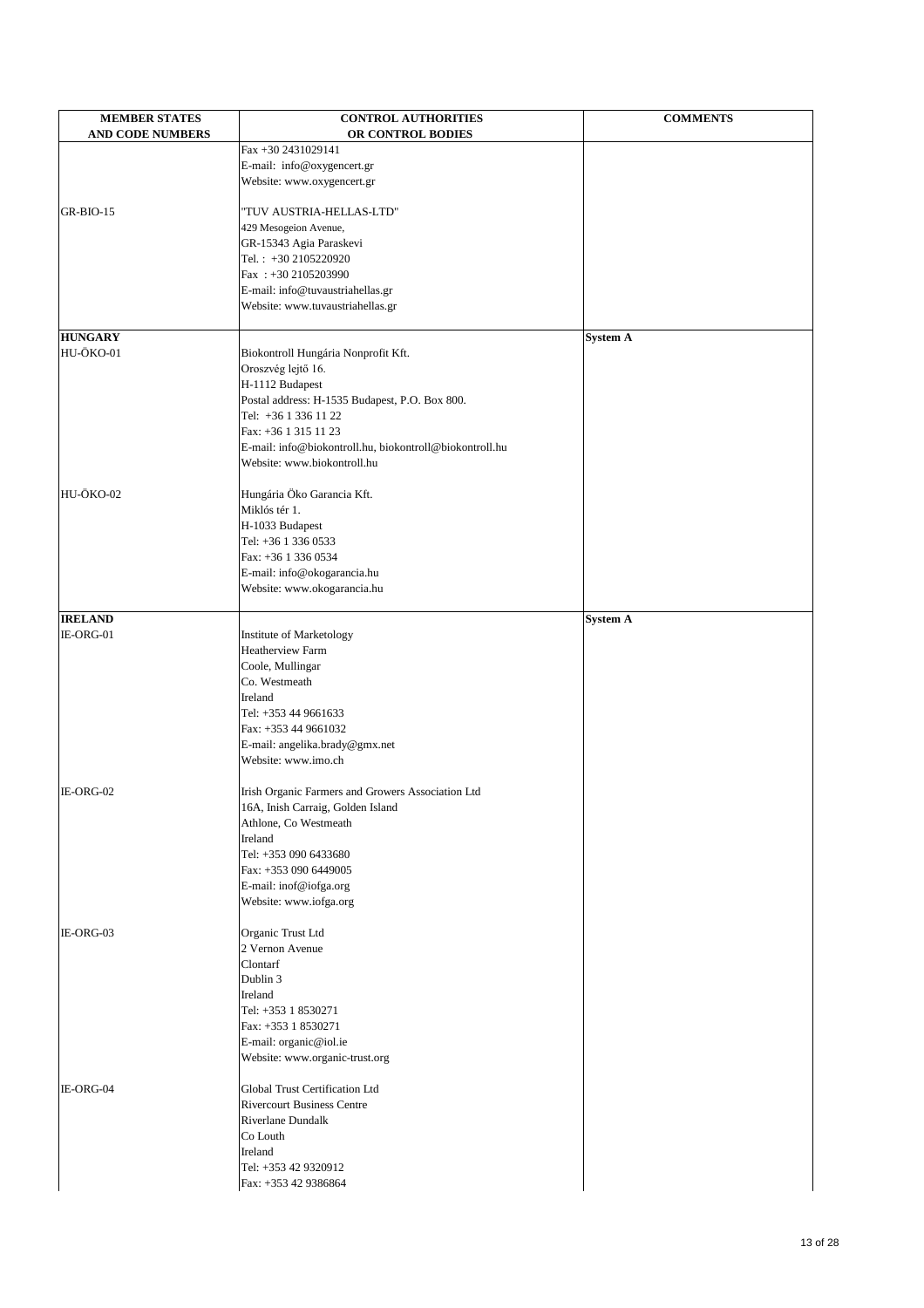| <b>MEMBER STATES</b>    | <b>CONTROL AUTHORITIES</b>         | <b>COMMENTS</b> |
|-------------------------|------------------------------------|-----------------|
| <b>AND CODE NUMBERS</b> | OR CONTROL BODIES                  |                 |
|                         | E-mail: info@gtcert.com            |                 |
|                         | Website: www.gtcert.com            |                 |
|                         |                                    |                 |
| IE-ORG-05               | <b>BDAA</b> - Demeter UK Ltd       |                 |
|                         | 40/11 Woodhall Rd                  |                 |
|                         | Edinburgh                          |                 |
|                         | EH13 ODU Scotland, UK              |                 |
|                         | Tel: +44 131 4781201               |                 |
|                         | Fax: +44 131 4781201               |                 |
|                         | E-mail: timbrink@biodynamic.org.uk |                 |
|                         | Website: www.biodynamic.org.uk     |                 |
| <b>ITALY</b>            |                                    | <b>System A</b> |
| IT-BIO-002              | CODEX S.r.l.                       |                 |
|                         | Via Don L. Milani n. 4             |                 |
|                         | I-95048 Scordia (CT)               |                 |
|                         | Tel: +39 095 650716                |                 |
|                         | Fax: +39 095 650356                |                 |
|                         | E-mail: codex@codexsrl.it          |                 |
|                         | Website: www.codexsrl.it           |                 |
|                         |                                    |                 |
| IT-BIO-003              | <b>IMC</b>                         |                 |
|                         | Via Carlo Pisacane, 32             |                 |
|                         | I-60019 Senigallia (AN)            |                 |
|                         | Tel: +39 071 7930179               |                 |
|                         | Fax:+39 071 7910043                |                 |
|                         | E-mail: imcert@imcert.it           |                 |
|                         | Website: www.imcert.it             |                 |
| IT-BIO-004              | SUOLO & SALUTE S.r.l.              |                 |
|                         | Via Paolo Borsellino, 12/B         |                 |
|                         | I-61032 Fano (PU)                  |                 |
|                         | Tel: +39 0721 860543               |                 |
|                         | Fax: +39 0721 860543               |                 |
|                         | E-mail: info@suoloesalute.it       |                 |
|                         | Website: www.suoloesalute.it       |                 |
|                         |                                    |                 |
| $IT-BIO-005$            | BIOS S.r.l;                        |                 |
|                         | Via Monte Grappa 37/C              |                 |
|                         | I-36063 Marostica (VI)             |                 |
|                         | Tel: +39 0424 471125               |                 |
|                         | Fax: +39 0424 476947               |                 |
|                         | E-mail: info@certbios.it           |                 |
|                         | Website: www.certbios.it           |                 |
| IT-BIO-006              | <b>ICEA</b>                        |                 |
|                         | Via Nazario Sauro n. 2             |                 |
|                         | I-40121 Bologna                    |                 |
|                         | Tel: +39 051 272986                |                 |
|                         | Fax: +39 051 232011                |                 |
|                         | E-mail: icea@icea.info             |                 |
|                         | Waheito: www.ieoo.info             |                 |

| IT-BIO-007 |
|------------|
|------------|

website. www.icea.info Bioagricert srl Via dei Macabraccia, 8 I-40033 Casalecchio Di Reno (BO) Tel: +39 051562158 Fax: +39 051564294 E-mail: info@bioagricert.org Website: www.bioagricert.org IT-BIO-008 ECOGRUPPO Via Pietro Mascagni 79

I-95129 Catania

Tel: +39 095 7470006/7465353

Fax: +39 095 7465342

E-mail: info@ecogruppoitalia.it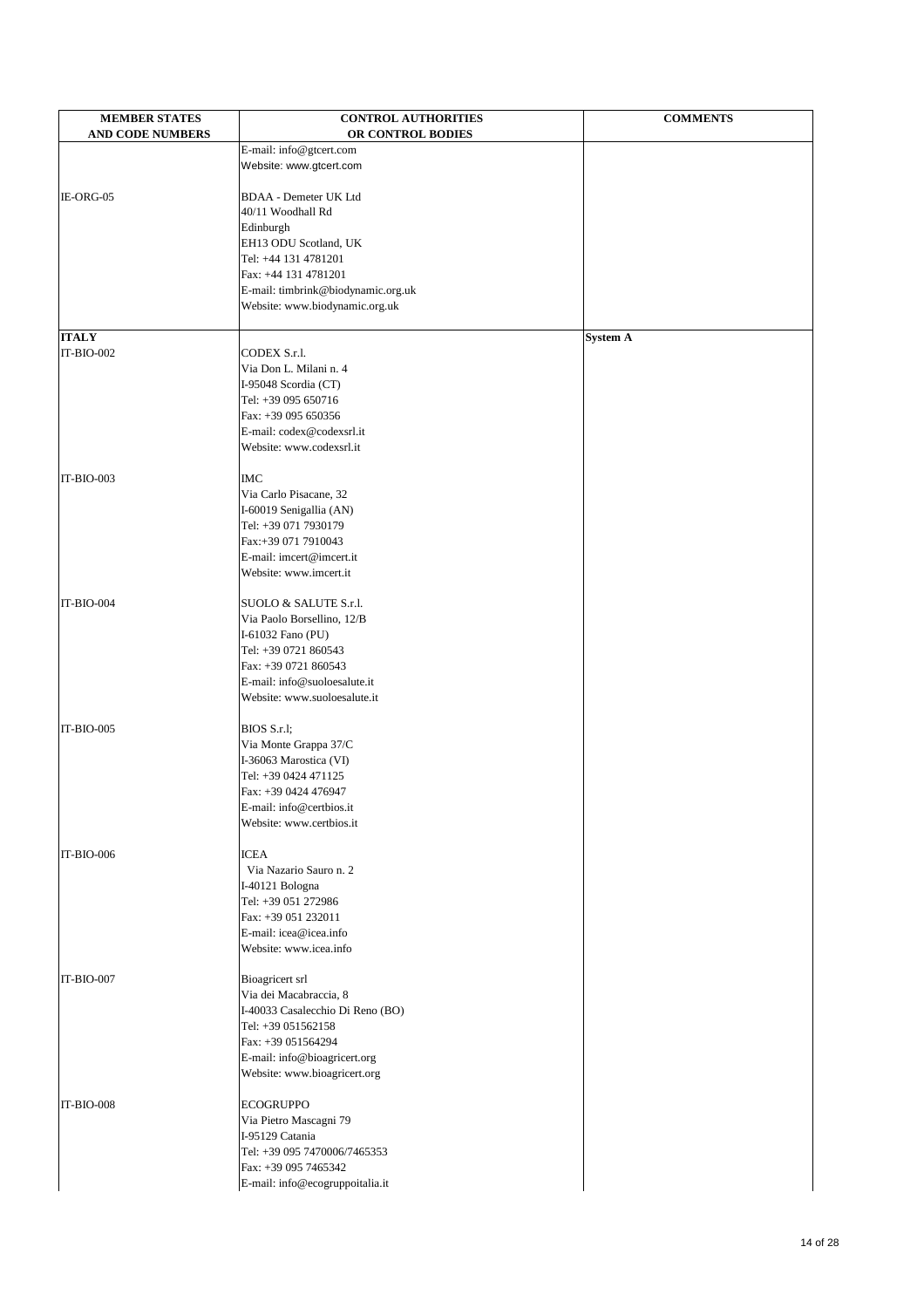| <b>MEMBER STATES</b>    | <b>CONTROL AUTHORITIES</b>                                        | <b>COMMENTS</b> |
|-------------------------|-------------------------------------------------------------------|-----------------|
| <b>AND CODE NUMBERS</b> | OR CONTROL BODIES                                                 |                 |
|                         | Website: www.ecogruppoitalia.it                                   |                 |
| IT-BIO-009              |                                                                   |                 |
|                         | CCPB S.r.l.<br>via Jacopo Barozzi 8                               |                 |
|                         | I-40136 Bologna                                                   |                 |
|                         | Tel: +39 051 254688                                               |                 |
|                         | Fax: +39 051 254842                                               |                 |
|                         | E-mail: ccpb@ccpb.it                                              |                 |
|                         | Website: www.ccpb.it                                              |                 |
|                         |                                                                   |                 |
| $IT-BIO-012$            | Sidel S.p.a.                                                      |                 |
|                         | via Larga, 34/2<br>I-40138 BOLOGNA                                |                 |
|                         | Tel: +39 051 6026611                                              |                 |
|                         | Fax: +39 051 6012227                                              |                 |
|                         | E-mail: sidel@sidelitalia.it                                      |                 |
|                         | Website: www.sidelitalia.it                                       |                 |
|                         |                                                                   |                 |
| IT-BIO-013              | <b>ABCERT S.r.l.</b>                                              |                 |
|                         | Via Enzenberg 38                                                  |                 |
|                         | I-39018 Terlano (BZ)                                              |                 |
|                         | Tel: +39 0471238042<br>Fax: +39 0471238042                        |                 |
|                         | E-mail: info@abcert.it                                            |                 |
|                         | Website: www.abcert.it                                            |                 |
|                         |                                                                   |                 |
| IT-BIO-014              | QC S.r.l.                                                         |                 |
|                         | Villa Parigini - località Basciano                                |                 |
|                         | I-53035 - Monteriggioni (SI)                                      |                 |
|                         | Tel: +39 0577 327234                                              |                 |
|                         | Fax: $+390577329907$                                              |                 |
|                         | E-mail: lettera@qci.it<br>Website: www.qci.it                     |                 |
|                         |                                                                   |                 |
| IT-BIO-001-BZ           | <b>BIKO</b> - Kontrollservice Tirol                               |                 |
|                         | Wilhelm-Greil-Straße 9                                            |                 |
|                         | A-6020 INNSBRUCK                                                  |                 |
|                         | Tel: +43 (0)592923101                                             |                 |
|                         | Fax: +43 (0)5 9292 3199                                           |                 |
|                         | E-mail: biko@lk-tirol.at<br>Website: www.kontrollservice-tirol.at |                 |
|                         |                                                                   |                 |
| IT-BIO-002-BZ           | <b>IMO</b> Gmbh                                                   |                 |
|                         | Obere Laube 51/53                                                 |                 |
|                         | D-78462 Konstanz                                                  |                 |
|                         | Tel: +49 (0) 7531 813010                                          |                 |
|                         | Fax: +49 (0) 7531 8130129                                         |                 |
|                         | E-mail: imod@imo.ch                                               |                 |
|                         | Website: www.imo-control.net                                      |                 |
| IT-BIO-003-BZ           | Q.C.& I. Gmbh                                                     |                 |
|                         | Gleuelerstraße 286                                                |                 |
|                         | <b>D-50935 KÖLN</b>                                               |                 |
|                         | Tel: +49 (0)221 94392-09                                          |                 |
|                         | Fax: +49 (0)221 94392-11                                          |                 |
|                         | E-mail: qci.koeln@qci.de                                          |                 |
|                         | Website: www.qci.de                                               |                 |
| <b>LATVIA</b>           |                                                                   | <b>System A</b> |
| $LV-BIO-01$             | Biedrība "Vides kvalitāte"                                        |                 |
|                         | Rīgas iela 113                                                    |                 |
|                         | Salaspils                                                         |                 |
|                         | Salaspils novads                                                  |                 |
|                         | LV-2169                                                           |                 |
|                         | Tel: +371 67709090                                                |                 |
|                         | Fax: +371 67709090                                                |                 |
|                         | E-mail: eq@lmi.lv                                                 |                 |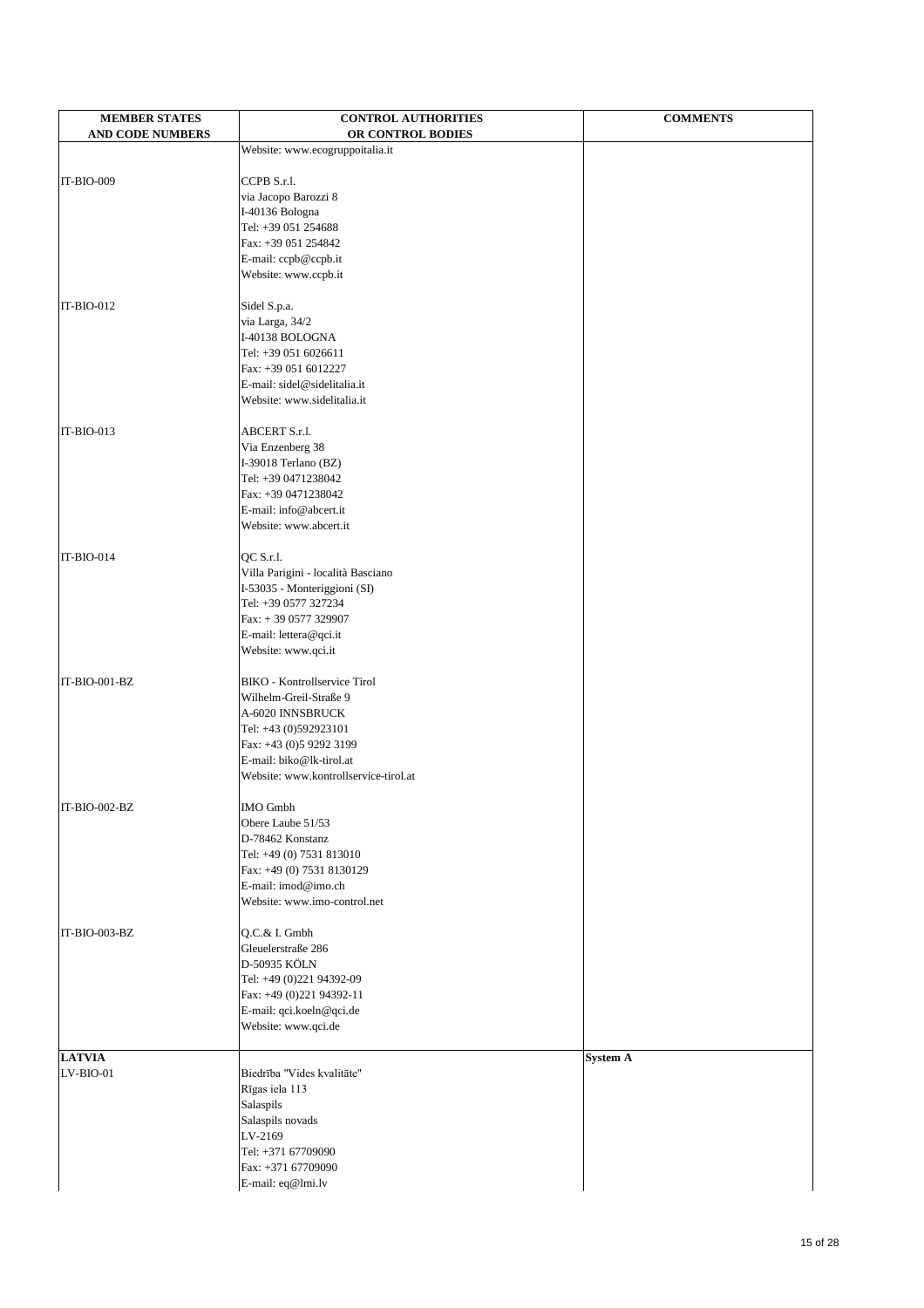| <b>MEMBER STATES</b><br><b>AND CODE NUMBERS</b> | <b>CONTROL AUTHORITIES</b><br>OR CONTROL BODIES          | <b>COMMENTS</b> |
|-------------------------------------------------|----------------------------------------------------------|-----------------|
|                                                 |                                                          |                 |
| $LV-BIO-02$                                     | Valsts SIA "Sertifikācijas un testēšanas centrs"         |                 |
|                                                 | Dārza iela 12, Priekuļi                                  |                 |
|                                                 | Priekuļu pagasts                                         |                 |
|                                                 | Priekuļu novads                                          |                 |
|                                                 | LV-4126<br>Tel: +371 64130013                            |                 |
|                                                 | Fax: +371 64130010                                       |                 |
|                                                 | E-mail: info@stc.lv                                      |                 |
|                                                 | Website: www.stc.lv                                      |                 |
|                                                 |                                                          |                 |
| <b>LITHUANIA</b>                                |                                                          | <b>System B</b> |
| LT-EKO-001                                      | Ekoagros                                                 |                 |
|                                                 | K. Donelaičio str. 33                                    |                 |
|                                                 | LT-44240 Kaunas                                          |                 |
|                                                 | Tel: +370 37203181                                       |                 |
|                                                 | Fax: +370 37203182                                       |                 |
|                                                 | E-mail: ekoagros@ekoagros.lt                             |                 |
| <b>LUXEMBOURG</b>                               |                                                          | <b>System C</b> |
| LU-BIO-01                                       | Administration des Services techniques de l'Agriculture  |                 |
|                                                 | (autorité compétente)                                    |                 |
|                                                 | Service de la protection des végétaux                    |                 |
|                                                 | <b>BP 1904</b>                                           |                 |
|                                                 | L-1019 Luxembourg                                        |                 |
|                                                 | Tel: +352 45 71 72 353                                   |                 |
|                                                 | Fax: +352 45 71 72 340                                   |                 |
|                                                 | E-mail: Monique.Faber@asta.etat.lu                       |                 |
|                                                 | Website: www.asta.etat.lu                                |                 |
| LU-BIO-04                                       | Prüfverein Verarbeitung Ökologische Landbauprodukte e.V. |                 |
|                                                 | $(DE-ÖKO-007)$                                           |                 |
|                                                 | Bahnhofstrasse 9                                         |                 |
|                                                 | D-76137 Karlsruhe                                        |                 |
|                                                 | Tel: +49(0)721 626840-0                                  |                 |
|                                                 | Fax: +49(0)721 626840-22                                 |                 |
|                                                 | E-mail: kontakt@pruefverein.de                           |                 |
|                                                 | Website: www.pruefverein.de                              |                 |
| LU-BIO-05                                       | Kontrollverein Ökologischer Landbau e.V.                 |                 |
|                                                 | $(DE-ÖKO-022)$                                           |                 |
|                                                 | Vorholzstraße 36                                         |                 |
|                                                 | D-76137 Karlsruhe                                        |                 |
|                                                 | Tel: +49 (0)721 35239-10                                 |                 |
|                                                 | Fax: +49 (0)721 35239-09                                 |                 |
|                                                 | E-mail: kontakt@kontrollverein.de                        |                 |
|                                                 | Website: www.kontrollverein.de                           |                 |
|                                                 |                                                          |                 |
| LU-BIO-06                                       | <b>CERTISYS</b>                                          |                 |
|                                                 | $(BE-BIO-01)$                                            |                 |
|                                                 | Siège social:                                            |                 |
|                                                 | Av. de l'Escrime 85 Schermlaan                           |                 |

|            | AV. DE LESCrittle 6.3 SCHEFITILIZIO        |
|------------|--------------------------------------------|
|            | B-1150 Bruxelles                           |
|            | Bureaux:                                   |
|            | Rue Joseph Bouché 57/3                     |
|            | B-5310 Bolinne                             |
|            | Tel: $+32$ (0) 81 60 03 77                 |
|            | Fax: $+32(0)81600313$                      |
|            | E-mail: info@certisys.eu                   |
|            | Website: www.certisys.eu                   |
|            |                                            |
| ILU-BIO-07 | GfRS Gesellschaft für Ressourcenschutz mbH |
|            | (DE-ÖKO-039)                               |
|            | Prinzenstraße 4                            |
|            |                                            |

D-37073 Göttingen Tel: +49 (0)551 586 57 Fax: +49 (0)551 587 74

16 of 28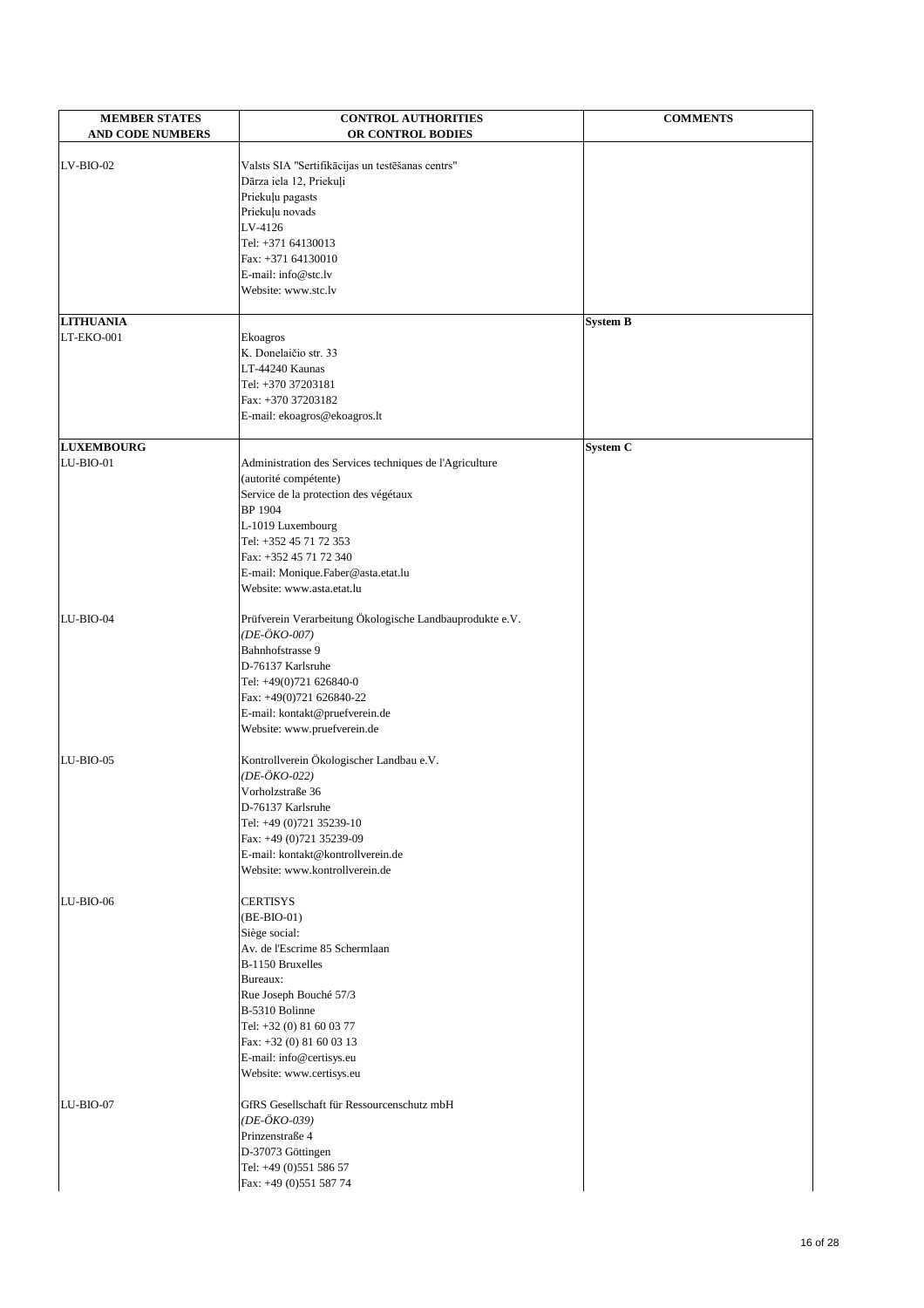| <b>MEMBER STATES</b><br><b>AND CODE NUMBERS</b> | <b>CONTROL AUTHORITIES</b><br>OR CONTROL BODIES  | <b>COMMENTS</b>                        |
|-------------------------------------------------|--------------------------------------------------|----------------------------------------|
|                                                 | E-mail: postmaster@gfrs.de                       |                                        |
|                                                 | Website: www.gfrs.de                             |                                        |
|                                                 |                                                  |                                        |
| <b>MALTA</b>                                    |                                                  | <b>System C</b>                        |
| MT-ORG-01                                       | Malta Competition and Consumer Affairs Authority |                                        |
|                                                 | Mizzi House, National Road,                      |                                        |
|                                                 | Blata l-Bajda                                    |                                        |
|                                                 | HMR9010 MALTA                                    |                                        |
|                                                 | Tel: +356 2395 2000                              |                                        |
|                                                 | Fax: +356 2124 2406                              |                                        |
|                                                 | E-mail: certification@mcca.org.mt                |                                        |
|                                                 | E-mail: francis.p.farrugia@mcca.org.mt           |                                        |
|                                                 | Website: www.mcca.org.mt                         |                                        |
| MT-ORG-02                                       | <b>BIOZOO</b>                                    |                                        |
|                                                 | Via Chironi 9                                    |                                        |
|                                                 | IT-07100 Sassari, Italy                          |                                        |
|                                                 | Tel: +39 079 276537                              |                                        |
|                                                 | Fax: +39 178 2247626                             |                                        |
|                                                 | E-mail: info@biozoo.org                          |                                        |
|                                                 | Website: www.biozoo.org                          |                                        |
| NETHERLANDS                                     |                                                  | <b>System B</b>                        |
| NL-BIO-01                                       | <b>Stichting Skal</b>                            |                                        |
|                                                 | Postbus 384                                      |                                        |
|                                                 | NL-8000 AJ Zwolle                                |                                        |
|                                                 | Tel: +31 38 4268181                              |                                        |
|                                                 | Fax: +31 38 4268182                              |                                        |
|                                                 | E-mail: info@skal.nl                             |                                        |
|                                                 | Website: www.skal.nl                             |                                        |
|                                                 |                                                  |                                        |
| <b>POLAND</b>                                   |                                                  | <b>System C</b>                        |
| PL-EKO-01                                       | EKOGWARANCJA PTRE Sp. z o.o.                     |                                        |
|                                                 | 02-679 Warszawa                                  |                                        |
|                                                 | ul. Zygmunta Modzelewskiego 27                   |                                        |
|                                                 | Tel.: +48 (0)81 501 68 30, 501 68 31, 501 68 32  |                                        |
|                                                 | Tel. Kom.: 695 510 001                           |                                        |
|                                                 | Fax: +48 (0)81 501 68 49                         |                                        |
|                                                 | E-mail: biuro@ekogwarancja.pl                    |                                        |
|                                                 | Website: www.ekogwarancja.pl                     |                                        |
| PL-EKO-02                                       | PNG Sp. z o.o.                                   |                                        |
|                                                 | 26-021 Daleszyce                                 |                                        |
|                                                 | Cisów 77A                                        |                                        |
|                                                 | Tel.: $+48(0)413064000$                          |                                        |
|                                                 | Tel. Kom.: 60 737 36 95, 60 972 55 91            |                                        |
|                                                 | Fax: +48 (0)41 306 48 13                         |                                        |
|                                                 | E-mail: png@ecofarm.pl                           |                                        |
|                                                 | Website: www.png.ecofarm.pl                      |                                        |
| PL-EKO-03                                       | COBICO Sp. z o.o.                                | Not accredited for aquaculture animal- |
|                                                 | Przebieczany 529                                 | production and seaweed                 |

|           | $Prz$ edieczany 329                       | production and seaweed |
|-----------|-------------------------------------------|------------------------|
|           | 32-020 Wieliczka                          |                        |
|           | tel. +48 12 632 35 71                     |                        |
|           | $\int$ fax +48 12 416 36 46               |                        |
|           | E-mail: cobico@cobico.pl                  |                        |
|           | Website: www.cobico.pl                    |                        |
| PL-EKO-05 | BIOCERT MAŁOPOLSKA Sp. z o.o.             |                        |
|           | ul. Lubicz 25A                            |                        |
|           | 31-503 Kraków                             |                        |
|           | Tel.:/Fax. +48 (0)12 430 36 06            |                        |
|           | Tel kom: 509 668 424                      |                        |
|           | E-mail: sekretariat@biocert.pl            |                        |
|           | Website: www.biocert.pl                   |                        |
| PL-EKO-06 | POLSKIE CENTRUM BADAŃ I CERTYFIKACJI S.A. |                        |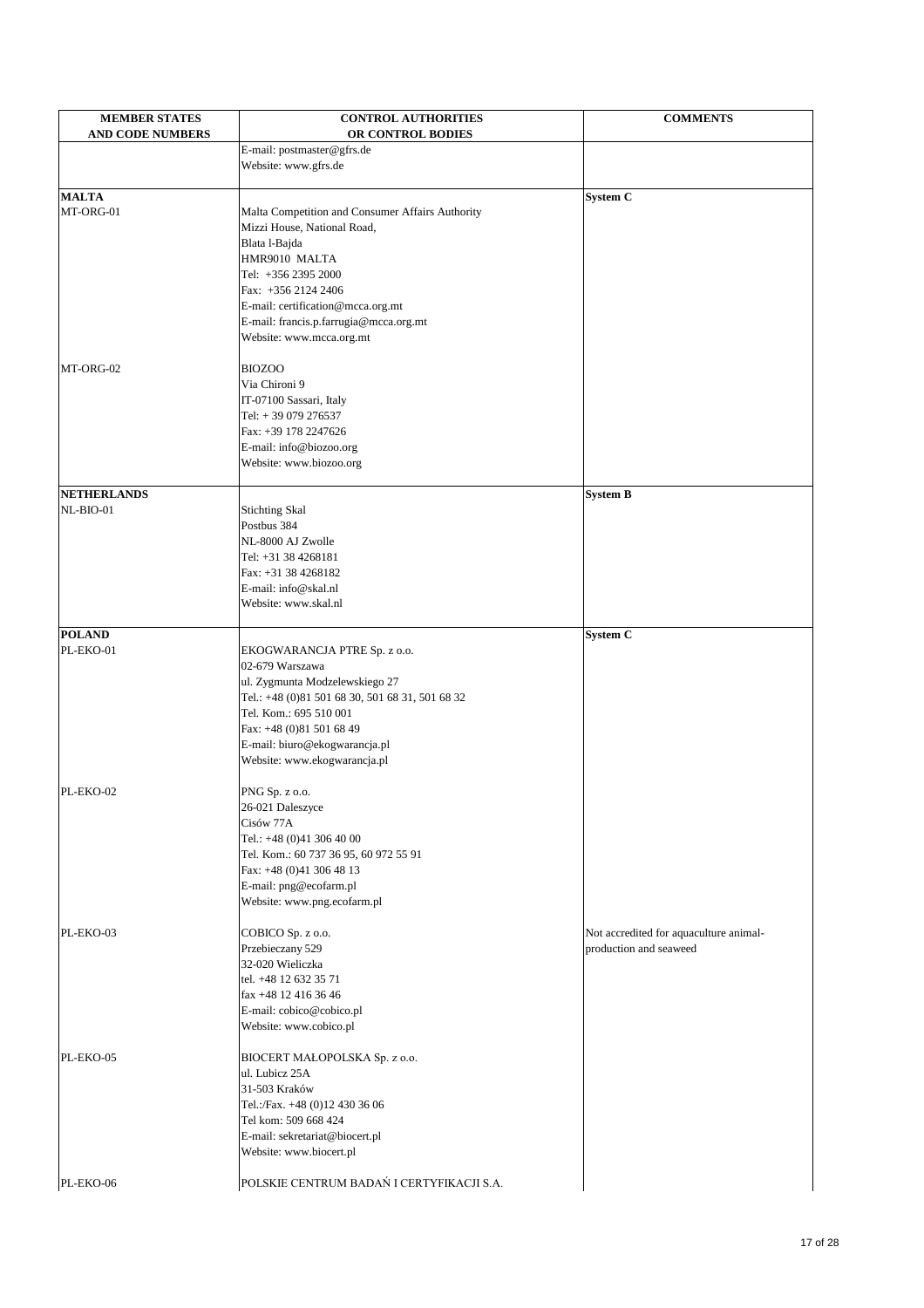| <b>MEMBER STATES</b><br><b>AND CODE NUMBERS</b> | <b>CONTROL AUTHORITIES</b><br>OR CONTROL BODIES                      | <b>COMMENTS</b>                                                                     |
|-------------------------------------------------|----------------------------------------------------------------------|-------------------------------------------------------------------------------------|
|                                                 | 02-699 Warszawa                                                      |                                                                                     |
|                                                 | Ul. Kłobucka 23 A                                                    |                                                                                     |
|                                                 | Oddział Badań i Certyfikacji w Pile                                  |                                                                                     |
|                                                 | ul. Śniadeckich 5                                                    |                                                                                     |
|                                                 | 64-920 Piła                                                          |                                                                                     |
|                                                 | Tel.: +48 (0)67 213 87 00<br>Fax. +48 (0) 67 213 83 84               |                                                                                     |
|                                                 | E-mail: pcbcpila@pcbc.pila.pl                                        |                                                                                     |
|                                                 | Website: www.pcbc.gov.pl                                             |                                                                                     |
|                                                 |                                                                      |                                                                                     |
| PL-EKO-07                                       | AGRO BIO TEST Sp. z o.o.                                             | Not accredited for the collection of wild                                           |
|                                                 | ul. Nowoursynowska 166<br>02-787 Warszawa                            | plants and parts thereof, growing naturally                                         |
|                                                 | Tel.: +48 (0)22 847 87 39                                            | in natural areas, forests and agricultural<br>areas. Not accredited for aquaculture |
|                                                 | Fax: +48 (0)22 593 16 00                                             | animal production and seaweed                                                       |
|                                                 | E-mail: agro.bio.test@agrobiotest.pl                                 |                                                                                     |
|                                                 | Website: www.agrobiotest.pl                                          |                                                                                     |
|                                                 |                                                                      |                                                                                     |
| PL-EKO-08                                       | TÜV RHEINLAND POLSKA Sp. z o.o.<br>02-146 Warszawa                   |                                                                                     |
|                                                 | Ul. 17 Stycznia 56                                                   |                                                                                     |
|                                                 | Tel.: +48 (0)22 846 79 99 / +48 (0)22 846 51 63                      |                                                                                     |
|                                                 | Fax: +48 (0)22 868 37 42                                             |                                                                                     |
|                                                 | E-mail: post@pl.tuv.com                                              |                                                                                     |
|                                                 | Website: www.tuv.pl                                                  |                                                                                     |
| PL-EKO-09                                       | CENTRUM JAKOŚCI AGROEKO Sp. z o.o.                                   | Not accredited for aquaculture animal-                                              |
|                                                 | 03-216 Warszawa                                                      | production and seaweed                                                              |
|                                                 | ul. Modlińska 6 lok.207                                              |                                                                                     |
|                                                 | Tel.: +48 (0)695 599 886/ +48 (0) 668 410 227                        |                                                                                     |
|                                                 | Fax: $+48$ (0) 22 486 44 15                                          |                                                                                     |
|                                                 | E-mail: sekretariat@agroeko.com.pl                                   |                                                                                     |
|                                                 | Website: www.agroeko.com.pl                                          |                                                                                     |
| PL-EKO-10                                       | SGS POLSKA Sp. z o.o.                                                | Not accredited for aquaculture animal-                                              |
|                                                 | 01-233 Warszawa                                                      | production, seaweed and bees production                                             |
|                                                 | Ul. Bema 83                                                          |                                                                                     |
|                                                 | Tel: +48 (0)22 329 22 22/ +48 (0)22 329 22 03                        |                                                                                     |
|                                                 | Fax: +48 (0)22 329 22 20<br>E-mail: sgs.poland@sgs.com / eko@sgs.com |                                                                                     |
|                                                 | Website: www.pl.sgs.com                                              |                                                                                     |
|                                                 |                                                                      |                                                                                     |
|                                                 |                                                                      |                                                                                     |
| <b>PORTUGAL</b><br>PT-BIO-02                    | ECOCERT PORTUGAL, Unipessoal Lda                                     | <b>System A</b>                                                                     |
|                                                 | Rua Alexandre Herculano, 68 - 1° Esq.                                |                                                                                     |
|                                                 | 2520-273 Peniche                                                     |                                                                                     |
|                                                 | Tel: +351 262 785117                                                 |                                                                                     |
|                                                 | Fax: +351 262 787171                                                 |                                                                                     |
|                                                 | E-mail: ecocert.portugal@ecocert.com                                 |                                                                                     |
|                                                 | Website: www.ecocert.pt                                              |                                                                                     |
| $PT-BIO-03$                                     | SATIVA, Desenvolvimento Rural, Lda                                   |                                                                                     |
|                                                 | Rua Robalo Gouveia, nº 1 - 1                                         |                                                                                     |
|                                                 | 1900-392 Lisboa                                                      |                                                                                     |
|                                                 | Tel: +351 21 799 11 00                                               |                                                                                     |
|                                                 | Fax: +351 21 799 11 19                                               |                                                                                     |
|                                                 | E-mail: sativa@sativa.pt<br>Website: www.sativa.pt                   |                                                                                     |
|                                                 |                                                                      |                                                                                     |
| $PT-BIO-04$                                     | CERTIPLANET, Certificação da Agricultura, Floresta e Pescas,         |                                                                                     |
|                                                 | Unipessoal, Lda                                                      |                                                                                     |
|                                                 | Av. do Porto de Pesca, Lote C – 15, 1 $\degree$ C                    |                                                                                     |
|                                                 | 2520-208 Peniche<br>Tel: +351 262 789 005                            |                                                                                     |
|                                                 | Fax: +351 262 789 514                                                |                                                                                     |
|                                                 | E-mail: certiplanet@sapo.pt                                          |                                                                                     |
|                                                 |                                                                      |                                                                                     |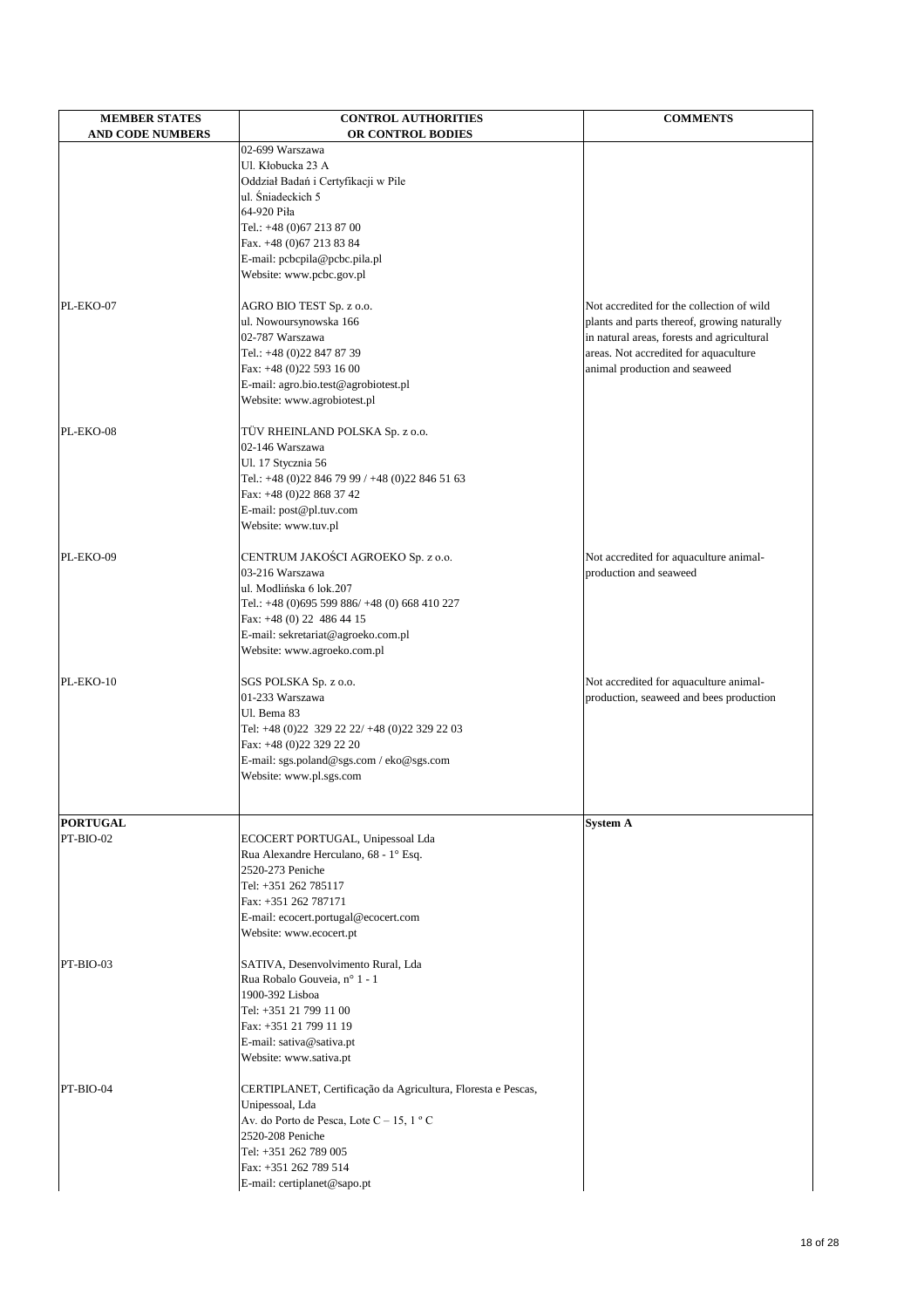| <b>MEMBER STATES</b>    | <b>CONTROL AUTHORITIES</b>                                  | <b>COMMENTS</b> |
|-------------------------|-------------------------------------------------------------|-----------------|
| <b>AND CODE NUMBERS</b> | OR CONTROL BODIES                                           |                 |
|                         | Website: www.certiplanet.pt                                 |                 |
| PT-BIO-05               | CERTIS, Controlo e Certificação, Lda                        |                 |
|                         |                                                             |                 |
|                         | Rua Diana de Liz - Horta do Bispo Ap. 320<br>7006-804 Évora |                 |
|                         |                                                             |                 |
|                         | Tel: +351 266 769564/5                                      |                 |
|                         | Fax: +351 266769566                                         |                 |
|                         | E-mail: certis@certis.pt<br>Website: www.certis.pt          |                 |
|                         |                                                             |                 |
| PT-BIO-06               | AGRICERT - Certificação de Produtos Alimentares, Lda        |                 |
|                         | Urbanização Villas Aqueduto                                 |                 |
|                         | Rua Alfredo Mirante, nº 1, R/c Esq.                         |                 |
|                         | 7350-153 Elvas                                              |                 |
|                         | Tel: +351 268 625 026                                       |                 |
|                         | Fax: +351 268 626 546                                       |                 |
|                         | E-mail: agricert@agricert.pt                                |                 |
|                         | Website: www.agricert.pt                                    |                 |
| PT-BIO-07               | TRADIÇÃO E QUALIDADE                                        |                 |
|                         | Av. 25 de Abril 273 S/L                                     |                 |
|                         | 5370-202 Mirandela                                          |                 |
|                         | Tel.: +351 278 261 410                                      |                 |
|                         | Fax: +351 278 261 410                                       |                 |
|                         | E-mail: tradicaoqualidade@sapo.pt                           |                 |
| PT-BIO-08               | CODIMACO - Certificação e Qualidade, Lda                    |                 |
|                         | Pátio do Município, nº 1, 3º Dtº                            |                 |
|                         | $2550 - 118$ Cadaval                                        |                 |
|                         | Tel: +351 262 691 155                                       |                 |
|                         | Fax: +351 262 695 095                                       |                 |
|                         | E-mail: codimaco@mail.telepac                               |                 |
|                         | Website: www.codimaco.pt                                    |                 |
| PT-BIO-09               | SGS Portugal - Sociedade Geral de Superintendência, S A     |                 |
|                         | Pólo Tecnológico de Lisboa, Lote 6, Pisos 0 e 1             |                 |
|                         | 1600-546 Lisboa                                             |                 |
|                         | Tel.: +351 217 104 200                                      |                 |
|                         | Fax: +351 217 157 520                                       |                 |
|                         | E-mail: sgs.portugal@sgs.com                                |                 |
|                         | Website: www.pt.sgs.com                                     |                 |
| <b>ROMANIA</b>          |                                                             | <b>System A</b> |
| <b>RO-ECO-001</b>       | BCS ÖKO-GARANTIE ROMÂNIA S.R.L                              |                 |
|                         | Strada Nicolae Balcescu nr.19                               |                 |
|                         | 907195, localitatea Mihail Kogalniceanu,                    |                 |
|                         | județul Constanta                                           |                 |
|                         | Tel: +4 0241258106                                          |                 |
|                         | Fax: +4 0241258106                                          |                 |
|                         | E-mail: office@bcs-oeko.ro                                  |                 |
|                         | Website: www.bcs-oeco.ro                                    |                 |
|                         |                                                             |                 |

S.C ICEA ROMANIA S.R.L Strada Daciei nr. 16 907300, Localitatea Valu lui Traían, județul Constanța Tel:  $+40241230015$ Fax: +4 0241230015 [E-mail: icearomania@yahoo.com](mailto:icearomania@yahoo.com) Website: www.icearomania.ro RO-ECO-007 S.C ECOCERT S.R.L

Strada Ing. Zablovschi, nr. 80, sector 1, 011312, Bucureşti Tel: +4 0213212077 Fax: +4 0213212058 [E-mail: office.romania@ecocert.com](mailto:office.romania@ecocert.com)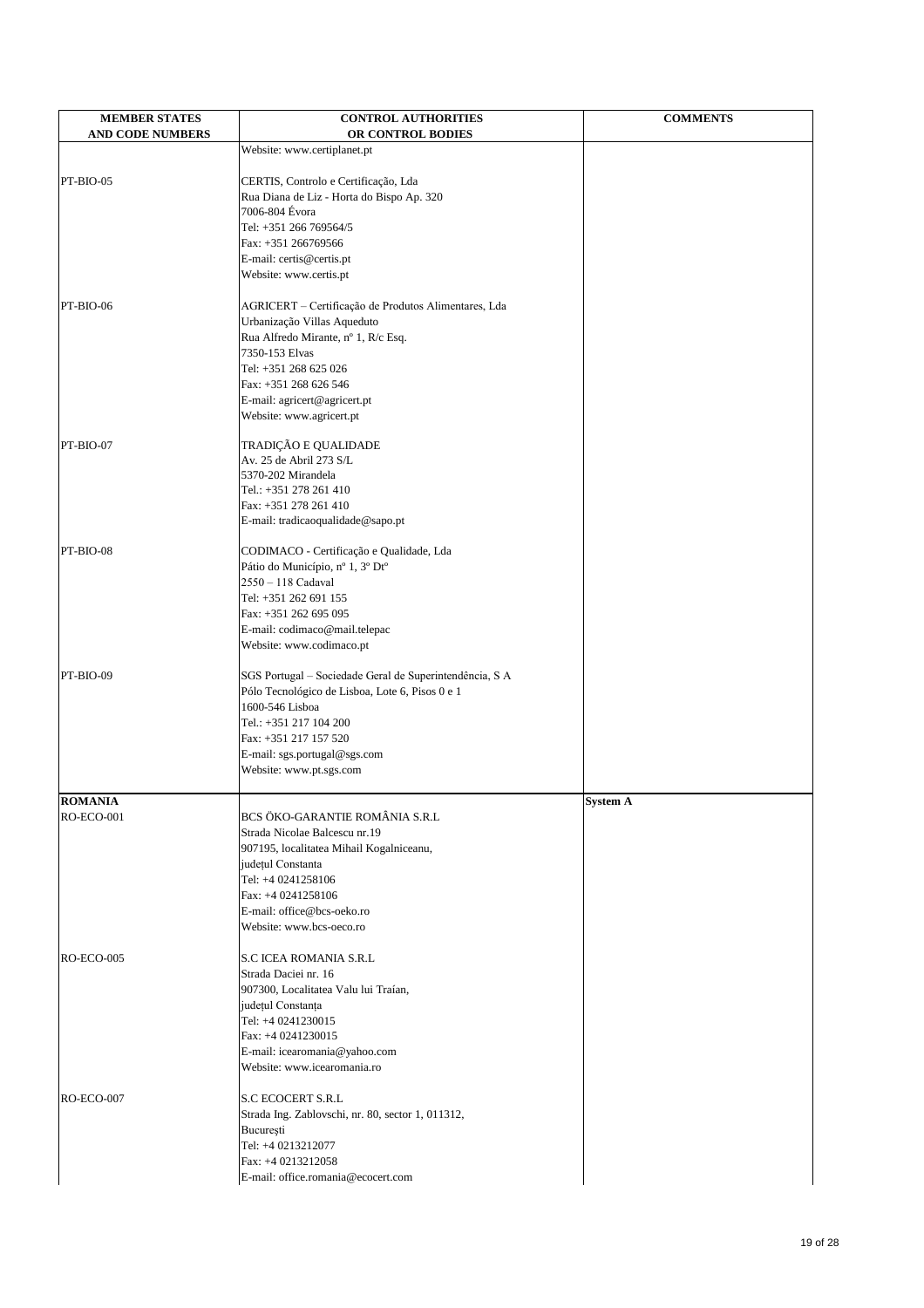| <b>MEMBER STATES</b><br><b>AND CODE NUMBERS</b> | <b>CONTROL AUTHORITIES</b><br>OR CONTROL BODIES                                | <b>COMMENTS</b> |
|-------------------------------------------------|--------------------------------------------------------------------------------|-----------------|
|                                                 | Website: www.ecocert.com                                                       |                 |
| RO-ECO-008                                      | <b>S.C ECOINSPECT S.R.L ROMANIA</b>                                            |                 |
|                                                 | str. Ciocârliei, nr.6, et. II, ap.9, jud. Cluj                                 |                 |
|                                                 | 400619, Cluj-Napoca                                                            |                 |
|                                                 | Tel/Fax: 0264-432 088, 0364 730 839, 0751 - 044 075                            |                 |
|                                                 | E-mail: ecoinspect@ecoinspect.ro, ecoinspect@gmail.com                         |                 |
|                                                 | Website: www.ecoinspect.ro                                                     |                 |
| <b>RO-ECO-009</b>                               | BIOS S.R.L ITALIA SUCURSALA ROMÂNIA                                            |                 |
|                                                 | Strada Calea Victoriei, nr.95, ap.20, sect.1                                   |                 |
|                                                 | 010458, București                                                              |                 |
|                                                 | Tel/Fax: +4 0213270005                                                         |                 |
|                                                 | Tel: +4 0751673917                                                             |                 |
|                                                 | E-mail: info@certbios.it<br>Website: www.certbios.ro                           |                 |
|                                                 |                                                                                |                 |
| $RO-ECO-010$                                    | LACÓN PRIVATE INSTITUTE FOR QUALITY ASSURANCE                                  |                 |
|                                                 | AND CERTIFICATION OF ORGANICALLY PRODUCED                                      |                 |
|                                                 | FOODSTUFFS SRL, GERMANIA, SUCURSALA BUCUREȘTI                                  |                 |
|                                                 | Strada Stânjeneilor, nr. 1, bl. 54, sc B, ap 57, sector 4<br>060801, București |                 |
|                                                 | Tel: +4 0724248435, +4 0246259040                                              |                 |
|                                                 | Fax: +4 0246259040                                                             |                 |
|                                                 | E-mail: maria.lacon@yahoo.com                                                  |                 |
|                                                 | Website: www.lacon-institut.com                                                |                 |
| $RO-ECO-014$                                    | CERES HAPPURG GMBH SUCURSALA IERNUT ROMÂNIA                                    |                 |
|                                                 | Strada 1 Decembrie 1918, bl. 3, scara A, ap.5                                  |                 |
|                                                 | 545100, localitatea Iernut, județul Mureș                                      |                 |
|                                                 | Tel: +4 0740591529                                                             |                 |
|                                                 | Fax: 0364 105086                                                               |                 |
|                                                 | E-mail: ameliarachita@yahoo.com                                                |                 |
|                                                 | Website: www.ceres-cert.com                                                    |                 |
| $RO-ECO-015$                                    | AGRECO R.F GÖDERZ GMBH GERMANIA                                                |                 |
|                                                 | <b>SUCURSALA ROMÂNIA</b>                                                       |                 |
|                                                 | Strada Măgurii, nr. 4, bloc 33, sc. C, ap. 16                                  |                 |
|                                                 | 100473, Localitatea Ploiești, județul Prahova                                  |                 |
|                                                 | Tel: +4 0769677577; +4 0721237518; +4 0722561819                               |                 |
|                                                 | Fax: +4 0344814459                                                             |                 |
|                                                 | E-mail:info@agrecogmbh.de<br>Website: www.agrecogmbh.de                        |                 |
|                                                 |                                                                                |                 |
| $RO-ECO-016$                                    | BIOAGRICERT ITALIA SRL SUCURSALA ROMÂNIA                                       |                 |
|                                                 | Aleea Mihail Sadoveanu, nr. 4, bl. A1, Parter, (Rond Agronomie),               |                 |
|                                                 | 700490, localitatea Iași, județul Iași                                         |                 |
|                                                 | Tel: +4 0745790276<br>Fax: +4 0332408467                                       |                 |
|                                                 | E-mail: romania@bioagricert.org                                                |                 |
|                                                 | Website: www.bioagricert.org                                                   |                 |
| $RO-ECO-18$                                     | AUSTRIA BIO GARANTIE S.R.L                                                     |                 |
|                                                 | <b>SUCURSALA ROMÂNIA</b>                                                       |                 |
|                                                 | B-dul. Eroilor, nr.118, bl. D, sc.2, ap. 38                                    |                 |
|                                                 | 077190, localitatea Voluntari, județul Ilfov                                   |                 |
|                                                 | Tel: +4 0725521234                                                             |                 |
|                                                 | Fax: +40 318171136                                                             |                 |
|                                                 | E-mail: abgromania@gmail.com, d.dragomir@abg.at                                |                 |
|                                                 | Website: www.abgro.com                                                         |                 |
| <b>RO-ECO-021</b>                               | <b>CERTROM SRL</b>                                                             |                 |
|                                                 | Strada Atomiștilor nr.111, 077125, localitatea                                 |                 |
|                                                 | Măgurele, județul Ilfov                                                        |                 |
|                                                 | Tel: +4 0214102589                                                             |                 |
|                                                 | Fax: +4 0214102588<br>E-mail: office@certrom.ro                                |                 |
|                                                 |                                                                                |                 |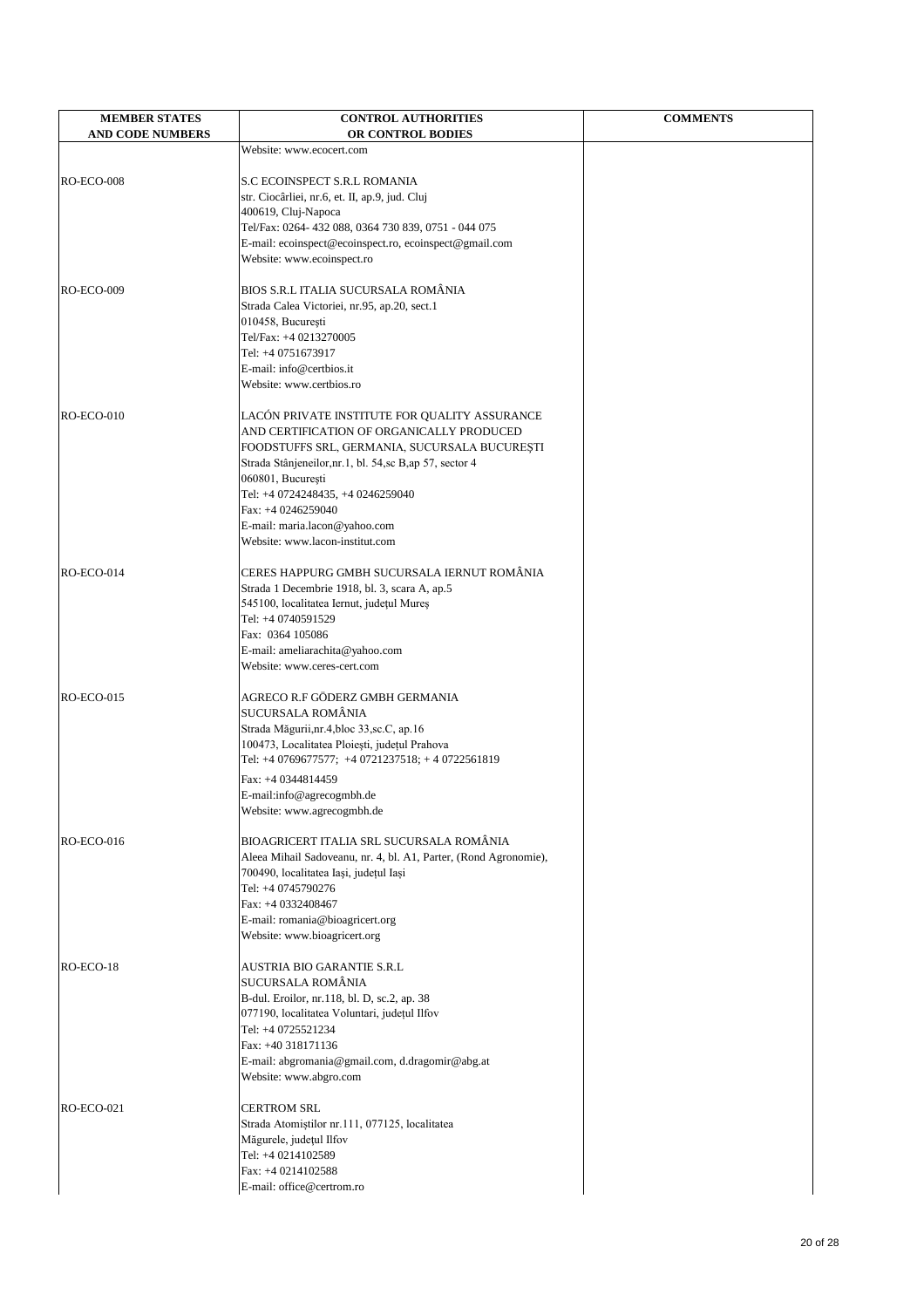| <b>MEMBER STATES</b><br><b>AND CODE NUMBERS</b> | <b>CONTROL AUTHORITIES</b><br>OR CONTROL BODIES                                                 | <b>COMMENTS</b> |
|-------------------------------------------------|-------------------------------------------------------------------------------------------------|-----------------|
|                                                 | Website: www.certrom.ro                                                                         |                 |
|                                                 |                                                                                                 |                 |
| <b>RO-ECO-022</b>                               | <b>S.C. ECOROISCERT SRL</b>                                                                     |                 |
|                                                 | Strada Vasile Stroescu nr.10,                                                                   |                 |
|                                                 | 700284, localitatea Iași, județul Iași<br>Tel: +4 0332730198                                    |                 |
|                                                 | Fax: +4 0332730198                                                                              |                 |
|                                                 | e-mail: ecoroiscert@yahoo.com                                                                   |                 |
|                                                 | Website: www.ecoroiscert.ro                                                                     |                 |
|                                                 |                                                                                                 |                 |
| <b>RO-ECO-023</b>                               | MIȘCAREA ROMÂNĂ PENTRU CALITATE                                                                 |                 |
|                                                 | Strada Părului nr. 8, 200346, localitatea Craiova,                                              |                 |
|                                                 | județul Dolj                                                                                    |                 |
|                                                 | Tel: +4 0351451047<br>Fax: +4 0251545553                                                        |                 |
|                                                 | e-mail: mrco@rdscv.ro                                                                           |                 |
|                                                 | Website: www.mrco.ro                                                                            |                 |
|                                                 |                                                                                                 |                 |
| <b>SLOVAKIA</b>                                 |                                                                                                 | <b>System A</b> |
| <b>SK-BIO-002</b>                               | Naturalis SK s.r.o.                                                                             |                 |
|                                                 | Björnsonova 14<br>SK-811 05 Bratislava, Slovakia                                                |                 |
|                                                 | Tel: +421 2 52 62 66 61-2                                                                       |                 |
|                                                 | Fax: +421 2 52 62 66 63                                                                         |                 |
|                                                 | E-mail: kontrola@naturalis.sk, certo@naturalis.sk                                               |                 |
|                                                 | Website: www.naturalis.sk                                                                       |                 |
|                                                 |                                                                                                 |                 |
| $SK-BIO-003$                                    | Biokont CZ, s.r.o.                                                                              |                 |
|                                                 | Mgr. Ján Kútnik, Tupá č. 253,                                                                   |                 |
|                                                 | SK - 935 84 Tupá<br>Tel: +420 541 212 308                                                       |                 |
|                                                 | Fax: +36 1 336 05 34                                                                            |                 |
|                                                 | E-mail: info@biokont.sk                                                                         |                 |
|                                                 | Website: www.biokont.sk                                                                         |                 |
|                                                 |                                                                                                 |                 |
| <b>SLOVENIA</b>                                 |                                                                                                 | <b>System A</b> |
| <b>SI-EKO-001</b>                               | Institute of Inspection and Certification in Agriculture<br>and Forestry (Institute KON - CERT) |                 |
|                                                 | Vinarska ulica 14                                                                               |                 |
|                                                 | SI-2000 Maribor                                                                                 |                 |
|                                                 | Tel: +386 2 228 49 31/32/33                                                                     |                 |
|                                                 | Fax: +386 2 251 94 82                                                                           |                 |
|                                                 | E-mail: info@kon-cert.si                                                                        |                 |
|                                                 | Website: www.kon-cert.si                                                                        |                 |
| <b>SI-EKO-002</b>                               | Institute for Inspection and Certification                                                      |                 |
|                                                 | of University of Maribor (IKC)                                                                  |                 |
|                                                 | Pivola 8                                                                                        |                 |
|                                                 | SI - 2311 Hoce                                                                                  |                 |
|                                                 | Tel: +386 2 613 08 31/32                                                                        |                 |
|                                                 | Fax: +386 2 613 08 33                                                                           |                 |
|                                                 | E-mail: Polonca.repic@uni-mb.si                                                                 |                 |
|                                                 | Website: www.ikc-um.si                                                                          |                 |
| SI-EKO-003                                      | Bureau Veritas d.o.o.                                                                           |                 |
|                                                 | Linhartova cesta 49A                                                                            |                 |
|                                                 | SI-1000 Ljubljana                                                                               |                 |
|                                                 | Tel: +386 1 475 76 61                                                                           |                 |
|                                                 | Fax: +386 1 475 76 07                                                                           |                 |
|                                                 | E-mail: Marko.Majer@si.bureauveritas.com                                                        |                 |
|                                                 | E-mail: info@si.bureauveritas.com<br>Website: www.bureauveritas.si                              |                 |
|                                                 |                                                                                                 |                 |
| <b>SPAIN</b>                                    |                                                                                                 | <b>System C</b> |
| ES-ECO-003-AN                                   | AGROCOLOR, S.L.                                                                                 | AN              |
|                                                 | Ctra. Ronda Nº 11, bajo                                                                         |                 |
|                                                 | 04004 - Almería                                                                                 |                 |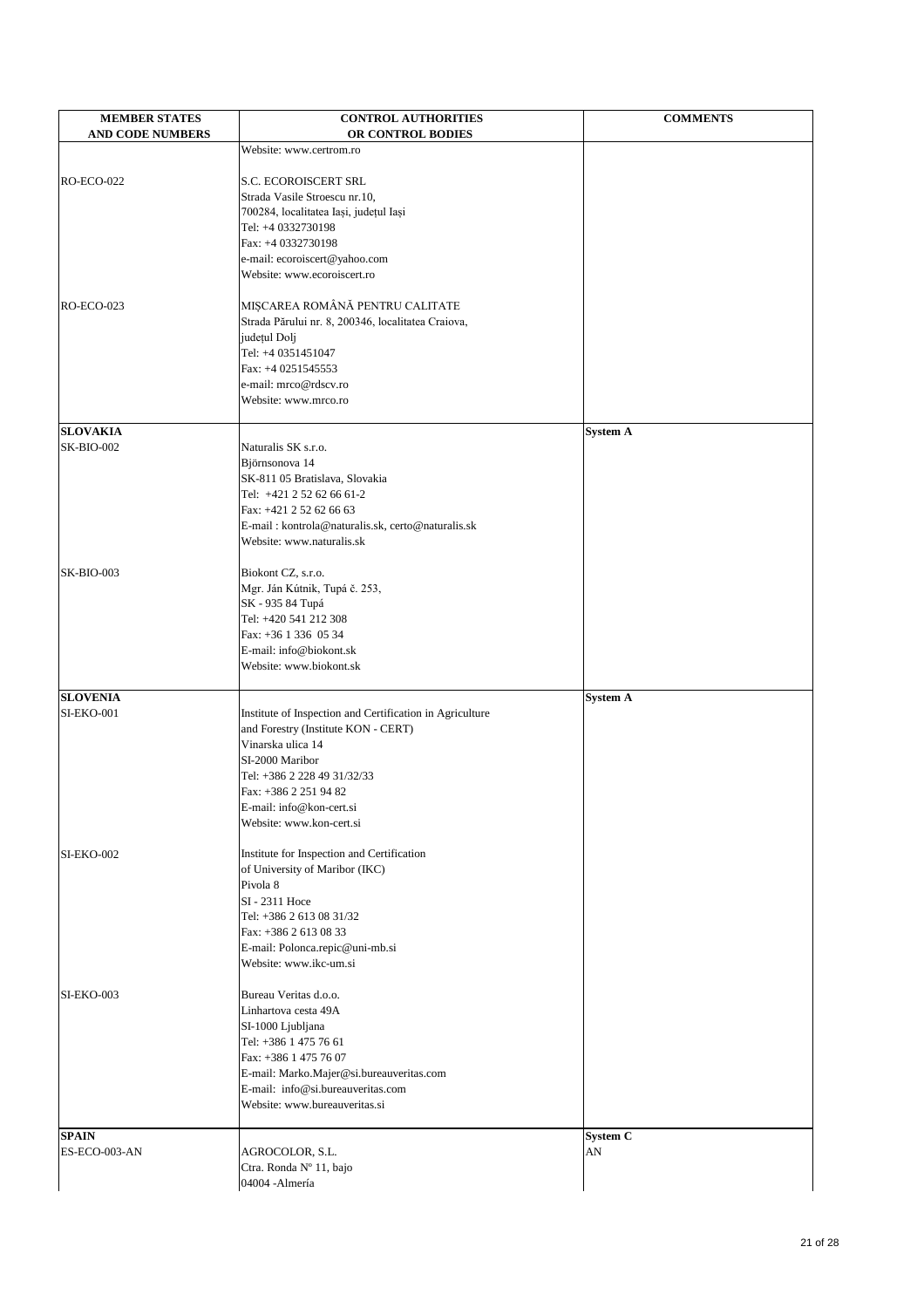| <b>MEMBER STATES</b>    | <b>CONTROL AUTHORITIES</b>                                                              | <b>COMMENTS</b> |
|-------------------------|-----------------------------------------------------------------------------------------|-----------------|
| <b>AND CODE NUMBERS</b> | OR CONTROL BODIES<br>Tel.: +35 950 280 380                                              |                 |
|                         | Fax: +34 950 281 331                                                                    |                 |
|                         | E-mail: agrocolor@agrocolor.es                                                          |                 |
|                         |                                                                                         |                 |
| ES-ECO-007-AR           | <b>BCS ÖKO GARANTIE GMBH</b>                                                            | AR              |
|                         | Cimbernstrasse, 21                                                                      |                 |
|                         | Nüremberg-Bavaria<br>90402 - Germany                                                    |                 |
|                         | Tel.: 679983598                                                                         |                 |
|                         | E-mail: fischer@bcs-oeko.com                                                            |                 |
|                         |                                                                                         |                 |
| ES-ECO-029-AR           | BUREAU VERITAS CERTIFICATION S.A.                                                       | <b>AR</b>       |
|                         | C/ Valportillo, primera, 22-24, Edificio caoba Pol.In                                   |                 |
|                         | 28108 - Alcobendas (Madrid)<br>Tel.: +34 912702200                                      |                 |
|                         | Fax: +34 912702276                                                                      |                 |
|                         | E-mail: adrian.martinez@es.bureauveritas.com                                            |                 |
|                         |                                                                                         |                 |
| ES-ECO-029-AN           | BUREAU VERITAS CERTIFICATION S.A.                                                       | AN              |
|                         | Avda. Averroes 8, Edificio Acrópolis, planta baja P.I.                                  |                 |
|                         | Aeropuerto<br>41020 - Sevilla                                                           |                 |
|                         | Tel.: +34 954260800                                                                     |                 |
|                         | Fax: +34 954230991                                                                      |                 |
|                         | E-mail: francisco.martinsantamaria@es.bureauberitas.com                                 |                 |
|                         |                                                                                         |                 |
| ES-ECO-016-CL           | <b>CAECYL - CONSEJO DE AGRICULTURA</b>                                                  | <b>CL</b>       |
|                         | ECOLÓGICA DE CASTILLA Y LEÓN<br>Avda. Burgos, Nº 76                                     |                 |
|                         | 47009 - Valladolid                                                                      |                 |
|                         | Tel.: +34 983 343 855                                                                   |                 |
|                         | Fax: 983 342 640                                                                        |                 |
|                         | E-mail: caecyl@nemo.es                                                                  |                 |
|                         | Web: www.caecyl.es                                                                      |                 |
| ES-ECO-005-AR           | <b>CERES Certification of Environmental Standards GMBH</b>                              | AN, AR          |
|                         | C/Era des Conseil, 2°                                                                   |                 |
|                         | 03828-Planes (Alicante)                                                                 |                 |
|                         | Tel: 679327280, 663353658                                                               |                 |
|                         | E-mail: arlandis@ceres-cert.com                                                         |                 |
|                         | Website: http://www.ceres-cert.com                                                      |                 |
| ES-ECO-005-AN           | <b>CERES</b> Certification of Environmental Standards GMBH                              | AN, AR          |
|                         | C/Era des Conseil, 2°                                                                   |                 |
|                         | 03828-Planes (Alicante)                                                                 |                 |
|                         | Tel: 679327280, 663353658                                                               |                 |
|                         | E-mail: arlandis@ceres-cert.com                                                         |                 |
|                         | Website: http://www.ceres-cert.com                                                      |                 |
| ES-ECO-028-AR           | <b>CERTIFOOD S.L.</b>                                                                   | AR, AN          |
|                         | C/ Cristobal Bordíu, 35, 4ª plant ofici. 415                                            |                 |
|                         | 28003- Madrid                                                                           |                 |
|                         | Tel.: +34 917450014, +34 925285139                                                      |                 |
|                         | Fax: +34 915792476, +34 925283040<br>E-mail: certifood@certifood.org, clm@certifood.org |                 |
|                         | Website: http://www.certifood.org                                                       |                 |
|                         |                                                                                         |                 |
| ES-ECO-028-AN           | CERTIFOOD S.L.                                                                          | AN, AR          |
|                         | C/ Cristobal Bordíu, 35, 4ª plant ofici. 415<br>28003- Madrid                           |                 |
|                         | Tel.: +34 917450014, +34 925285139                                                      |                 |
|                         | Fax: +34 915792476, +34 925283040                                                       |                 |
|                         | E-mail: certifood@certifood.org, clm@certifood.org                                      |                 |
|                         | Website: http://www.certifood.org                                                       |                 |
|                         | <b>CERTIFOOD S.L.</b>                                                                   |                 |
| ES-ECO-028-CM           | Delegación Ronda Buenavista, 15 – 2º B                                                  | CM              |
|                         |                                                                                         |                 |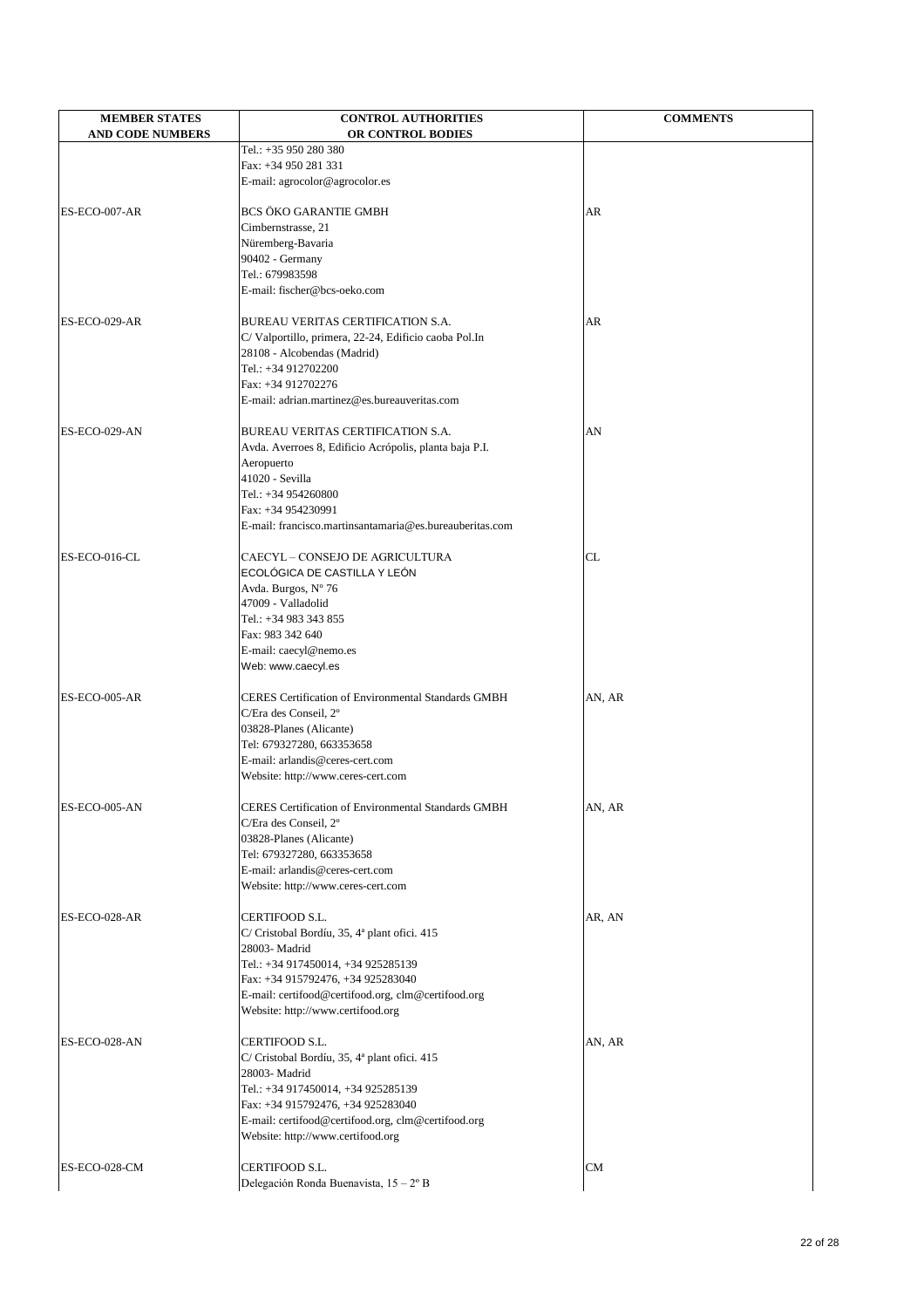| <b>MEMBER STATES</b>    | <b>CONTROL AUTHORITIES</b>                   | <b>COMMENTS</b> |
|-------------------------|----------------------------------------------|-----------------|
| <b>AND CODE NUMBERS</b> | OR CONTROL BODIES                            |                 |
|                         | 45005 TOLEDO                                 |                 |
|                         | Tel: 925285139                               |                 |
|                         | Fax: 925283040                               |                 |
|                         | E-mail: clm@certifood.org                    |                 |
|                         | Website: http://www.certifood.org            |                 |
| ES-ECO-006-AR           | COMITÉ DE AGRICULTURA ECOLÓGICA DE           | <b>AR</b>       |
|                         | ARAGÓN (CAAE)                                |                 |
|                         | Edificio Centroorigen, Ctra de Cogullada, 65 |                 |
|                         | Mercazaragoza                                |                 |
|                         | 50014-Zaragoza                               |                 |
|                         | Tel.: +34 976475778,+34 976586904            |                 |
|                         | Fax: +34 976475817                           |                 |
|                         | E-mail: caaearagon@caaearagon.com            |                 |
|                         | Website: www.caaearagon.com                  |                 |
|                         |                                              |                 |
| ES-ECO-023-MA           | COMITÉ DE AGRICULTURA ECOLÓGICA DE LA        | <b>MA</b>       |
|                         | <b>COMUNIDAD DE MADRID</b>                   |                 |
|                         | Ronda de Atocha, 7 (Local)                   |                 |
|                         | 28012-Madrid                                 |                 |
|                         | Tel.: +34 91506 38 30                        |                 |
|                         | Fax: +34 91468 27 03                         |                 |
|                         | E-mail: agricultura.eco@caem.es              |                 |
| ES-ECO-020-CV           | COMITÉ DE AGRICULTURA ECOLÓGICA DE LA        | <b>CV</b>       |
|                         | COMUNIDAD VALENCIANA. (CAECV)                |                 |
|                         | C/Tramontana nº 16,                          |                 |
|                         | Parc Industrial Ciutat de Carlet             |                 |
|                         | 46240 - Carlet (Valencia)                    |                 |
|                         | Tel.: +34 96 253 82 41                       |                 |
|                         | E-mail: caecv@caecv.com                      |                 |
|                         | Website: www.caecv.com                       |                 |
| ES-ECO-024-MU           | CONSEJO DE AGRICULTURA ECOLÓGICA DE LA       | MU              |
|                         | REGIÓN DE MURCIA                             |                 |
|                         | Avenida del Río Segura, 7                    |                 |
|                         | 30002 - Murcia                               |                 |
|                         | Tel.: +34 968355488                          |                 |
|                         | Fax: +34 968223307                           |                 |
|                         | E-mail: info@caermurcia.com                  |                 |
|                         |                                              |                 |
| ES-ECO-025-NA           | CONSEJO DE LA PRODUCCIÓN AGRARIA             | NA              |
|                         | ECOLÓGICA DE NAVARRA                         |                 |
|                         | Avenida San Jorge 81, ent. Dcha.             |                 |
|                         | Tel: +34 948 17 83 32                        |                 |
|                         | Fax: +34 948 25 15 33                        |                 |
|                         | E-mail: cpaen@cpaen.org                      |                 |
|                         | Website: www.cepaen.org                      |                 |
| ES-ECO-012-AS           | CONSEJO DE LA PRODUCCIÓN AGRARIA             | <b>AS</b>       |
|                         | ECOLÓGICA DEL PRINCIPADO DE ASTURIAS         |                 |
|                         |                                              |                 |

|               | Avda. Prudencio González 81                             |           |
|---------------|---------------------------------------------------------|-----------|
|               | 33424- Posada de Llanera (Asturias)                     |           |
|               | Tel.: +34 985 773 558                                   |           |
|               | Fax: +34 985 772 205                                    |           |
|               | E-mail: copae@copaeastur.org                            |           |
|               | Website: www.copaeastur.org                             |           |
| ES-ECO-022-GA | CONSEJO REGULADOR DE AGRICULTURA                        | <b>GA</b> |
|               | ECOLÓGICA DE GALICIA (CRAEGA)                           |           |
|               | Edificio Multiusos. Rúa Circunvalación, s/n Apartado de |           |
|               | Correos, 55                                             |           |
|               | 27400 - Monforte de Lemos, Lugo                         |           |
|               | Tel: +34 981 40 53 00                                   |           |
|               | Fax: +34 982 41 65 30                                   |           |
|               | E-mail: craega@craega.es                                |           |
|               | Website: www.craega.es                                  |           |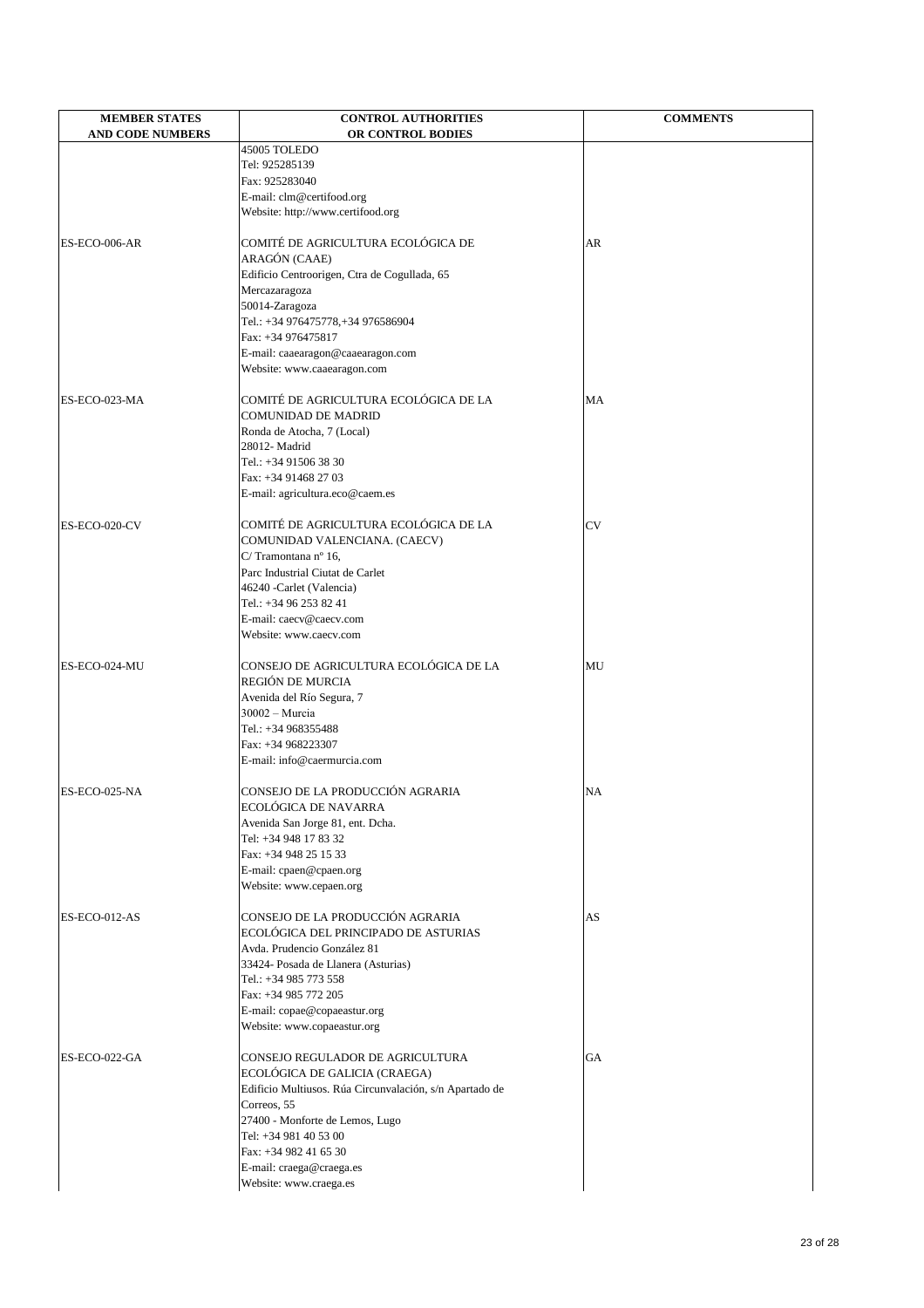| <b>MEMBER STATES</b><br><b>AND CODE NUMBERS</b> | <b>CONTROL AUTHORITIES</b><br>OR CONTROL BODIES                                                                                                                                                                                                                                                                                 | <b>COMMENTS</b> |
|-------------------------------------------------|---------------------------------------------------------------------------------------------------------------------------------------------------------------------------------------------------------------------------------------------------------------------------------------------------------------------------------|-----------------|
| ES-ECO-013-IB                                   | CONSELL BALEARS DE LA PRODUCCIO AGRARIA<br>ECOLOGIC - CONSEJO BALEAR DE LA<br>PRODUCCIÓN AGRARIA ECOLÓGICA<br>C/d'en Veiet, 17<br>07260-Porreres (Mallorca)<br>Tel.: +34 971647049<br>Fax: +34 971168374                                                                                                                        | IB              |
| ES-ECO-019-CT                                   | CONSELL CATALÀ DE LA PRODUCCIÓ AGRÀRIA<br>ECOLÒGICA - CONSEJO CATALÁN DE LA<br>PRODUCCIÓN AGRARIA ECOLÓGICA<br>Avenida Meridiana, 38 4ª Planta<br>08018 - Barcelona<br>Tel.: +34 93 552 47 90<br>Fax: +34 93 552 47 91<br>E-mail: lmartinezm@gencat.cat,<br>ccpae.daam@gencat.cat, nvalles@gencat.cat<br>Website: www.ccpae.org | <b>CT</b>       |
| ES-ECO-021-EX                                   | DIRECCIÓN GENERAL DE AGRICULTURA Y<br><b>GANADERÍA</b><br>Avda. Luis Ramallo, S/N<br>06800 Mérida (Badajoz)<br>Tel.: +34 924002275, +34 924002332<br>Fax: +34 924002126<br>E-mail: carmen.lavado@adr.juntaex.es                                                                                                                 | EX              |
| ES-ECO-027-RI                                   | DIRECCIÓN GENERAL DE AGRICULTURA Y<br>GANADERÍA CONSEJERÍA DE AGRICULTURA,<br><b>GANADERÍA Y MEDIO AMBIENTE</b><br>Avda. de la Paz, 8-10<br>26071- Logroño (La Rioja)<br>Tel.: +34 941291389<br>Fax: +34 941291602<br>E-mail: dg.agrigan@larioja.org<br>Website: seccionproduccion.compatible.agri@larioja.org                  | RI              |
| ES-ECO-017-CM                                   | ECOAGROCONTROL, S.L.<br>C/Humilladero, 41. Edificio Atenea 1º C<br>13630- Socuéllamos (Ciudad Real)<br>Tel.:+34 926 532 628<br>Fax: +34 926 532 765<br>E-mail: info@ecoagrocontrol.com, calidad@ecoagrocontrol.com<br>Website: http:/www.ecoagrocontrol.com                                                                     | AN, CM          |
| <b>ES-EC0-017-AN</b>                            | ECOAGROCONTROL, S.L.<br>C/Humilladero, 41. Edificio Atenea 1º C<br>13630- Socuéllamos (Ciudad Real)<br>Tel.:+34 926 532 628<br>Fax: +34 926 532 765<br>E-mail: info@ecoagrocontrol.com, calidad@ecoagrocontrol.com<br>Website: http:/www.ecoagrocontrol.com                                                                     | AN, CM          |
| ES-ECO-010-AR                                   | <b>ECOCERT</b><br>Pl. Fra. Bernardí, 26<br>Manlleu<br>08560- Barcelona<br>Tel: +34 938515430<br>Fax: +34 938515431<br>E-mail: benet.pous@ecocert.com                                                                                                                                                                            | AR              |
| ES-ECO-010-AN                                   | <b>ECOCERT</b><br>Avda. San Francisco Javier, 22. Edificio Hermes, 4°,<br>módulo 10<br>41018-Sevilla<br>Tel.: +34 954644217                                                                                                                                                                                                     | AN              |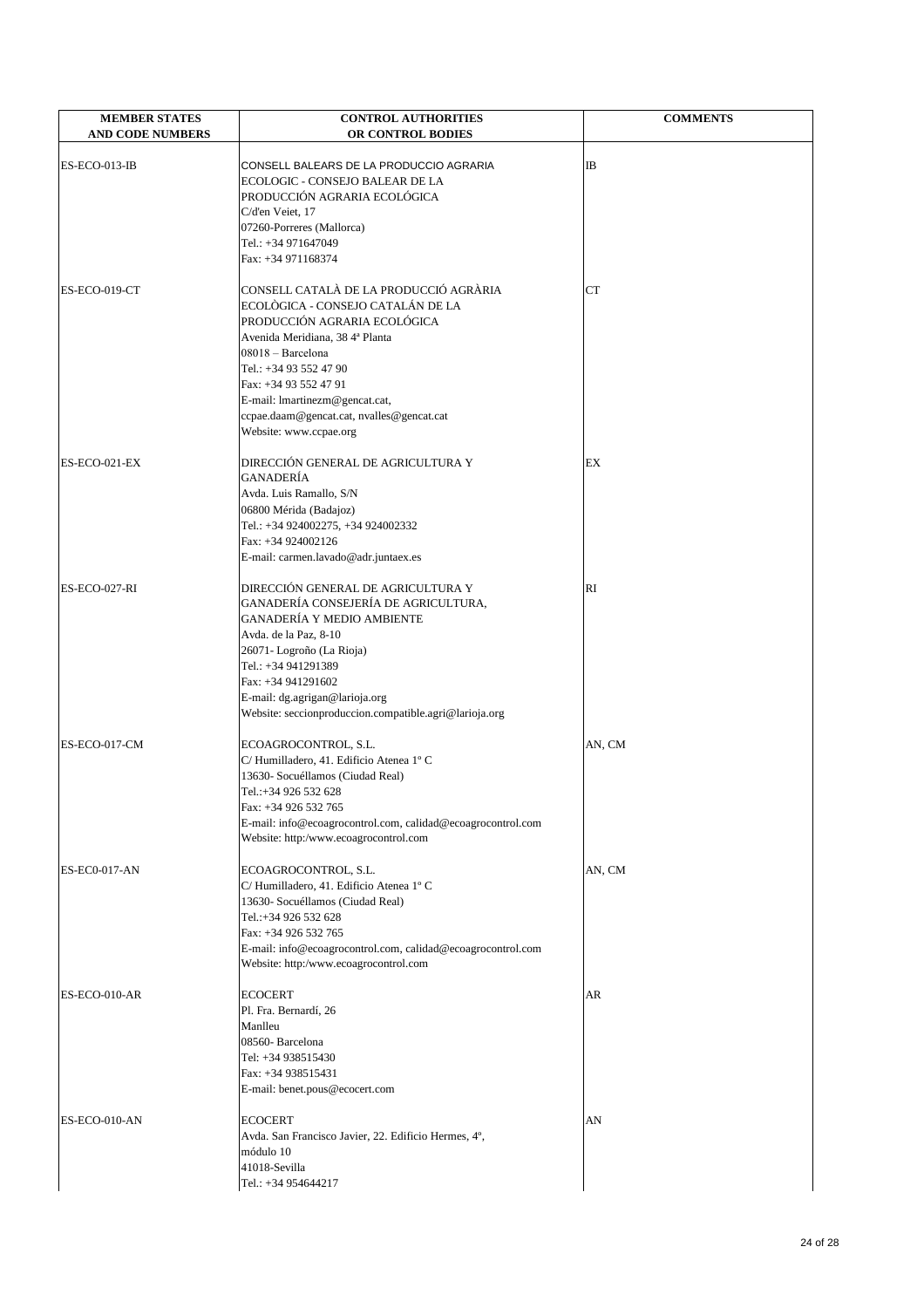| <b>MEMBER STATES</b>    | <b>CONTROL AUTHORITIES</b>                                              | <b>COMMENTS</b> |
|-------------------------|-------------------------------------------------------------------------|-----------------|
| <b>AND CODE NUMBERS</b> | OR CONTROL BODIES                                                       |                 |
|                         | Fax: +34 938515431                                                      |                 |
|                         |                                                                         |                 |
| ES-ECO-026-VAS          | ENEEK - CONSEJO DE AGRICULTURA Y<br>ALIMENTACIÓN ECOLÓGICA DE EUSKADI / | <b>VAS</b>      |
|                         | Euskadiko Nekazaritza                                                   |                 |
|                         | Eta Elikadura Ekologikoaren kontseilua                                  |                 |
|                         | Anboto Kalea, 4                                                         |                 |
|                         | 48340- Amorebieta-Etxano (Bizkaia)                                      |                 |
|                         | Tel.: +34 902 540 165                                                   |                 |
|                         | Fax: +34 946 467 369                                                    |                 |
|                         | E-mail: info@eneek.org                                                  |                 |
|                         | Website: www.eneek.org                                                  |                 |
|                         |                                                                         |                 |
| ES-ECO-009-AR           | <b>IMO</b><br>Carrer Arenal, 7, urba Mas Nou                            | AR              |
|                         | 17487 Castelló D'Empuries (Girona)                                      |                 |
|                         | Tel.: +34 972451129, 615691881                                          |                 |
|                         | E-mail: imo-spain@imo.ch                                                |                 |
|                         |                                                                         |                 |
| ES-ECO-014-IC           | <b>INSTITUTO CANARIO DE CALIDAD E</b>                                   | IC              |
|                         | INVESTIGACIÓN AGRARIA (ICCIA)                                           |                 |
|                         | Avenida de Buenos Aires 5                                               |                 |
|                         | Edificio 3 de Mayo, 4º planta                                           |                 |
|                         | 38071- Santa Cruz de Tenerife                                           |                 |
|                         | Tel: +34 922592846, +34 922592854                                       |                 |
|                         | Fax: +34 922592854                                                      |                 |
|                         | E-mail: icca.cagpa@gobiernodecanarias.org                               |                 |
|                         | Website: www.gobiernodecanarias.org/agricultura/icca/                   |                 |
|                         | agriculturaecologica                                                    |                 |
| ES-ECO-011-AN           | KIWA ESPAÑA S.L.U.                                                      | AN, AR, CM      |
|                         | Avda. de los Naranjos, 33 -bajo dcha.                                   |                 |
|                         | 46011- Valencia                                                         |                 |
|                         | Tel.: +34 963 120 710, 6380065598                                       |                 |
|                         | Fax: +34 963 608 293                                                    |                 |
|                         | E-mail: isabel.royo@kiwa.es                                             |                 |
|                         | Website: http:/www.kiwa.es                                              |                 |
|                         |                                                                         |                 |
| ES-ECO-011-CM           | KIWA ESPAÑA S.L.U.                                                      | AN, AR, CM      |
|                         | Avda. de los Naranjos, 33 -bajo dcha.                                   |                 |
|                         | 46011- Valencia                                                         |                 |
|                         | Tel.: +34 963 120 710, 6380065598                                       |                 |
|                         | Fax: +34 963 608 293                                                    |                 |
|                         | E-mail: isabel.royo@kiwa.es<br>Website: http:/www.kiwa.es               |                 |
|                         |                                                                         |                 |
| ES-ECO-011-AR           | KIWA ESPAÑA S.L.U.                                                      | AN, AR, CM      |
|                         | Avda. de los Naranjos, 33 -bajo dcha.                                   |                 |
|                         | 46011- Valencia                                                         |                 |
|                         | Tel.: +34 963 120 710, 6380065598                                       |                 |
|                         | Fax: +34 963 608 293                                                    |                 |
|                         | E-mail: isabel.royo@kiwa.es                                             |                 |
|                         | Website: http:/www.kiwa.es                                              |                 |
|                         |                                                                         |                 |
| ES-ECO-004-AR           | LGAI                                                                    | AR              |
|                         | LG Campus-AUB<br>Facultad de Medicina                                   |                 |
|                         | Cerdanyola                                                              |                 |
|                         | 08193-Barcelona                                                         |                 |
|                         | Tel.: +34 912756308, +34 912756310, +34 912756312                       |                 |
|                         | Fax: +34 912080803                                                      |                 |
|                         | E-mail: lourdes.gomez@applus.com                                        |                 |
|                         |                                                                         |                 |
| ES-ECO-004-AN           | LGAI TECHNOLOGICAL CENTER, S.A                                          | AN              |
|                         | Parque Empresarial de Las Mercedes.                                     |                 |
|                         | C/ Campezo Nº 1, Edificio 3, 1ª planta                                  |                 |
|                         | 28022 - Madrid                                                          |                 |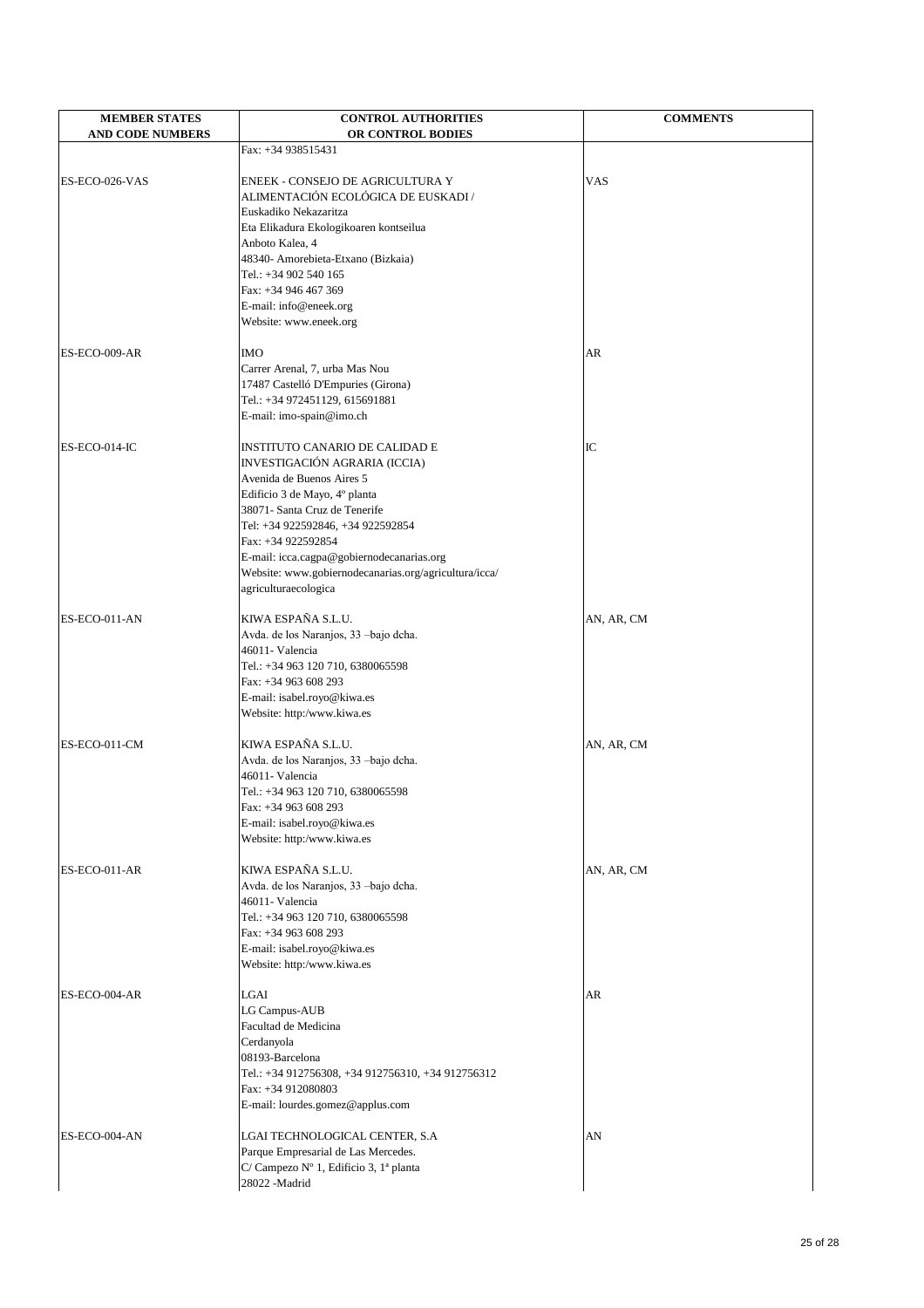| <b>MEMBER STATES</b>    | <b>CONTROL AUTHORITIES</b>                                        | <b>COMMENTS</b> |
|-------------------------|-------------------------------------------------------------------|-----------------|
| <b>AND CODE NUMBERS</b> | OR CONTROL BODIES                                                 |                 |
|                         | Tel.: +34 912 080 800                                             |                 |
|                         | Fax: +34 912 080 803                                              |                 |
|                         | E-mail: certiagroalimentario@appluscorp.com                       |                 |
|                         | Website: http:/www.applusagroalimentario.com                      |                 |
|                         |                                                                   |                 |
| ES-ECO-015-CN           | OFICINA DE CALIDAD ALIMENTARIA                                    | <b>CN</b>       |
|                         | Heroes 2 de Mayo 27                                               |                 |
|                         | 39600-Muriedas (Cantabria)<br>Tel.: +34 9420269855                |                 |
|                         | Fax: +34 9420269856                                               |                 |
|                         | E-mail: odeca@odeca.es                                            |                 |
|                         | Website: alimentosdecantabria.es                                  |                 |
|                         |                                                                   |                 |
| ES-ECO-001-CM           | SERVICIO DE CERTIFICACIÓN CAAE, S.L.                              | <b>CM</b>       |
|                         | C/ Carlos Vázquez nº 4, 3ª planta                                 |                 |
|                         | 13001 Ciudad Real                                                 |                 |
|                         | Tel: 926 200 339                                                  |                 |
|                         | Fax: $+926212012$                                                 |                 |
|                         | E-mail: certificacion.clm@caae.es                                 |                 |
|                         | Website: http:/www.caae.es                                        |                 |
| ES-ECO-001-AN           | SERVICIO DE CERTIFICACIÓN CAAE, S.L.U.                            | AN              |
|                         | C/ Emilio Lemos Nº 2, Módulo 603.                                 |                 |
|                         | 41020 - Sevilla                                                   |                 |
|                         | Tel.: +34 902 521 555                                             |                 |
|                         | E-mail: certi@caae.es                                             |                 |
|                         | Website: http:/www.caae.es                                        |                 |
|                         |                                                                   |                 |
| ES-ECO-002-AN           | SOHISCERT S.A.                                                    | AN, AR          |
|                         | FINCA LA CAÑADA                                                   |                 |
|                         | Ctra. Sevilla- Utrera, km 20.8., Apdo. Correos 349                |                 |
|                         | 41710- Utrera (Sevilla)<br>Tel.: +34 955 868 051, +34 902 195 463 |                 |
|                         | Fax: +34 955 868 137                                              |                 |
|                         | E-mail: sohiscert@sohiscert.com                                   |                 |
|                         |                                                                   |                 |
| ES-ECO-002-AR           | SOHISCERT S.A.                                                    | AN, AR          |
|                         | FINCA LA CAÑADA                                                   |                 |
|                         | Ctra. Sevilla- Utrera, km 20.8., Apdo. Correos 349                |                 |
|                         | ES - 41710- Utrera (Sevilla)                                      |                 |
|                         | Tel.: +34 955 868 051, +34 902 195 463                            |                 |
|                         | Fax: +34 955 868 137                                              |                 |
|                         | E-mail: sohiscert@sohiscert.com                                   |                 |
| ES-ECO-002-CM           | SOHISCERT, S.A.                                                   | <b>CM</b>       |
|                         | $C/$ Italia, 113                                                  |                 |
|                         | 45005 Toledo                                                      |                 |
|                         | Tel: +34 925 280 468                                              |                 |
|                         | Fax: +34 925 280 472                                              |                 |
|                         | E-mail: castillalamancha @sohiscert.com                           |                 |
|                         | Web: www.sohiscert.com                                            |                 |
|                         | C/Amargura, 2 Bajo.                                               |                 |
|                         | 13630 Socuéllamos (Ciudad Real)                                   |                 |
|                         | Tel: 34 926 500 221                                               |                 |
|                         | Fax: 34 926 539 073                                               |                 |
|                         | E-mail: manchaecologica@sohiscert.com                             |                 |
|                         |                                                                   |                 |
| <b>SWEDEN</b>           |                                                                   | <b>System A</b> |
| SE-EKO-01               | <b>KIWA Sverige AB</b>                                            |                 |
|                         | <b>Box 1940</b><br>SE-751 49 Uppsala                              |                 |
|                         | Tel: +46 18 17 00 00                                              |                 |
|                         | Fax: $+46$ 18 10 03 66                                            |                 |
|                         | E-mail: info@kiwa.se                                              |                 |
|                         | Website: www.kiwa.se                                              |                 |
|                         |                                                                   |                 |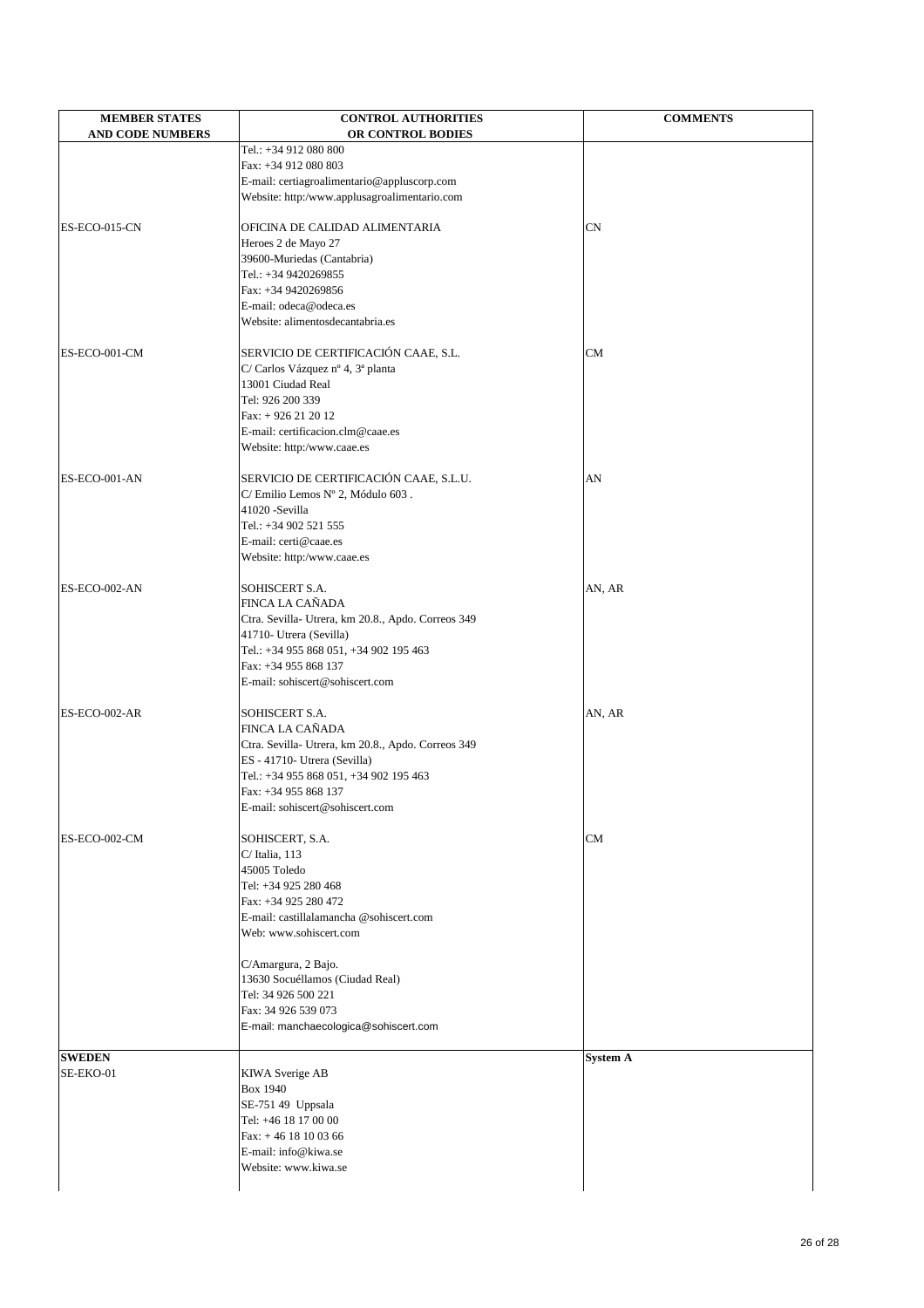| <b>MEMBER STATES</b>    | <b>CONTROL AUTHORITIES</b>                                       | <b>COMMENTS</b>                                 |
|-------------------------|------------------------------------------------------------------|-------------------------------------------------|
| <b>AND CODE NUMBERS</b> | OR CONTROL BODIES<br><b>SMAK AB</b>                              |                                                 |
| SE-EKO-03               | <b>Box 42</b>                                                    | Except collection of wild plants                |
|                         | SE-230 53 Alnarp                                                 |                                                 |
|                         | Tel: +46 40 46 00 72                                             |                                                 |
|                         | Fax: $+4640463372$                                               |                                                 |
|                         | E-mail: certifiering@smak.se                                     |                                                 |
|                         | Website: www.smak.se                                             |                                                 |
|                         |                                                                  |                                                 |
| SE-EKO-04               | HS Certifiering AB<br>Flottiljvägen 18                           | Except collection of wild plants                |
|                         | SE-392 41 Kalmar                                                 |                                                 |
|                         | Tel: $+4648015670$                                               |                                                 |
|                         | Fax: +46 480 290 46                                              |                                                 |
|                         | E-mail: info@hscertifiering.se                                   |                                                 |
|                         | Website: www.hscertifiering.se                                   |                                                 |
|                         |                                                                  |                                                 |
| SE-EKO-05               | Valiguard AB<br>Box 5609                                         | Only production of processed food<br>and import |
|                         | SE-114 86 Stockholm                                              |                                                 |
|                         | Tel: +46 8 20 01 42                                              |                                                 |
|                         | Fax: +46 8 411 83 35                                             |                                                 |
|                         | E-mail: henrik.wallin@saiglobal.com                              |                                                 |
|                         | Website: www.valiguard.com                                       |                                                 |
|                         |                                                                  |                                                 |
| SE-EKO-06               | ControlCert Scandinavia AB                                       | Only production of processed food               |
|                         | <b>Box 12</b>                                                    |                                                 |
|                         | SE-614 21 Söderköping<br>Tel: +46 121 100 02                     |                                                 |
|                         | E-mail: henrik.thollander@controlcert.se                         |                                                 |
|                         | Website: www.controlcert.se                                      |                                                 |
|                         |                                                                  |                                                 |
| <b>UNITED KINGDOM</b>   |                                                                  | <b>System A</b>                                 |
| GB-ORG-02               | Organic Farmers and Growers Ltd                                  |                                                 |
|                         | The Old Estate Yard                                              |                                                 |
|                         | Shrewsbury Road<br>Albrighton Shrewsbury                         |                                                 |
|                         | Shropshire                                                       |                                                 |
|                         | UK-SY43AG                                                        |                                                 |
|                         | Tel: +44 (0)1939 291800                                          |                                                 |
|                         | E-mail: info@organicfarmers.org.uk                               |                                                 |
|                         | Website: www.organicfarmers.org.uk                               |                                                 |
|                         |                                                                  |                                                 |
| GB-ORG-04               | Organic Food Federation<br>31 Turbine Way                        |                                                 |
|                         | <b>Eco Tech Business Park</b>                                    |                                                 |
|                         | Swaffham                                                         |                                                 |
|                         | Norfolk                                                          |                                                 |
|                         | UK-PE377XD                                                       |                                                 |
|                         | Tel: +44 (0)1760 720444                                          |                                                 |
|                         | Fax: +44(0)1760 720790                                           |                                                 |
|                         | E-mail: info@orgfoodfed.com                                      |                                                 |
|                         | Website: www.orgfoodfed.com                                      |                                                 |
| GB-ORG-05               | Soil Association Certification Ltd                               |                                                 |
|                         | South Plaza                                                      |                                                 |
|                         | Marlborough Street                                               |                                                 |
|                         | <b>Bristol</b>                                                   |                                                 |
|                         | UK-BS1 3NX                                                       |                                                 |
|                         | Tel: +44 (0)117 914 2412                                         |                                                 |
|                         | Fax: +44(0)117 314 5046<br>E-mail: prod.cert@soilassociation.org |                                                 |
|                         | Website: www.soilassociation.org/certification                   |                                                 |
| GB-ORG-06               | Bio-Dynamic Agricultural Association                             |                                                 |
|                         | Painswick Inn Project                                            |                                                 |
|                         | Gloucester Street, Stroud,                                       |                                                 |
|                         | Gloucestershire                                                  |                                                 |
|                         |                                                                  |                                                 |